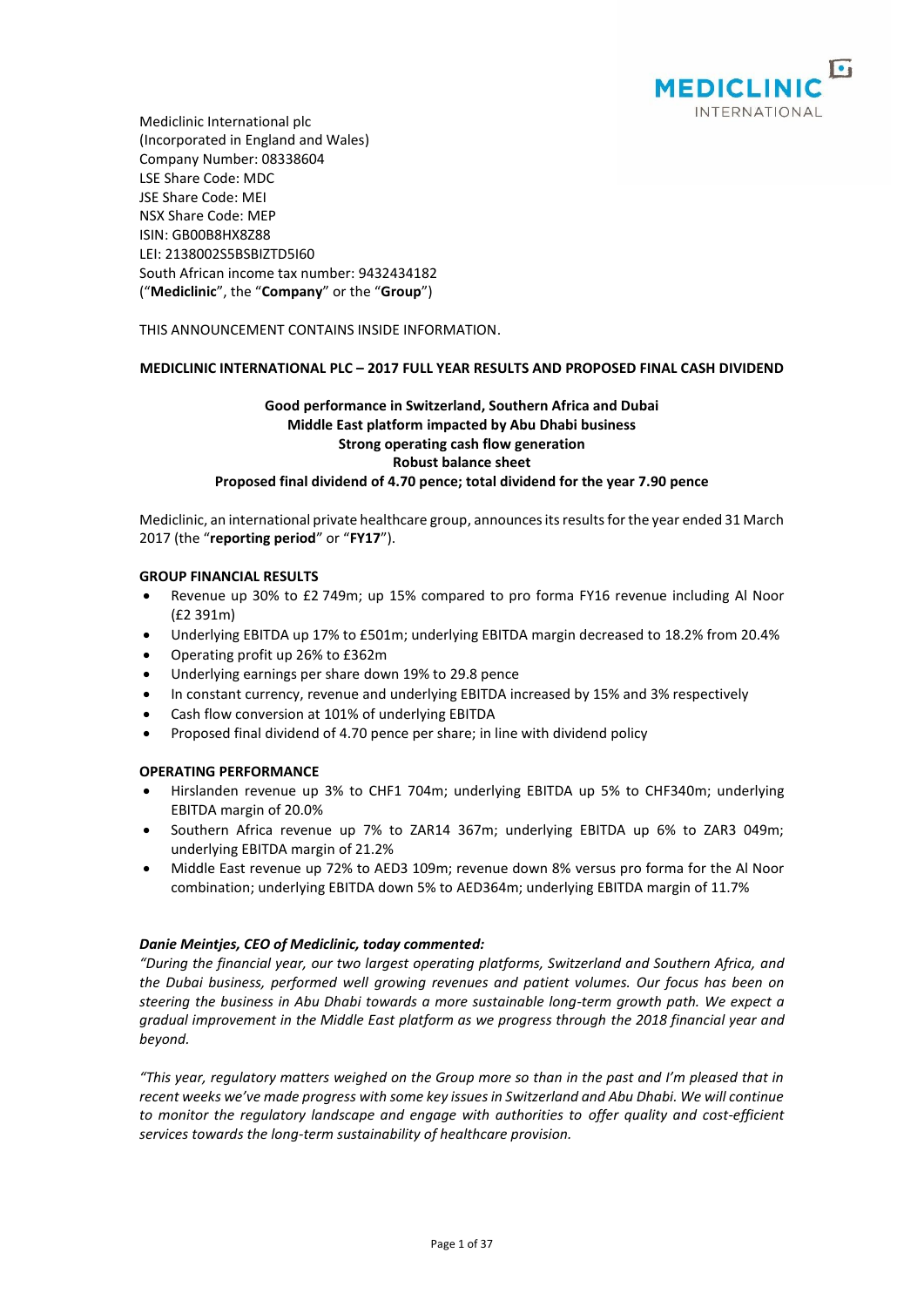*"We continue to see growing demand for quality healthcare services which is underpinned by an ageing population, growing disease burden and technological innovation. This is why we place such an emphasis on our Patients First strategy and continue to invest in our facilities and people. With this focus and our leading positions in core markets, Mediclinic is well-positioned to deliver sustainable long-term growth."* 

## **GROUP FINANCIAL SUMMARY**

| £m                                                   | 2017 | 2016    | Variance % |
|------------------------------------------------------|------|---------|------------|
| Revenue                                              | 2749 | 2 1 0 7 | 30%        |
| EBITDA <sup>(1)</sup>                                | 509  | 382     | 33%        |
| Underlying EBITDA <sup>(1)</sup>                     | 501  | 428     | 17%        |
| Operating profit                                     | 362  | 288     | 26%        |
| Earnings $(2)$                                       | 229  | 177     | 29%        |
| Underlying earnings $(1)$                            | 220  | 219     |            |
| Earnings per share (pence)                           | 31.0 | 29.6    | 5%         |
| Underlying earnings per share (pence) <sup>(1)</sup> | 29.8 | 36.7    | (19%)      |
| Total dividend per share (pence) <sup>(3)</sup>      | 7.90 | 7.90    |            |
| Net debt                                             | 1669 | 1536    | 9%         |

- *1 The Group uses underlying income statement reporting as non-IFRS measures in evaluating performance and as a method to provide shareholders with clear and consistent reporting. The reconciliations between the statutory and the non-IFRS measures are in the 'Financial Review' section below.*
- *2 Earnings refer to profit attributable to equity holders.*
- *3 The total dividend per share for the year ended 31 March 2017 in British pound comprises the proposed final dividend of 4.70 pence per share (FY16: 5.24 pence) and the interim dividend of 3.20 pence per share, paid in December 2016 (FY16: 2.66 pence).*

The Group delivered financial results for FY17 in line with guidance. The Swiss and Southern African platforms generated good revenue and underlying EBITDA growth. Mediclinic's reported financial results for FY17 benefited from the addition of Al Noor's operations, however, the Middle East platform did not meet our expectations, impacted by the Abu Dhabi business. The combination of the Al Noor and Mediclinic businesses was completed on 15 February 2016 with only 46 days of consolidated reporting included in the twelve months ended 31 March 2016 (the "**prior year**" or "**FY16**"). The Group's FY17 financial results, reported in pounds ("**GBP**"), benefited from the translation impact of the weaker GBP compared to all three platform local currencies.

Group revenue grew by 30% and underlying EBITDA grew by 17%. When compared to pro forma FY16 revenue (including Al Noor for the twelve months ended 31 March 2016), revenue increased by 15%. On a constant currency basis, the Group's revenue and underlying EBITDA for the reporting period increased by 15% and 3% respectively. The Group's underlying EBITDA margin declined to 18.2% (FY16: 20.4%), impacted by the Middle East platform.

Depreciation and amortisation increased by 56% to £145m (FY16: £93m). The increase was mainly due to Al Noor operations being included for twelve months compared to 46 days in the prior year. Included in amortisation is an accelerated charge of £7m in relation to the Al Noor trade name.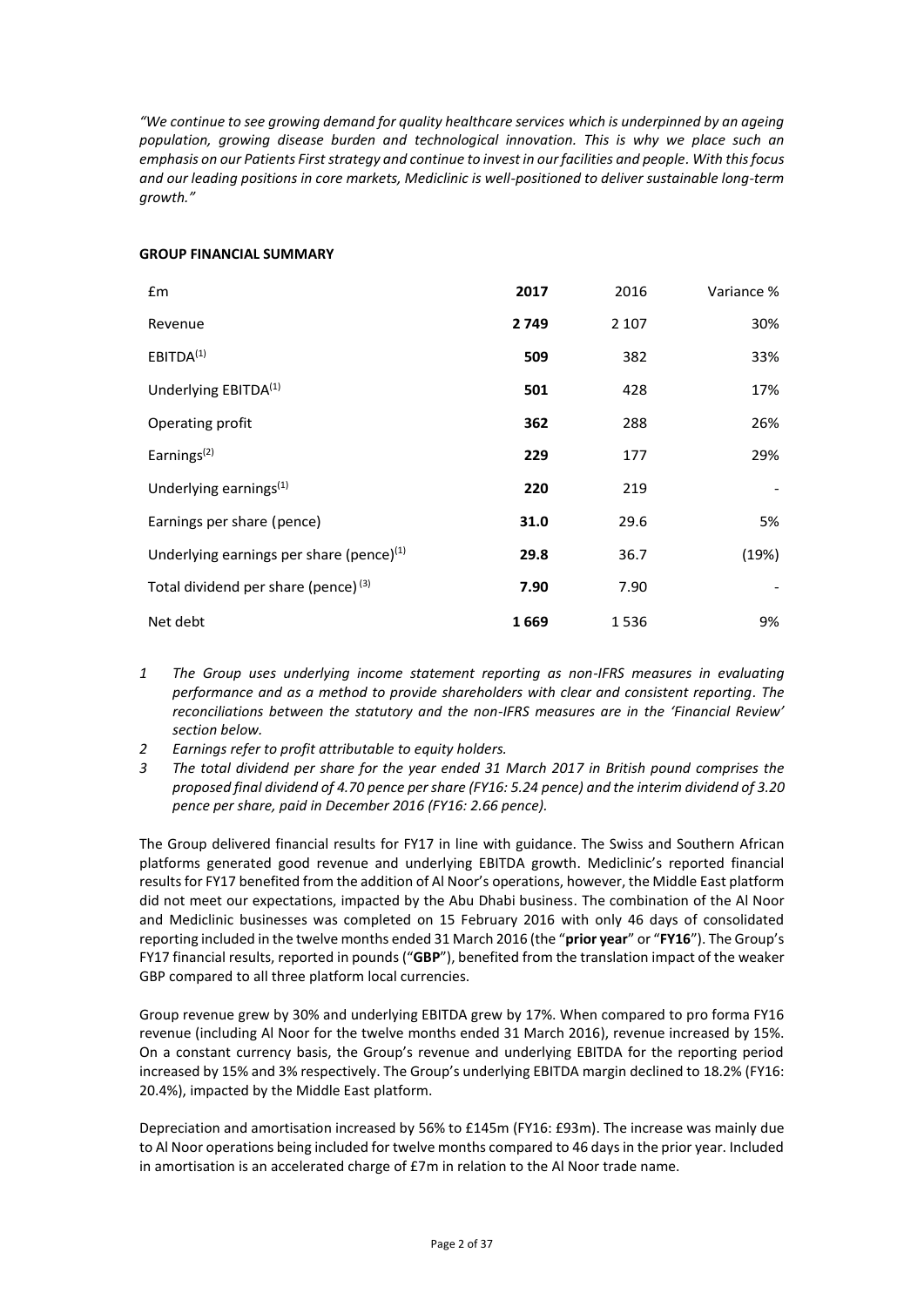Finance cost increased by 28% to £74m (FY16: £58m). The increase was mainly driven by the Mediclinic bridge facility, which was refinanced with new borrowing facilities in Southern Africa and the Middle East, announced in June 2016. Included in finance cost is a non-cash fair value gain on the ineffective Swiss interest rate swap of £13m (FY16: £8m).

The Group's effective tax rate decreased from 22.4% in the prior year to 20.8% for the period under review mainly due to one-off non-deductible expenses incurred in the prior year, offset by a reduced contribution from Middle East non-taxable earnings.

Underlying earnings of £220m were flat (FY16: £219m), with Spire Healthcare Group ("**Spire**") contributing £12m (FY16: £6m). Underlying earnings per share decreased by 19% to 29.8p (FY16: 36.7p), largely impacted by the shares issued to acquire and adverse operating performance of Al Noor. Earnings per share, which includes one-off and exceptional income and charges, increased by 5%. The proposed final dividend per share is 4.70p, representing a 27% pay-out ratio to underlying earnings, in line with the Groups dividend pay-out ratio target of 25% to 30%.

*Group results are subject to movements in foreign currency exchange rates. Refer to the 'Financial Review' section below for exchange rates used to convert the operating platforms' results and financial position to British pounds.*

*Details of the FY17 results analyst presentation in London in addition to the webcast and conference call registration information are available at the end of this report or visit the Group's website at [www.mediclinic.com.](http://www.mediclinic.com/)*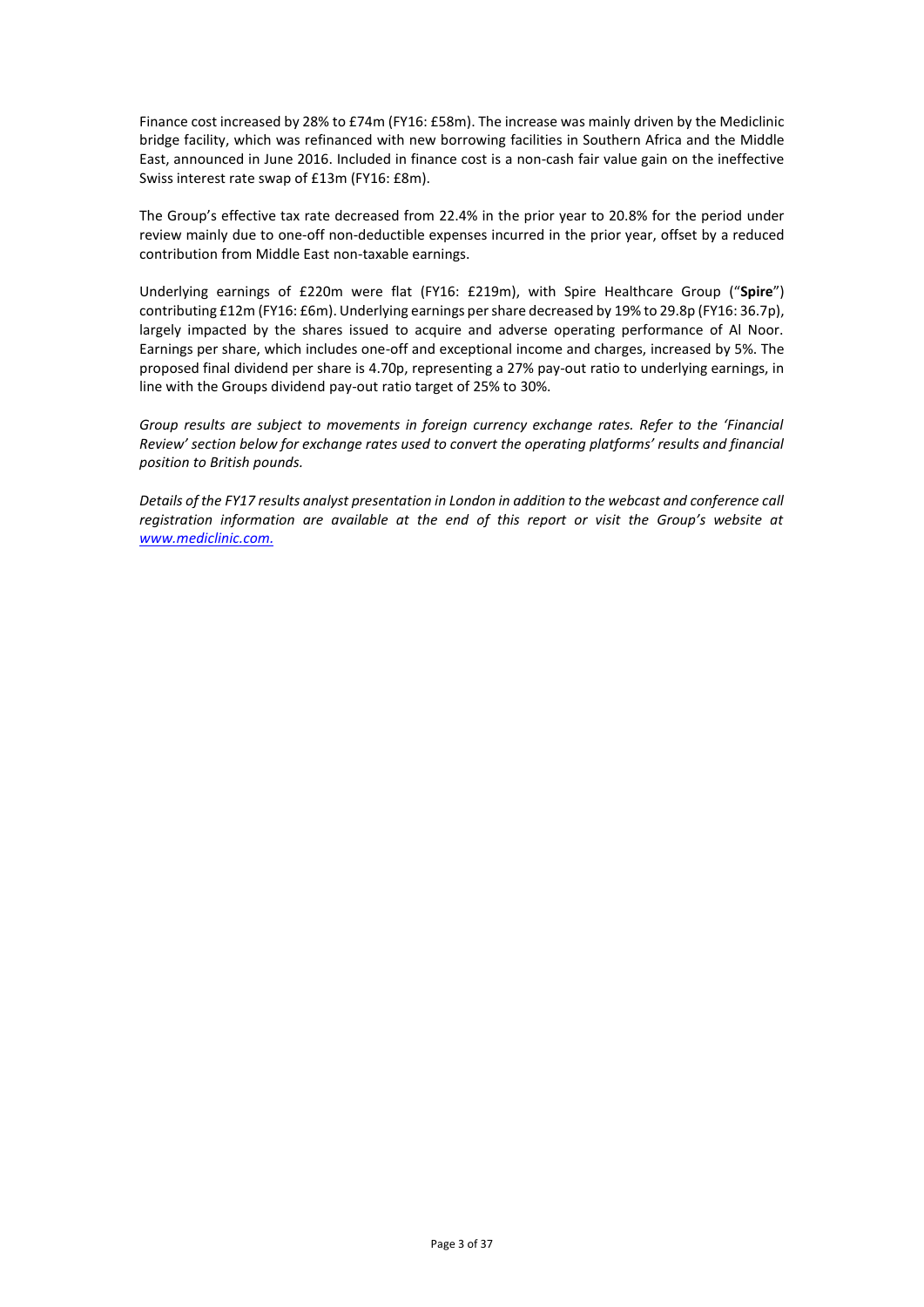**OPERATING REVIEW**

| <b>HIRSLANDEN</b>                    |        |         |            |
|--------------------------------------|--------|---------|------------|
|                                      | 2017   | 2016    | Variance % |
| Movement in bed days sold            | (0.7%) | 3.4%    |            |
| Movement in revenue per bed day sold | 3.0%   | 1.9%    |            |
| Inpatients (000's)                   | 100    | 99      | 1.7%       |
|                                      |        |         |            |
| Revenue (CHFm)                       | 1704   | 1657    | 3%         |
| Underlying Revenue (CHFm)            | 1704   | 1647    | 3%         |
| Underlying EBITDA (CHFm)             | 340    | 325     | 5%         |
| Underlying EBITDA margin             | 20.0%  | 19.7%   |            |
| Expansion capex (CHFm)               | 74     | 68      | 9%         |
| Maintenance capex (CHFm)             | 89     | 76      | 17%        |
| Underlying EBITDA converted to cash  | 101%   | 88%     |            |
| Average GBP/CHF exchange rate        | 1.29   | 1.47    | (12%)      |
|                                      |        |         |            |
| Revenue (£m)                         | 1321   | 1 1 3 0 | 17%        |
| Underlying revenue (£m)              | 1321   | 1 1 2 3 | 18%        |
| Underlying EBITDA (£m)               | 264    | 221     | 19%        |

Hirslanden accounted for 48% of the Group's revenues (FY16: 54%) and 53% of its underlying EBITDA (FY16: 52%).

As at the end of the reporting period, Hirslanden operated 16 hospitals and 4 clinics with a total of 1 677 inpatient beds and 9 402 employees (6 760 full-time equivalents). It is the largest private acute care hospital group in Switzerland servicing approximately one third of inpatients treated in Swiss private hospitals.

During the period under review, revenues increased by 3% to CHF1 704m (FY16: CHF1 657m). This was driven by a 1.7% growth in inpatient admissions. The reduction in both bed days sold (-0.7%) and the average length of stay (-2.3%) was offset by an increase of 3.0% in the average revenue per bed day sold. This is largely due to an increase in the average severity of cases, with an increasing number of doctors performing complex procedures at Hirslanden hospitals. Outpatient revenues increased by 9% and now contributes nearly 20% to overall Hirslanden revenues.

Underlying EBITDA increased by 5% to CHF340m (FY16: CHF325m) with the underlying EBITDA margin increasing to 20.0% from 19.7% due to several productivity measures and cost savings initiatives implemented during the year and an underlying tariff provision release of CHF8m. These were offset by continued investment in Hirslanden 2020 and the ongoing shift in patient mix from semi and private to basic insured. Operating profit increased by 7% to CHF259m (FY16: CHF243m). Hirslanden contributed £121m to the Group's underlying earnings compared to £101m in the prior year.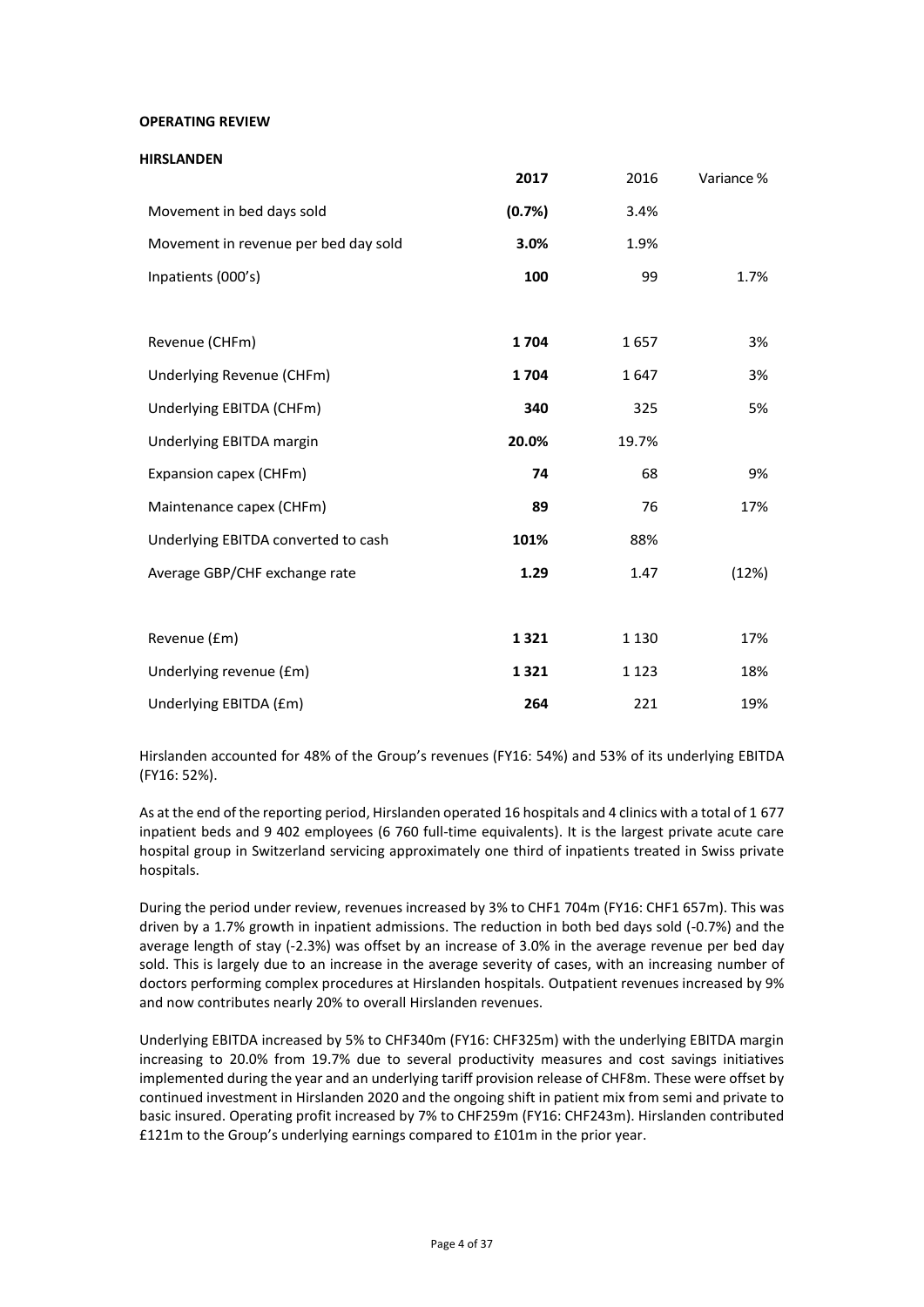Hirslanden invested CHF74m in expansion capital projects and new equipment and CHF89m on the replacement of existing equipment and upgrade projects as well as investments in Hirslanden 2020 and relocation of the corporate head office. In April 2016, Hirslanden Clinique Cecil in Lausanne opened a new hybrid operating theatre and an outpatient surgery unit. In August 2016, Hirslanden Klinik Aarau opened its third cardiac catheterisation laboratory. At Hirslanden Klinik St. Anna and Hirslanden Klinik Stephanshorn, two new modular operating theatres were completed in October and December 2016, respectively. Further important development projects completed included new doctors' consulting rooms for Hirslanden Clinique La Colline, restructuring of radiology for Hirslanden Klinik Stephanshorn and restructuring of the sterilisation unit for Hirslanden Klinik Permanence. Hirslanden Klinik Im Park in Zurich opened its new outpatient surgery centre in April 2017, which includes a ward for procedures requiring short inpatient stays. Building work commenced on an expanded emergency department for Klinik Hirslanden in Zürich and there are plans for a range of other expansion projects to increase the business' capacity.

During the year, Hirslanden increased efficiency in various areas of the business. Supply costs and labour costs were successfully reduced, while more focused management led to increased utilisation of our infrastructure. Hirslanden is focused on achieving further efficiency gains and optimisation, leveraging off the broader Group's economies of scale to manage cost pressures.

There were a number of regulatory developments in Switzerland during the year. In April 2017, the Zurich Cantonal Parliament voted not to approve the proposed VVG levy. As part of a Cantonal budget review and cost savings initiative, the Canton had proposed a levy to be introduced based on the proportion of privately insured patients treated in listed hospitals. This complex matter went through an extended legislative process and Hirslanden engaged with the relevant public authorities to raise concerns regarding the process, equality and the impact the proposed levy would have had on the business. Hirslanden will continue to monitor developments in the canton whilst maintaining its dialogue and engagement with the relevant public authorities to ensure that it can, on a sustainable basis, deliver high-quality, cost-efficient, healthcare to patients.

The national outpatient tariff ("**TARMED**") is still in revision and the current tariff structure is valid until the end of the 2017 calendar year. The Swiss Federal Government has released proposed adjustments to TARMED as a transitional solution whilst healthcare providers and funders continue to negotiate and agree a revised tariff structure. The government proposal is targeting annual savings of around CHF700m across the public and private outpatient sectors. Outpatient services contributed approximately 20% of Hirslanden revenues, at around CHF300m in FY17. Based on initial analyses of the complex proposal, the expected annualised impact on Hirslanden outpatient revenues is around CHF30m before any mitigating actions are considered. These mitigations could include improved utilisation and increased efficiencies that would help to reduce the impact of the transitional solutions proposed by the Federal Government on the underlying EBITDA and margins of the business. Due to its implementation date on 1 January 2018, the impact on Hirslanden is expected to be limited in the FY18 financial year.

There continues to be a significant focus on the shift of basic medical treatments from the inpatient to the outpatient sector ("outmigration"). The Federal Government is preparing a framework for the outmigration of services, likely to be ready for implementation from 1 January 2018, across Switzerland. The Zurich Cantonal Parliament, in April 2017, approved an amendment to the cantonal hospital law, providing a legal basis for the cantonal government to create a list of interventions that in future should generally be treated as outpatient rather than inpatient services. The final list of interventions will be agreed following a working group review. In the Canton of Lucerne similar measures are expected to be implemented from 1 July 2017.

Hirslanden is responding to the trend of outmigration with the opening of new outpatient facilities and the creation of an integrated medical network that facilitates the access to healthcare for patients. This is also important because outpatient clinics are a well-established route for the subsequent allocation of patients to hospitals and specialists. The establishment of outpatient facilities is part of the Hirslanden 2020 strategic programme. This programme has two main goals: to increase the efficiency of the existing business by implementing standardised systems and processes; and to develop new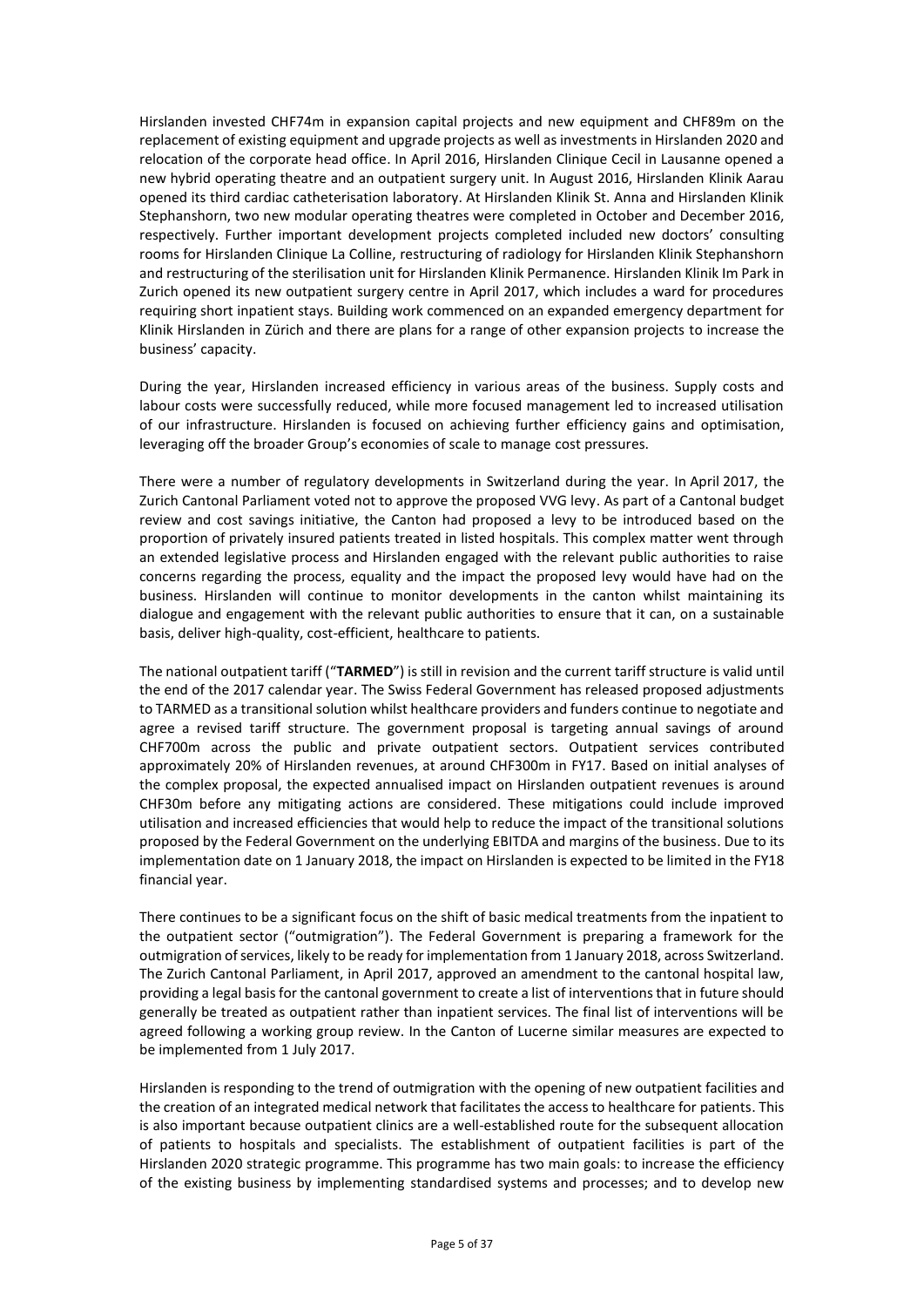areas of business, such as outpatient facilities. Having opened the new outpatient surgery centre at Klinik Im Park, Hirslanden will also open two new medical centres in Zurich (Seefeldstrasse) and Cham (canton of Zug) in spring 2018 and a further one at Schuppis (canton of St. Gallen) in 2019.

| <b>MEDICLINIC SOUTHERN AFRICA</b>    |         |        |            |
|--------------------------------------|---------|--------|------------|
|                                      | 2017    | 2016   | Variance % |
| Movement in bed days sold            | 0.8%    | 2.9%   |            |
| Movement in revenue per bed day sold | 5.8%    | 6.3%   |            |
| Admissions ('000s)                   | 579     | 575    | 0.6%       |
|                                      |         |        |            |
| Revenue (ZARm)                       | 14 3 67 | 13 450 | 7%         |
| Underlying EBITDA (ZARm)             | 3049    | 2877   | 6%         |
| Underlying EBITDA margin             | 21.2%   | 21.4%  |            |
| Expansion capex (ZARm)               | 790     | 758    | 4%         |
| Maintenance capex (ZARm)             | 515     | 317    | 62%        |
| Underlying EBITDA converted to cash  | 104%    | 109%   |            |
| Average GBP/ZAR exchange rate        | 18.41   | 20.73  | (11%)      |
|                                      |         |        |            |
| Revenue (£m)                         | 780     | 649    | 20%        |
| Underlying EBITDA (£m)               | 165     | 139    | 19%        |

Mediclinic Southern Africa accounted for 28% of the Group's revenues (FY16: 31%) and 33% of its underlying EBITDA (FY16: 32%).

In Southern Africa (including South Africa and Namibia), as at the end of the reporting period, Mediclinic operated 52 hospitals and 2 day clinics with a total of 8 095 beds and 16 848 employees. The platform is the third largest private hospital provider in Southern Africa.

During the period under review, revenue increased by 7% to ZAR14 367m (FY16: ZAR13 450m). Bed days sold and average revenue per bed day increased by 0.8% and 5.8%, respectively. Admissions increased by 0.6% with growth in medical cases partially offset by a decrease in surgical day cases as the outmigration trend continues. The average length of stay increased by 0.2%.

Underlying EBITDA increased by 6% to ZAR3 049m (FY16: ZAR2 877m) resulting in the underlying EBITDA margin decreasing to 21.2% from 21.4% due to the ongoing shift in mix towards medical versus surgical cases, wage and cost inflation, including higher price increases on pharmaceuticals (sold at zero margin) and investment in additional clinical personnel. Operating profit increased by 15% to ZAR2 584m (FY16: ZAR2 252m). Mediclinic Southern Africa contributed £67m to the Group's underlying earnings compared to £63m in the prior year, impacted by an additional ZAR182m (£10m) interest charge on additional debt following the refinance of the Group's bridge loan.

Mediclinic Southern Africa invested ZAR790m on expansion capital projects and new equipment and ZAR515m on the replacement of existing equipment and upgrade projects. The number of beds increased by 78 taking the total number of beds to 8 095. Key projects completed during the year were at Mediclinic Upington, Mediclinic Worcester, Mediclinic Emfuleni and Mediclinic Windhoek. The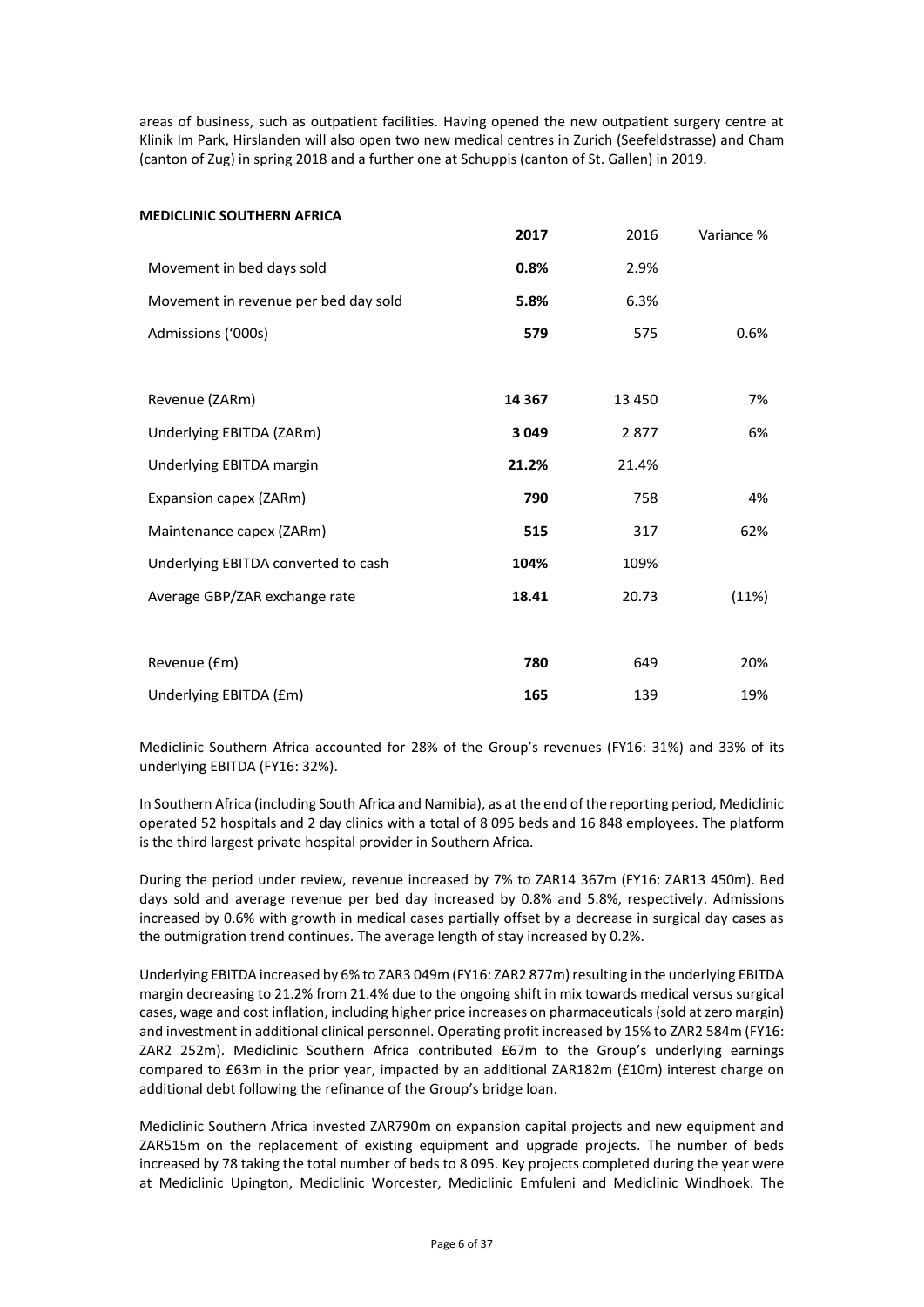building projects in progress are expected to add some 54 additional beds by the end of FY18, taking the total number of licensed beds across the operating platform to 8 149. Several additional building projects are due for completion in FY19 and FY20, which are expected to add some 350 additional beds in both existing facilities and new day clinics.

During FY16, Mediclinic Southern Africa announced the proposed acquisition of a controlling share in Matlosana Medical Health Services Proprietary Limited ("**MMHS**"), based in Klerksdorp in the North-West Province of South Africa. MMHS owns two multi-disciplinary hospitals, Wilmed Park Hospital (144 licensed beds) and Sunningdale Hospital (62 licensed beds), as well as a 51% share in Parkmed Neuro Clinic, a psychiatric hospital (50 licensed beds). This proposed acquisition supports Mediclinic's core focus of providing acute care, multi-disciplinary specialist hospital services. Although substantially completed, the transaction remains subject to approval by the competition authorities. In January 2017, Mediclinic Southern Africa also announced the proposed acquisition of a 50% + 1 share interest in Life Path Health, which operates seven mental health facilities and is in the process of establishing three further facilities, with applications approved by Department of Health for further facilities. This transaction is subject to a number of conditions precedent.

The Competition Commission is currently undertaking a market inquiry into the private healthcare sector in South Africa to understand both whether there are features of the sector that prevent, distort or restrict competition and how competition in the sector can be promoted. The inquiry was due to publish its recommendations in December 2016, but has advised of further delays with the HMI now guiding that the final publication is expected at the end of the 2017 calendar year. Mediclinic has submitted documentation to the inquiry and will continue to engage with all stakeholders as draft documents are published through the year to achieve an agreeable outcome.

The South African Government is seeking to address the shortcomings of the public health system through the phased introduction of a National Health Insurance system over a 14-year period. A draft White Paper outlining the financing and design of the envisaged system has been released for consultation and Mediclinic has submitted comprehensive comments. However, there remain a large number of obstacles that still need to be addressed before greater clarity about the outcomes can be communicated.

The results above were delivered against a continued weak macro-economic environment, stagnant medical scheme membership and increased competition in the private hospital sector. However, some incremental growth opportunities remain in Southern Africa as a result of the ageing population, new technology and services and an increase in the proportion of cases with chronic disease codes. These include the expansion of Mediclinic Southern Africa's existing hospitals, the establishment of new day clinics and investment in related business opportunities such as mental health.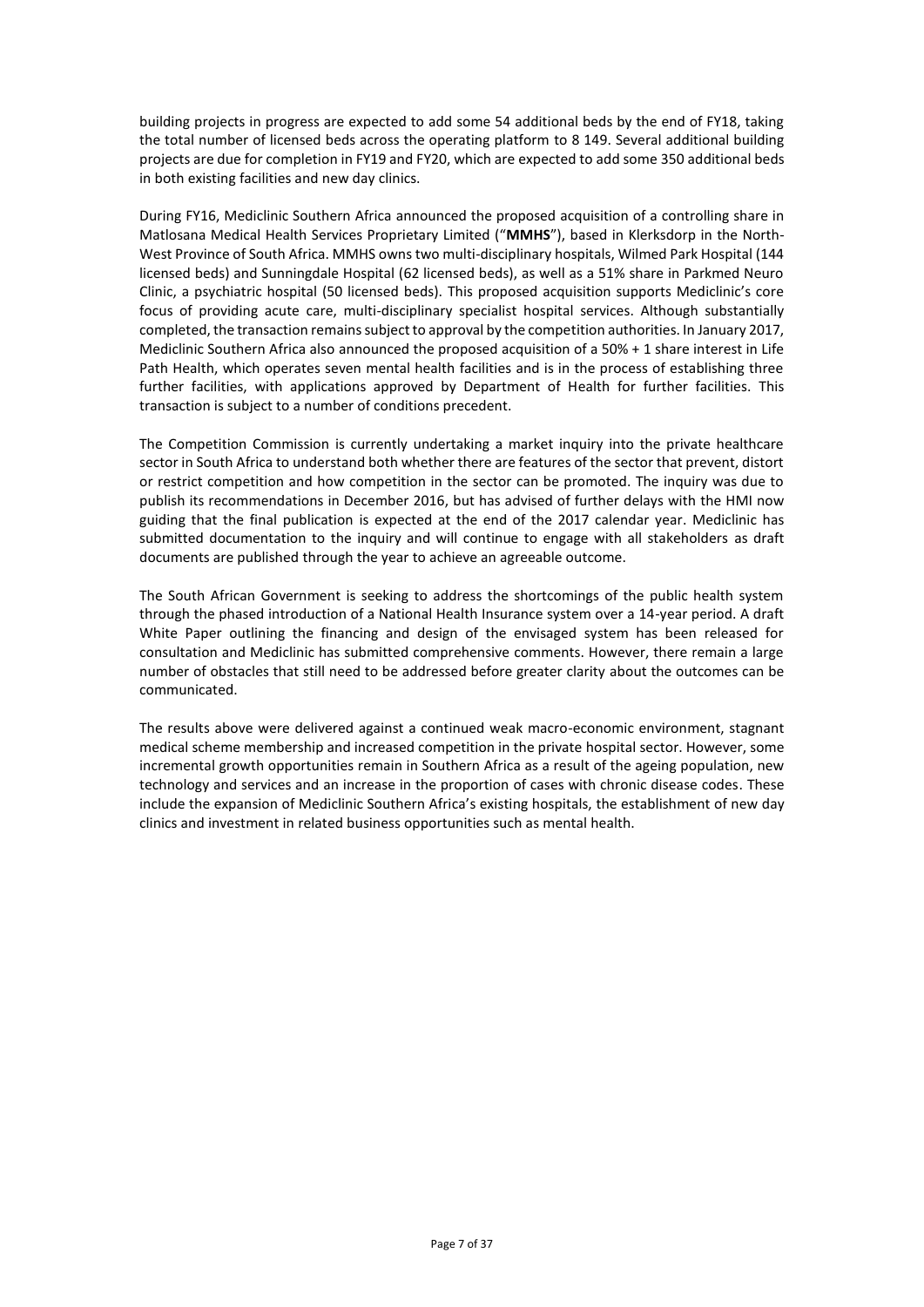## **MEDICLINIC MIDDLE EAST**

|                                     | 2017    | 2016  | Variance % |
|-------------------------------------|---------|-------|------------|
| Inpatients ('000s) <sup>(1)</sup>   | 69      | 73    | (4.8%)     |
| Outpatients ('000s) <sup>(1)</sup>  | 3 1 7 3 | 3514  | (9.7%)     |
| Movement in bed days sold $^{(1)}$  | (6.2%)  | n/a   |            |
|                                     |         |       |            |
| Revenue (AEDm)                      | 3 1 0 9 | 1802  | 72%        |
| Underlying EBITDA (AEDm)            | 364     | 384   | (5%)       |
| Underlying EBITDA margin            | 11.7%   | 21.3% |            |
| Expansion capex (AEDm)              | 188     | 171   | 10%        |
| Maintenance capex (AEDm)            | 57      | 32    | 78%        |
| Underlying EBITDA converted to cash | 120%    | 99%   |            |
| Average GBP/AED exchange rate       | 4.80    | 5.54  | (13%)      |
|                                     |         |       |            |
| Revenue (£m)                        | 648     | 328   | 98%        |
| Underlying EBITDA (£m)              | 76      | 70    | 9%         |

*1. Operational metrics are reported on a pro forma basis combining Al Noor and Mediclinic for FY16.*

Mediclinic Middle East accounted for 24% of the Group's revenues (FY16: 16%) and 15% of its underlying EBITDA (FY16: 16%).

In the Middle East, as at the end of the reporting period, the combined business operated 6 hospitals and 31 clinics with a total of 714 beds and 6 375 employees. The platform is one of the largest private healthcare providers in the UAE with the majority of its operations in Dubai and Abu Dhabi (including Al Ain).

The Mediclinic Middle East financial results represent the combined business for FY17. In FY16, Al Noor's results were only consolidated from 15 February 2016.

During the period under review, revenue increased by 72% to AED3 109m (FY16: AED1 802m). The existing Dubai business increased revenue by 5% including the related ramp up benefit from the new City Hospital North Wing. However, the Abu Dhabi business underperformed, down 19% compared to the prior year pro forma revenue. On a pro forma basis, inpatient admissions and day cases declined by 4.8% and outpatient attendance decreased by 9.7%. Bed days sold decreased by 6.2%. Abu Dhabi inpatient and outpatient volumes were down 12% and 14% respectively versus the prior year due to the unforeseen changes in the regulatory environment with the introduction of a co-payment on local "Thiqa" insurance card holders, a need to align Al Noor with the sustainable business and operational practices of the Group, doctor vacancies, increased competition and the sale of several non-core assets. Thiqa patient volume declines were greater than other insurance categories in Abu Dhabi with inpatients down 33% and outpatients down 31%.

Underlying EBITDA decreased by 5% to AED364m (FY16: AED384m) and the underlying EBITDA margin decreased to 11.7% from 21.3%. Despite good progress made in respect of the integration benefits from the combination, this was more than offset by the revenue shortfall. Operating profit decreased by 58% to AED134m (FY16: AED321m). Mediclinic Middle East contributed £33m to the Group's underlying earnings compared to £57m in the comparative period.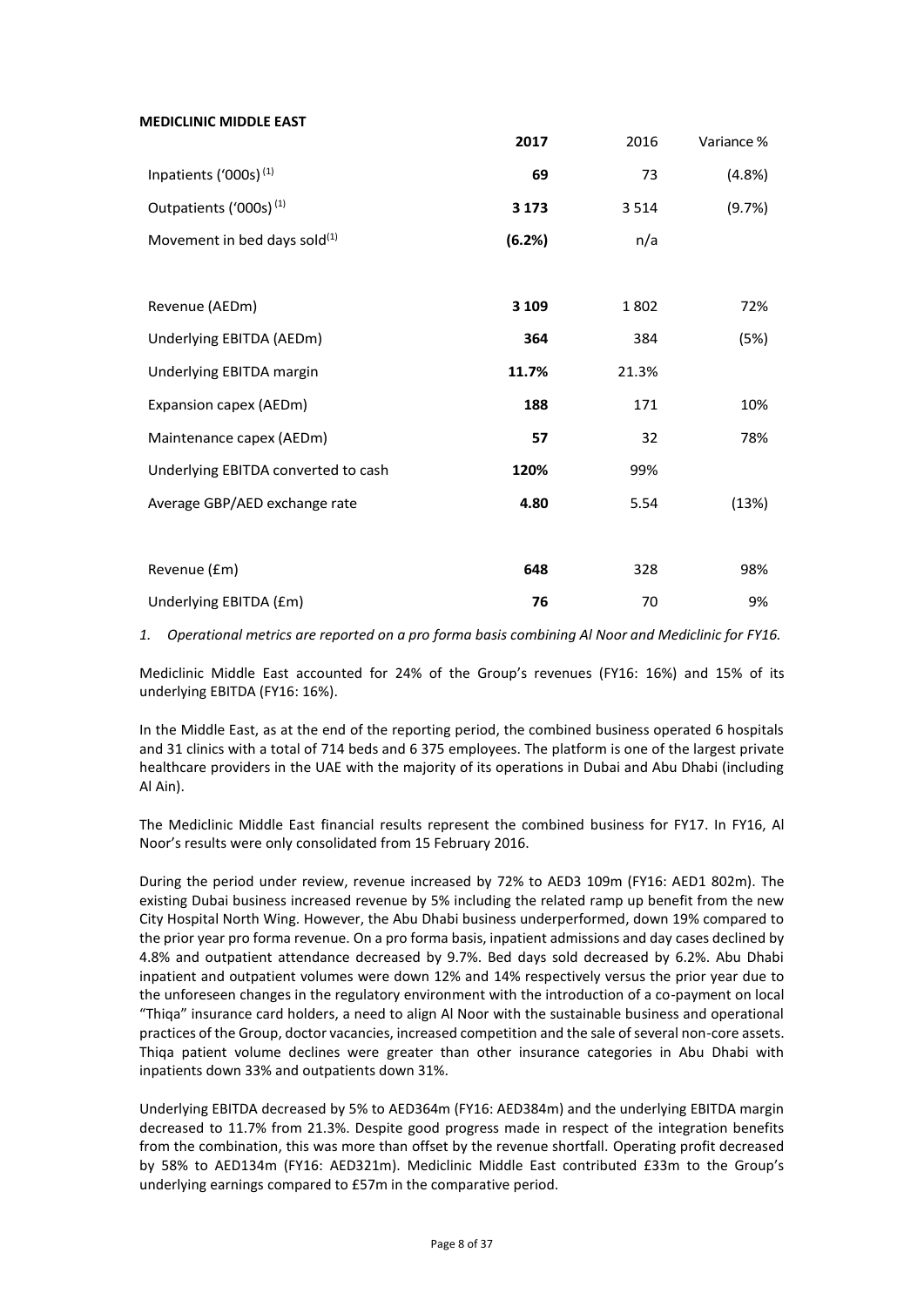In early June 2016, the platform amended and increased the existing debt facilities to AED1 079bn (of which AED220m remains undrawn) from AED282m in the prior year, to refinance the Group bridge loan facility, as well as to continue to fund existing expansion projects across the UAE.

The provision for impairment of receivables increased by AED113m (AED89m relating to Abu Dhabi receivables) and was charged to the income statement. In FY16, AED25m (AED9m relating to Abu Dhabi receivables) was charged to the income statement. Furthermore, an opening balance sheet adjustment of AED73m was made to the Al Noor receivables to finalise the Al Noor purchase price allocation.

Mediclinic Middle East invested AED188m on expansion capital projects and new equipment and AED57m on the replacement of existing equipment and upgrade projects. The major components of the expansion capital expenditure were the Mediclinic City Hospital North Wing and Mediclinic Parkview Hospital projects in Dubai. The former was successfully opened in September 2016 and houses, amongst other disciplines, the Comprehensive Cancer Centre, Dubai's most advanced facility for the diagnosis and treatment of cancer, built in association with Hirslanden in Switzerland. Patient volumes since opening the North Wing have been encouraging. Construction of the Parkview Hospital, the seventh hospital of the platform, is progressing well and is on track to be completed in the fourth quarter of the financial year ending 31 March 2019.

As part of the ongoing investment in the region, a partner was selected for an Electronic Health Record system which will be implemented over the coming years. By creating unified records for patients, regardless of which facility they receive treatment at, the system will enable the business to deliver improved service quality and seamless care for patients.

The regulatory environment in the Middle East had a significant impact on the platform's performance this year. On 30 June 2016, the Health Authority Abu Dhabi ("**HAAD**") announced a number of amendments to Abu Dhabi's health insurance programmes with immediate effect as of 1 July 2016. Changes to the Thiqa plan (health insurance for UAE Nationals or others of similar status in Abu Dhabi) stipulated that patients receive 80% coverage of the fees for outpatient and inpatient services provided by private healthcare facilities in Abu Dhabi (previously 100% for most services). It was mandatory for private healthcare providers to collect the full co-payment from patients, which Mediclinic adhered to with immediate effect. A further change saw the Thiqa plan cover only 50% of the cost if patients sought medical services outside Abu Dhabi (including Dubai and the Northern Emirates). In Dubai, UAE nationals are covered under the ENAYA and SAADA health insurance programme, under the supervision of the Dubai Health Authority, with a 10% co-payment for inpatient and outpatient services in public and private sector. As mentioned, these changes had a significant impact on the Thiqa patient volumes in the Abu Dhabi business. However, on 26 April 2017, following a period of engagement with various authorities and stakeholders, His Highness Sheikh Mohamed bin Zayed Al Nahyan, Crown Prince of Abu Dhabi and Deputy Supreme Commander of the UAE Armed Forces, ordered the waiving of the 20% Thiqa co-payment when receiving treatment at private healthcare facilities in Abu Dhabi, with immediate effect. It was also confirmed that the co-payment for services provided to Thiqa patients outside of Abu Dhabi would be reduced from 50% to 10%. Preparations are ongoing for the introduction of Diagnosis Related Groups in Dubai expected to be implemented in April 2018. The platform continues to maintain an active dialogue with government authorities on regulatory changes within the UAE healthcare sector.

A key focus during the year has been integrating the Abu Dhabi-based Al Noor Hospitals Group with the established Mediclinic Middle East business in Dubai. The regional management team successfully addressed a number of key issues including the establishment of a clear operational and clinical strategy in Abu Dhabi, doctor vacancies, integrating the functional departments of the two businesses, conforming revenue cycle management with the Middle East business, identifying synergies in procurement and headcount and consolidating the two corporate offices and executive management teams. The Group remains on track to generate annualised synergies of AED75m from the combined Middle East business. Some 136 new doctor appointments were made in the Middle East during FY17 and a further 52 doctors are currently in the process of recruitment helping to fill the vacant positions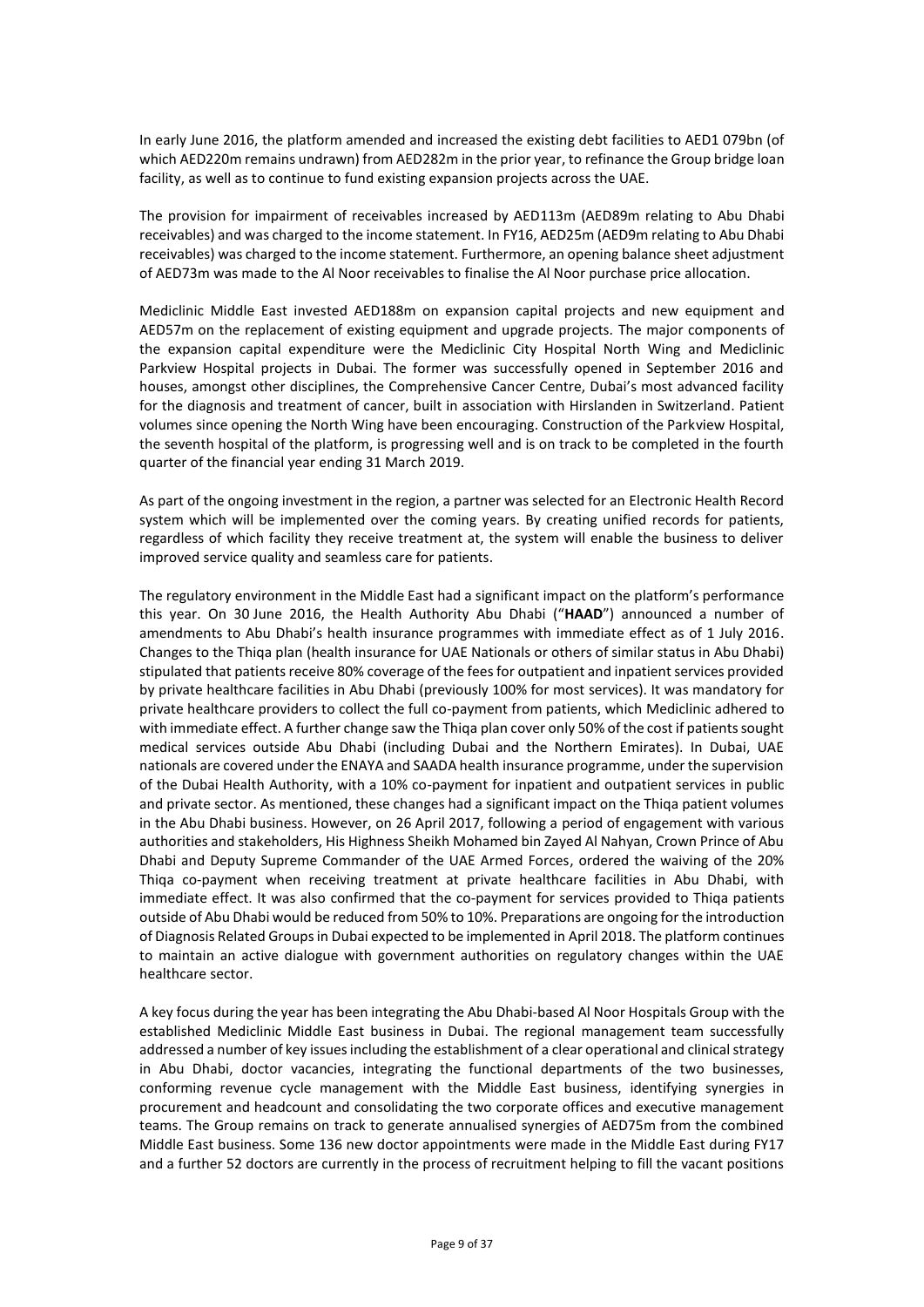that resulted from the departure of doctors in the twelve months leading up to the Al Noor combination and at the start of FY17.

As part of an extensive review of the Abu Dhabi business, certain units, non-core to the central strategy of the platform, were identified for divestment. The Group has classified AED42m assets and AED9m liabilities as held for sale in relation to these units. The platform completed the sale of Rochester Wellness, consisting of two clinics in Dubai and Oman, to Emirates Health during the year. In November 2016, the platform completed the sale of Gulf International Cancer Centre to Proton Partners International. The construction of a new hospital in the Western Region was postponed.

Several new facilities were opened in Abu Dhabi during the year. These included the Mediclinic Al Jowhara Hospital (formerly Al Noor Hospital – Al Jowhara), a 51-bed multi-disciplinary hospital in Al Ain that was delayed by several months, clinics in Ghayati (Western Region) and Al Yahar (Al Ain), as well as the Aspetar Clinic (Al Ain). The Khalifa City A clinic was opened in April 2017. Areas of opportunity were identified in Abu Dhabi, including the expansion and redevelopment of Mediclinic Al Noor Hospital (formerly Al Noor Hospital – Khalifa Street) and the creation of a new Comprehensive Cancer Centre at Mediclinic Airport Road Hospital (formerly Al Noor Hospital – Airport Road). In September 2016, the platform completed the purchase of the remaining 25% interest in the Al Madar group of clinics, based in Abu Dhabi. The important strategic decision to re-brand Al-Noor facilities to Mediclinic was taken in February 2017 reflecting the ongoing and future investment in the Abu Dhabi business. The project commenced in April 2017 and due to regulatory requirements, is expected to take approximately one year to complete. As a result of the re-branding decision, an accelerated amortisation charge of AED36m in connection with the acquired Al Noor trade name asset has been recognised in FY17. The remaining balance of the trade name will be fully amortised in FY18. The accelerated amortisation charge has been excluded in determining underlying earnings.

Although the region faces a low oil price environment and softening of consumer sentiment, the Middle East remains a growth market, where the combination of Mediclinic and Al Noor has created one of the leading private healthcare providers in the region. Recent regulatory changes provide support for the gradual recovery in performance of the Abu Dhabi business and future investment decisions. Opportunities include the provision of services for a growing and ageing population, which is facing an increased incidence of lifestyle-related medical conditions, in a region where governments are seeking to diversify their economies away from dependence on oil revenues. Mediclinic has confidence in its long-term Middle East growth strategy and continues to focus on building a high quality, multidisciplinary clinical service offering in Abu Dhabi that emulates the Group's market leading Dubai operation.

# **SPIRE HEALTHCARE GROUP**

Mediclinic has a 29.9% investment in Spire. The investment in Spire is accounted for on an equity basis recognising the reported profit of £53.6m for the twelve months to 31 December 2016 ("**Spire's FY16**"). The equity accounted share of profit from Spire recognised by Mediclinic in FY17 was £12m (FY16: £6m) after adjusting for the amortisation of intangible assets recognised in the notional purchase price allocation for the Group's acquisition of its equity investment.

Spire's FY16 saw solid growth with adjusted revenue up 5.8%, adjusted EBITDA up 5.4% and comparable EPS (excluding exceptionals and tax one-offs) up 4.9%. Total patient admissions grew 2.3% driven by self-pay and NHS volume growth. After adjusting for St Anthony's and prior year disposals, Spire's adjusted EBITDA margin remained stable at 18.2%, while EBITDA conversion to operating cash flow increased to 115% before exceptional items and tax.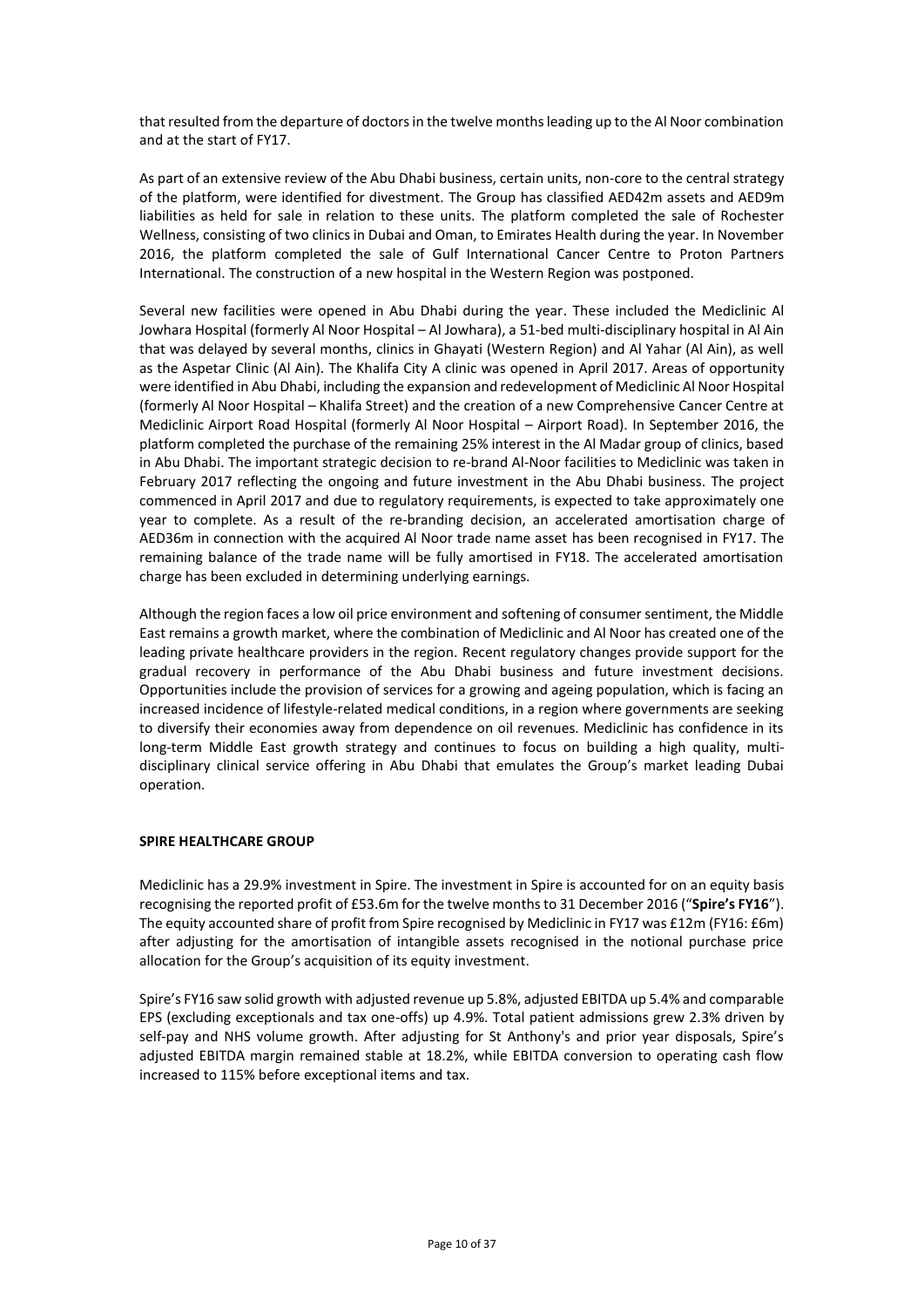## **OUTLOOK**

The Group's main strategic focus remains to ensure high-quality care and optimal patient experience. To this end, Mediclinic continues to invest in its people, patient facilities and the technology within the facilities. The Group's growing international scale also enables it to unlock further value through promoting collaboration and best practice between its operating platforms and to extract further synergies and cost-efficiencies. The Group is well-positioned to deliver long-term value to its shareholders with a well-balanced portfolio of global operations, a leading position across all four attractive healthcare markets and a platform for future growth.

Demand for Mediclinic's services across its platforms remains robust, underpinned by an ageing population, growing disease burden and technological innovation. However, the increase in demand across the platforms is impacted by lower economic growth and greater competition. In addition, there is an increased focus on the affordability of delivering healthcare which is resulting in changing care delivery models and greater regulatory oversight.

The Group provides the following guidance for the financial year ending 31 March 2018 ("**FY18**"):

- Hirslanden: Given the already high occupancy rates and stable bed numbers the Group anticipates modest revenue growth. The underlying EBITDA margin is expected to be lower. This is due to the tariff and regulatory environment including the impact from the proposed national TARMED adjustment and outmigration framework coming in the fourth quarter FY18, increasing costs relating to several major projects including Hirslanden 2020 and assumes no further tariff provision releases that benefited FY17. The impacts of these will partially be offset by ongoing efficiency gains.
- Mediclinic Southern Africa: The Group expects revenue growth in line with inflation despite the challenging macro-economic environment, greater competition and funder constraints. Despite cost inflation running above tariff increases, the underlying EBITDA margin is expected to remain broadly stable through increased efficiencies.
- Mediclinic Southern Africa and Hirslanden business days will be impacted by two Easter holiday periods in the current year.
- Mediclinic Middle East: The Dubai operating performance is expected to remain stable despite the competitive landscape. A gradual improvement is expected in the Abu Dhabi business over the next couple of years. As a result, the Group expects only a marginal improvement in Middle East revenues for the full year and a gradual improvement in underlying EBITDA margins over time, including the impact associated with the opening of new facilities. First half FY18 Middle East performance versus the prior year comparator is expected to be lower largely due to the higher patient volumes and revenues in Abu Dhabi prior to the regulatory changes, asset sales and business and operational alignment initiatives during FY17.
- The Group's budgeted capital expenditure is £281m in constant currency. This comprises of £118m in Hirslanden, £71m in Mediclinic Southern Africa and £92m in Mediclinic Middle East.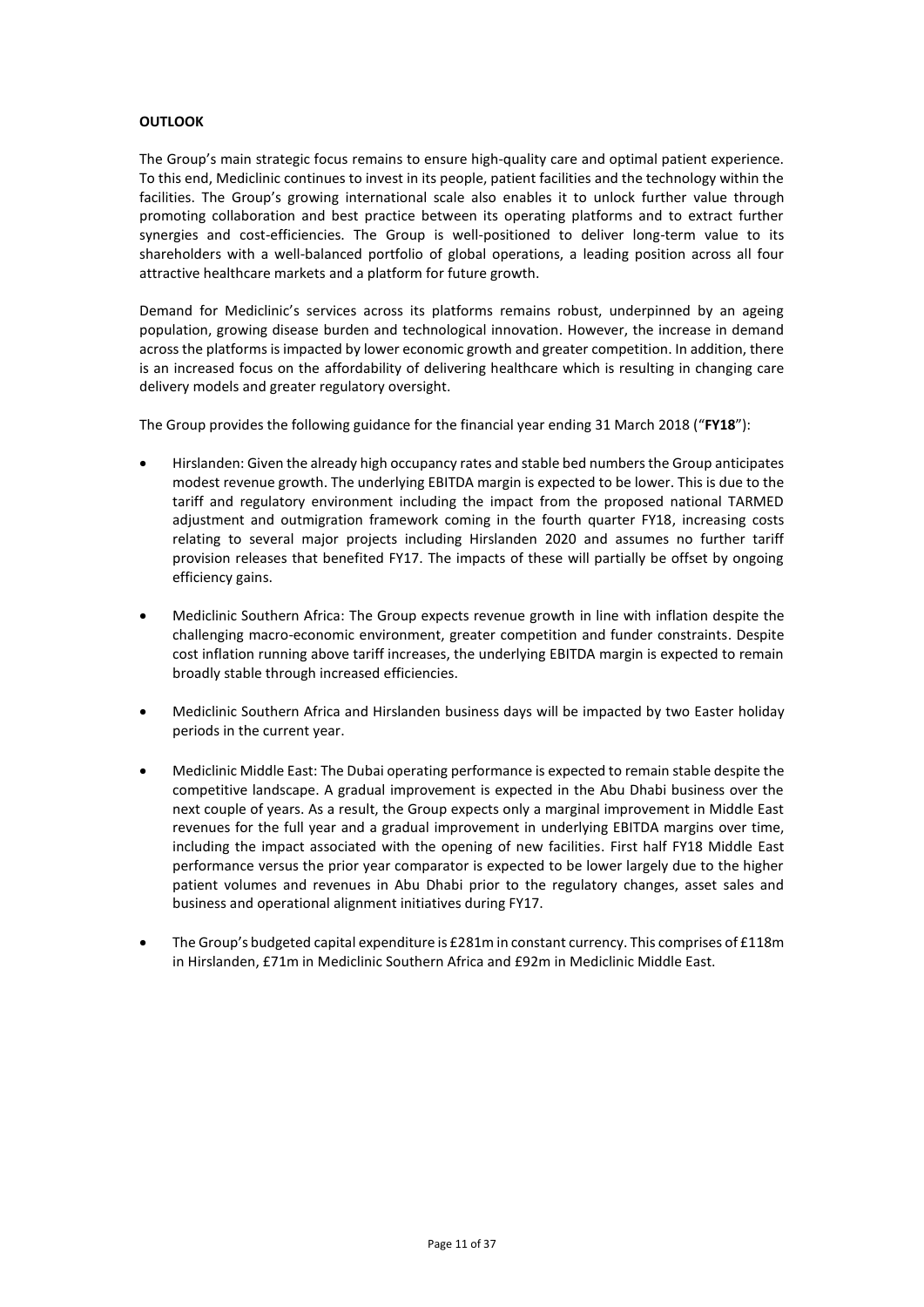### **FINANCIAL REVIEW**

### **Underlying non-IFRS financial measures**

The Group uses underlying income statement reporting as non-IFRS measures in evaluating performance and as a method to provide shareholders with clear and consistent reporting. The underlying measures are intended to remove volatility associated with certain types of one-off income and charges from reported earnings. Historically EBITDA and underlying EBITDA were disclosed as supplemental non-IFRS financial performance measures because they are regarded as useful metrics to analyse the performance of the business from period to period. Measures like underlying EBITDA are used by analysts and investors in assessing performance.

The rationale for using non-IFRS measures:

- it tracks the underlying operational performance of the Group and its operating segments by separating out one-off and exceptional items;
- non-IFRS measures are used by management for budgeting, planning and monthly financial reporting; and
- non-IFRS measures are used by management in presentations and discussions with investment analysts.

The Group's policy is to adjust, *inter alia*, the following types of income and charges from the reported IFRS measures to present underlying results:

- restructuring costs;
- profit/loss on sale of significant assets;
- past service cost charges / credits in relation to pension fund conversion rate changes;
- significant prior year tax and deferred tax adjustments;
- accelerated IFRS 2 charges;
- accelerated amortisation charges;
- mark-to-market fair value gains / losses, relating to ineffective interest rate swaps;
- significant impairment charges;
- significant insurance proceeds; and
- significant transaction costs incurred during acquisitions.

EBITDA is defined as operating profit before depreciation and amortisation, excluding other gains and losses.

Non-IFRS financial measures should not be considered in isolation from, or as a substitute for, financial information presented in compliance with IFRS. The underlying measures used by the Group are not necessarily comparable with those used by other entities.

The Group has consistently applied this definition of underlying measures as it has reported on its financial performance in the past as the directors believe this additional information is important to allow shareholders to better understand the Group's trading performance for the reporting period. It is the Group's intention to continue to consistently apply this definition in the future.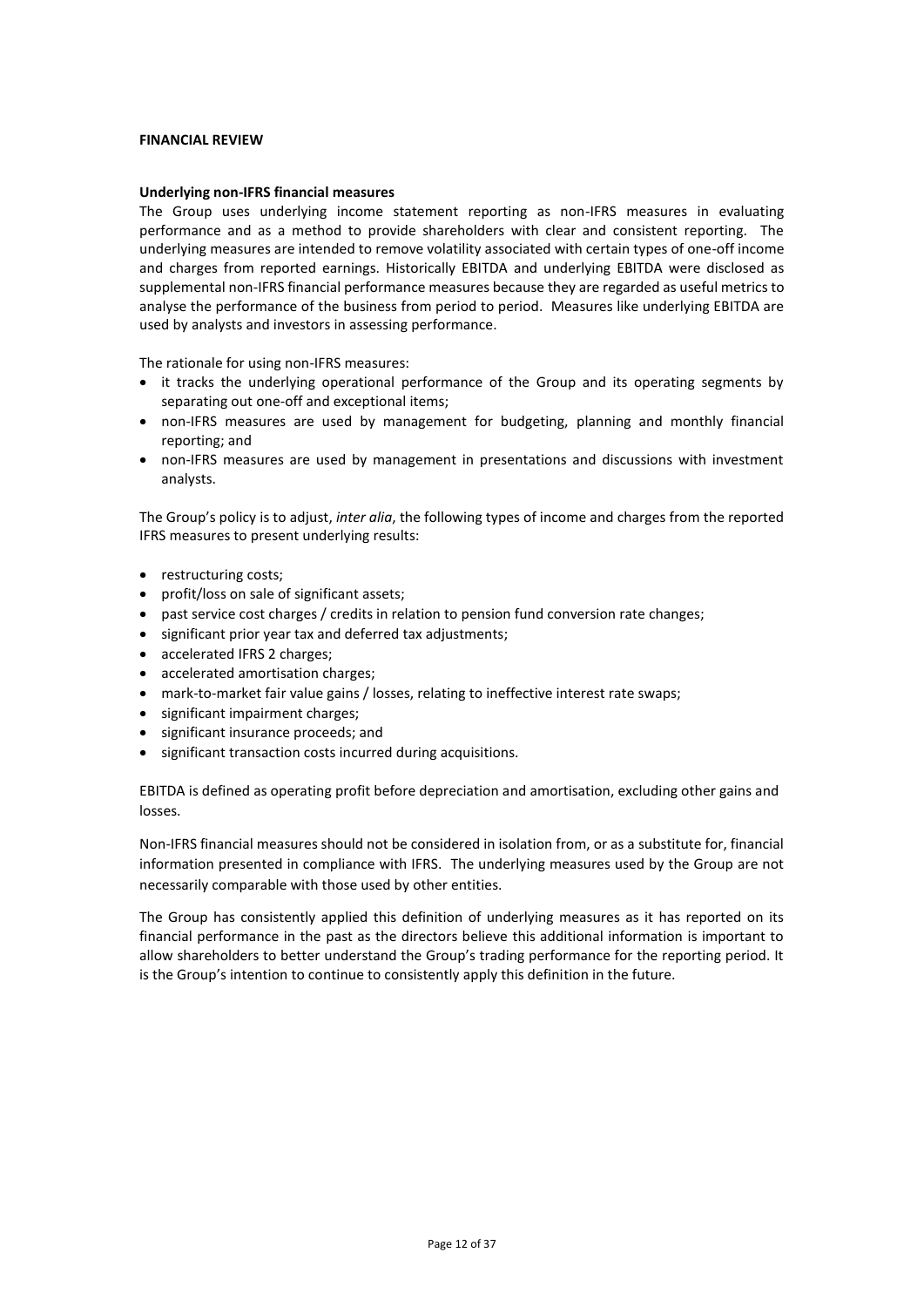# **Earnings reconciliations**

|                                                     | <b>Total</b> | <b>Switzerland</b> | Southern      | <b>Middle</b> | <b>United</b>            | Corporate |
|-----------------------------------------------------|--------------|--------------------|---------------|---------------|--------------------------|-----------|
|                                                     |              |                    | <b>Africa</b> | East          | Kingdom                  |           |
| <b>2017 STATUTORY RESULTS</b>                       | £m           | £m                 | £m            | £m            | £m                       | £m        |
| Revenue                                             | 2 7 4 9      | 1321               | 780           | 648           |                          |           |
| Operating profit                                    | 362          | 201                | 140           | 28            |                          | (7)       |
| Profit attributable to equity                       | 229          | 141                | 67            | 22            | 12                       | (13)      |
| holders*                                            |              |                    |               |               |                          |           |
| <b>RECONCILIATIONS</b>                              |              |                    |               |               |                          |           |
| Operating profit                                    | 362          | 201                | 140           | 28            |                          | (7)       |
| Add back:                                           |              |                    |               |               |                          |           |
| - Other gains and losses                            | $\mathbf{2}$ |                    |               | (1)           |                          | 3         |
| - Depreciation and                                  | 145          | 76                 | 25            | 44            |                          |           |
| amortisation                                        |              |                    |               |               |                          |           |
| <b>EBITDA</b>                                       | 509          | 277                | 165           | 71            | $\overline{a}$           | (4)       |
| <b>One-off and exceptional</b>                      |              |                    |               |               |                          |           |
| <i>items:</i>                                       |              |                    |               |               |                          |           |
| Past service cost credit                            | (13)         | (13)               |               |               |                          |           |
| Restructuring costs                                 | 5            |                    |               | 5             |                          |           |
| <b>Underlying EBITDA</b>                            | 501          | 264                | 165           | 76            | $\overline{\phantom{0}}$ | (4)       |
| Profit attributable to equity                       | 229          | 141                | 67            | 22            | 12                       | (13)      |
| holders*                                            |              |                    |               |               |                          |           |
| <b>One-off and exceptional</b><br>items:            |              |                    |               |               |                          |           |
| Past service cost credit                            | (13)         | (13)               |               |               |                          |           |
| Restructuring costs                                 | 5            |                    |               | 5             |                          |           |
| Fair value gains on ineffective<br>cash flow hedges | (13)         | (13)               |               | $\frac{1}{2}$ |                          |           |
| Other gains and losses                              | (1)          |                    |               | (1)           |                          |           |
| Accelerated amortisation                            | 7            |                    |               | 7             |                          |           |
| Tax on one-off and exceptional                      |              |                    |               |               |                          |           |
| items                                               | 6            | 6                  |               |               |                          |           |
| <b>Underlying earnings</b>                          | 220          | 121                | 67            | 33            | 12                       | (13)      |
| Weighted average number of                          |              |                    |               |               |                          |           |
| shares (millions)                                   | 736.9        |                    |               |               |                          |           |
| Underlying earnings per share                       |              |                    |               |               |                          |           |
| (pence)                                             | 29.8         |                    |               |               |                          |           |

*\*Profit attributable to equity holders in Switzerland is shown after the elimination of intercompany loan interest of £16m.*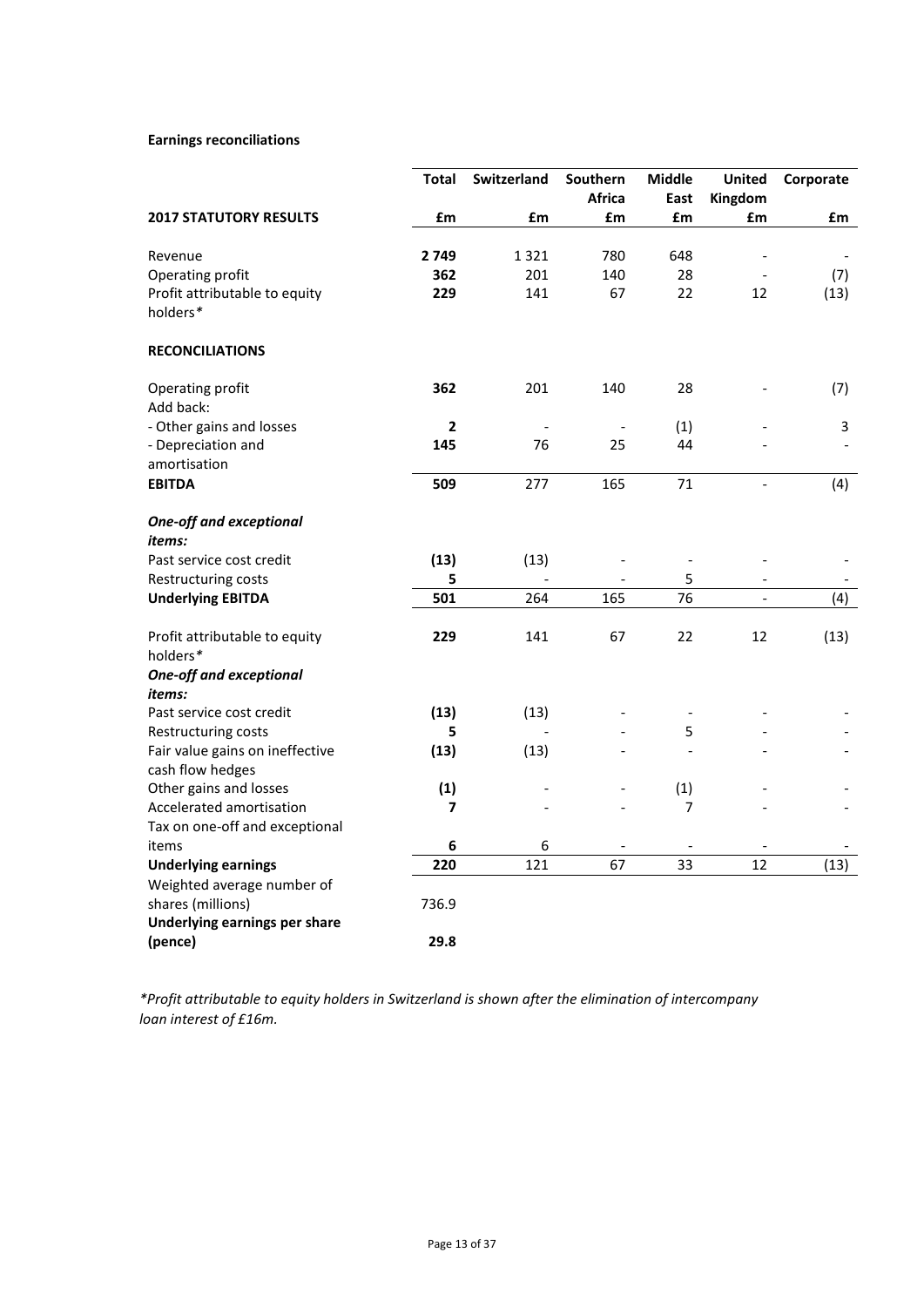|                                                                                 | Total             | Switzerland | Southern | <b>Middle</b>  | <b>United</b> | Corporate |
|---------------------------------------------------------------------------------|-------------------|-------------|----------|----------------|---------------|-----------|
|                                                                                 |                   |             | Africa   | East           | Kingdom       |           |
| <b>2016 STATUTORY RESULTS</b>                                                   | $\pmb{\text{fm}}$ | £m          | £m       | £m             | £m            | £m        |
| Revenue                                                                         | 2 1 0 7           | 1 1 3 0     | 649      | 328            |               |           |
| Operating profit                                                                | 288               | 165         | 109      | 58             |               | (44)      |
| Profit attributable to equity holders*                                          | 177               | 113         | 53       | 55             | 6             | (50)      |
| <b>RECONCILIATIONS</b>                                                          |                   |             |          |                |               |           |
| Revenue                                                                         | 2 1 0 7           | 1 1 3 0     | 649      | 328            |               |           |
| Pre-acquisition Swiss tariff provision<br>release                               | (7)               | (7)         |          |                |               |           |
| Underlying revenue                                                              | 2 100             | 1 1 2 3     | 649      | 328            |               |           |
| Operating profit<br>Add back:                                                   | 288               | 165         | 109      | 58             |               | (44)      |
| - Other gains and losses                                                        | 1                 |             |          |                |               | 1         |
| - Depreciation and amortisation                                                 | 93                | 63          | 20       | 10             |               |           |
| <b>EBITDA</b>                                                                   | 382               | 228         | 129      | 68             |               | (43)      |
| One-off and exceptional items:                                                  |                   |             |          |                |               |           |
| <b>Transaction cost (Al Noor</b><br>acquisition)                                | 41                |             |          |                |               | 41        |
| Accelerated share-based payment<br>charges                                      | 10                |             | 10       |                |               |           |
| Pre-acquisition Swiss tariff provision<br>release                               | (7)               | (7)         |          |                |               |           |
| Restructuring costs                                                             | $\mathbf{2}$      |             |          | $\overline{2}$ |               |           |
| <b>Underlying EBITDA</b>                                                        | 428               | 221         | 139      | 70             |               | (2)       |
| Profit attributable to equity holders*<br><b>One-off and exceptional items:</b> | 177               | 113         | 53       | 55             | 6             | (50)      |
| <b>Transaction cost (Al Noor</b><br>acquisition)                                | 41                |             |          |                |               | 41        |
| Accelerated share-based payment<br>charges                                      | 10                |             | 10       |                |               |           |
| Pre-acquisition Swiss tariff provision<br>release                               | (7)               | (7)         |          |                |               |           |
| Restructuring costs                                                             | $\mathbf{2}$      |             |          | 2              |               |           |
| Fair value gains on ineffective cash                                            | (8)               | (8)         |          |                |               |           |
| flow hedges                                                                     |                   |             |          |                |               |           |
| Other gains and losses                                                          | 1                 |             |          |                |               | 1         |
| Tax on one-off and exceptional items                                            | 3                 | 3           |          |                |               |           |
| <b>Underlying earnings</b>                                                      | 219               | 101         | 63       | 57             | 6             | (8)       |
| Weighted average number of shares                                               |                   |             |          |                |               |           |
| (millions)                                                                      | 598.4             |             |          |                |               |           |
| Underlying earnings per share                                                   |                   |             |          |                |               |           |
| (pence)                                                                         | 36.7              |             |          |                |               |           |

*\*Profit attributable to equity holders in Switzerland is shown after the elimination of intercompany loan interest of £17m*.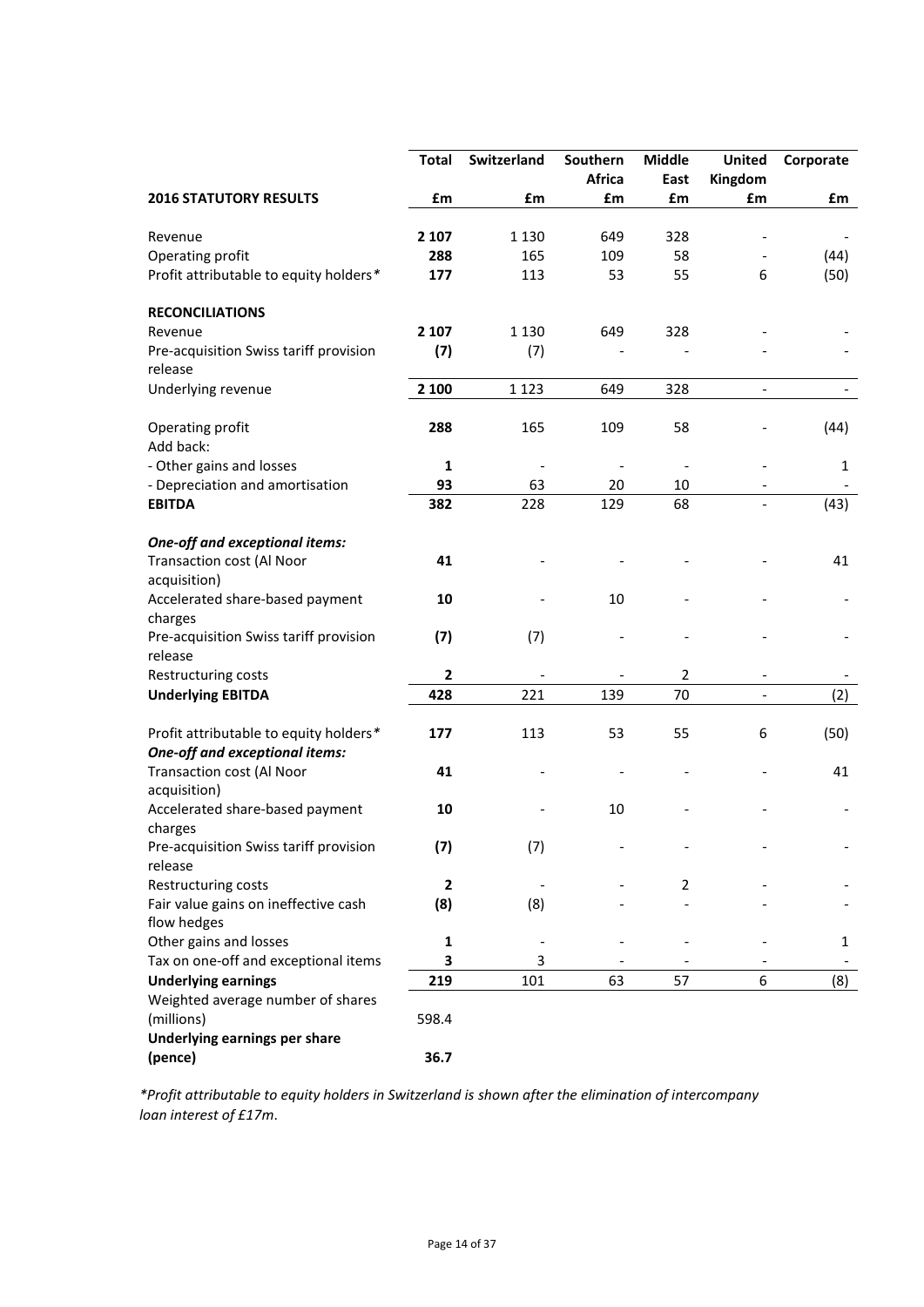## **Group financial performance**

Group revenue increased by 30% to £2 749m (2016: £2 107m) for the reporting period.

Underlying operating profit before interest, tax, depreciation and amortisation ("underlying EBITDA") was 17% higher at £501m (2016: £428m), underlying margins declined from 20.4% to 18.2%, and basic underlying earnings per share were 19% lower at 29.8 pence (2016: 36.7 pence).

During the reporting period, the following exceptional and one-off items were adjusted for in determining underlying earnings:

• £13m (£10m after tax) mark-to-market fair value gain, relating to the ineffective Swiss interest rate swaps. The Group uses floating-to-fixed interest rate swaps on certain loan agreements to hedge against interest movements which have the economic effect of converting floating rate borrowings to fixed rate borrowings. The Group applies hedge accounting and therefore fair value adjustments are booked to the consolidated statement of comprehensive income.

With the removal of the Swiss franc/Euro peg during January 2015 and the advent of negative interest rates in Switzerland, the Swiss interest rate hedges became ineffective once Libor moved below zero as bank funding at Libor plus relevant margins is subject to a zero rate Libor floor. Effective from 1 October 2014, the mark-to-market movements are charged to the income statement. As these are non-cash flow items and to provide balanced operational reporting, the Group excluded the charge in the measurement of underlying performance in the 2015 financial year and consistently excludes the gain arising this year. The swaps expire in 2017 and 2018.

- A past-service cost credit of £13m (£10m after tax) arising in the main Hirslanden pension fund. This relates to a change in the pension fund conversion rate advised by an independent professional. The underlying income statement has been adjusted as the credit is not related to the current year underlying performance of the Swiss hospital operations.
- Accelerated amortisation of £7m relating to the Al Noor trade name.
- Restructuring costs of £5m relating to the integration of the Al Noor operations. Consistent with last year's treatment, the underlying income statement has been adjusted for these costs following the combination in 2016. Currently, no further restructuring costs associated with this transaction are expected to be adjusted beyond 31 March 2017.
- £1m gain on the mark-to-market of a put option.

### **Foreign exchange rates**

Although the Group reports its results in British pound, the operating segments profits are generated in Swiss franc, UAE dirham and the South African rand. Consequently, movement in exchange rates affected the reported earnings and reported balances in the statement of financial position.

Foreign exchange rate sensitivity:

- The impact of a 10% change in the GBP/CHF exchange rate for a sustained period of one year is that profit for the year would increase/decrease by £14m (2016: increase/decrease by £11m) due to exposure to the GBP/CHF exchange rate.
- The impact of a 10% change in the GBP/ZAR exchange rate for a sustained period of one year is that profit for the year would increase/decrease by £8m (2016: increase/decrease by £7m) due to exposure to the GBP/ZAR exchange rate.
- The impact of a 10% change in the GBP/AED exchange rate for a sustained period of one year is that profit for the year would increase/decrease by £2m (2016: increase/decrease by £6m) due to exposure to the GBP/AED exchange rate.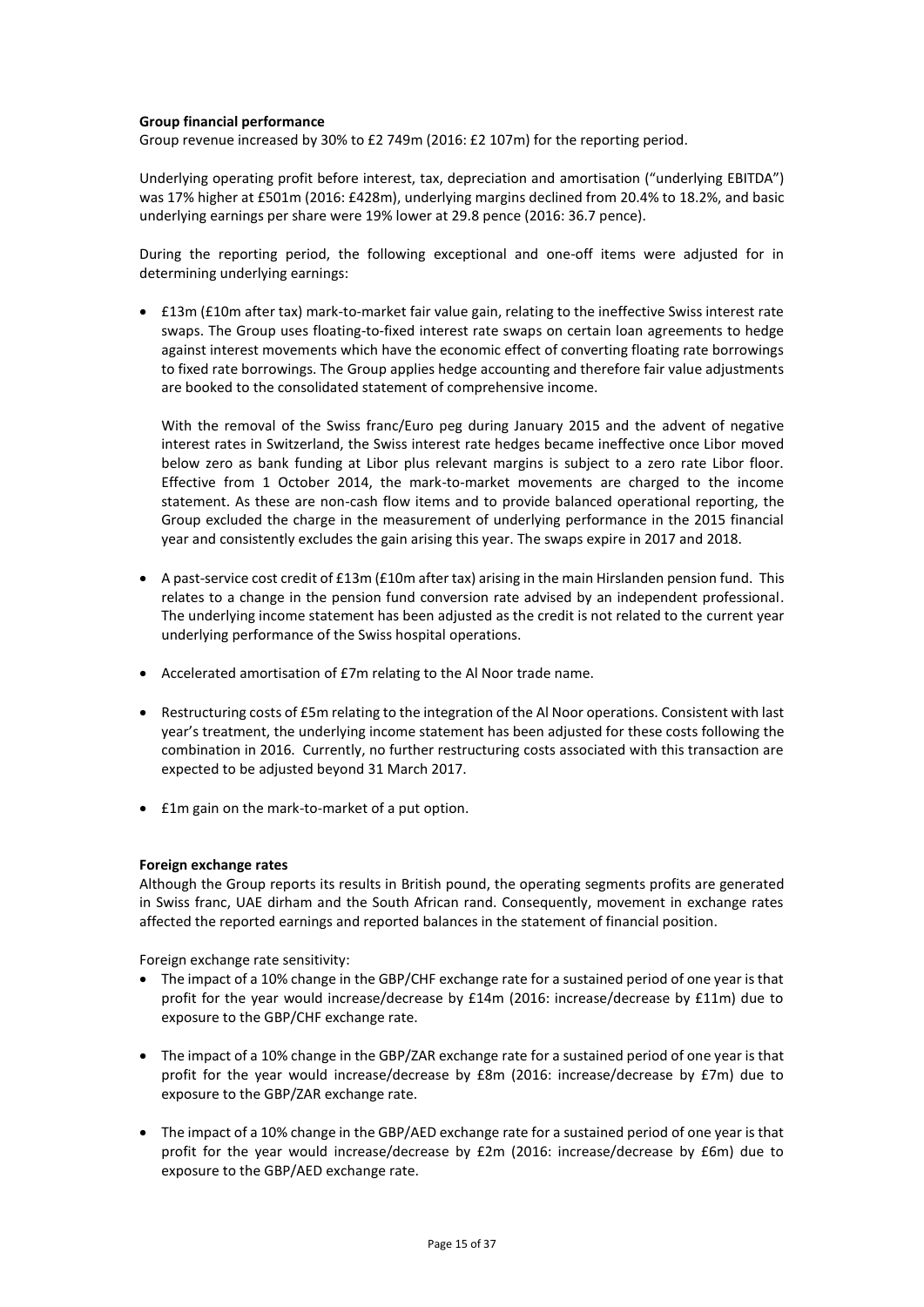During the period under review, the average and closing exchange rates were the following:

|                          | 2017  | Variance % | 2016  |
|--------------------------|-------|------------|-------|
| <b>Average rates:</b>    |       |            |       |
| GBP/CHF                  | 1.29  | (12%)      | 1.47  |
| GBP/AED                  | 4.80  | (13%)      | 5.54  |
| GBP/ZAR                  | 18.41 | (11%)      | 20.73 |
| <b>Period end rates:</b> |       |            |       |
| GBP/CHF                  | 1.25  | (9%)       | 1.38  |
| GBP/AED                  | 4.59  | (13%)      | 5.28  |
| GBP/ZAR                  | 16.74 | (21%)      | 21.21 |

## **Cash flow**

The Group continued to deliver strong cash flow converting 101% (2016: 96%) of underlying EBITDA into cash generated from operations. Cash and cash equivalents increased from £305m to £361m.

## **Interest-bearing borrowings**

Interest-bearing borrowings increased from £1 841m at 31 March 2016 to £2 030m at 31 March 2017. This increase is mainly as a result of the change in the closing exchange rates, offset by a loan amortisation payment. During the reporting period, the bridge facility was repaid using additional financing facilities in South Africa and the Middle East.

|                                 | 2017    | 2016    |
|---------------------------------|---------|---------|
|                                 | £m      | £m      |
| Interest-bearing                | 2030    | 1841    |
| Less: cash and cash equivalents | (361)   | (305)   |
| Net debt                        | 1669    | 1536    |
| Total equity                    | 4 1 6 4 | 3 5 7 0 |
| Debt-to-equity capital ratio    | 0.4     | 0.4     |

### **Assets**

Property, equipment and vehicles increased from £3 199m at 31 March 2016 to £3 703m at 31 March 2017. This increase is mainly as a result of additions as well as the change in closing exchange rates.

Intangible assets increased from £1 941m at 31 March 2016 to £2 156m mainly because of the change in closing exchange rates.

### **Income tax**

The Group's effective tax rate decreased from 22.4% in the prior year to 20.8% for period under review predominantly due to the following:

- The tax rate decreased by 4.2% in respect of prior year one-off non-deductible expenses which were not incurred in the period under review. This was related to Al Noor transaction costs as well as an accelerated IFRS2 charge; and
- The tax rate increased by 3.0% due to a reduced contribution by Middle East to earnings.

## **Tax strategy**

The Group is committed to conduct its tax affairs consistent with the following objectives:

- comply with relevant laws, rules, regulations, and reporting and disclosure requirements in whichever jurisdiction it operate; and
- maintain mutual trust and respect in dealings with all tax authorities in the jurisdictions the Group do business.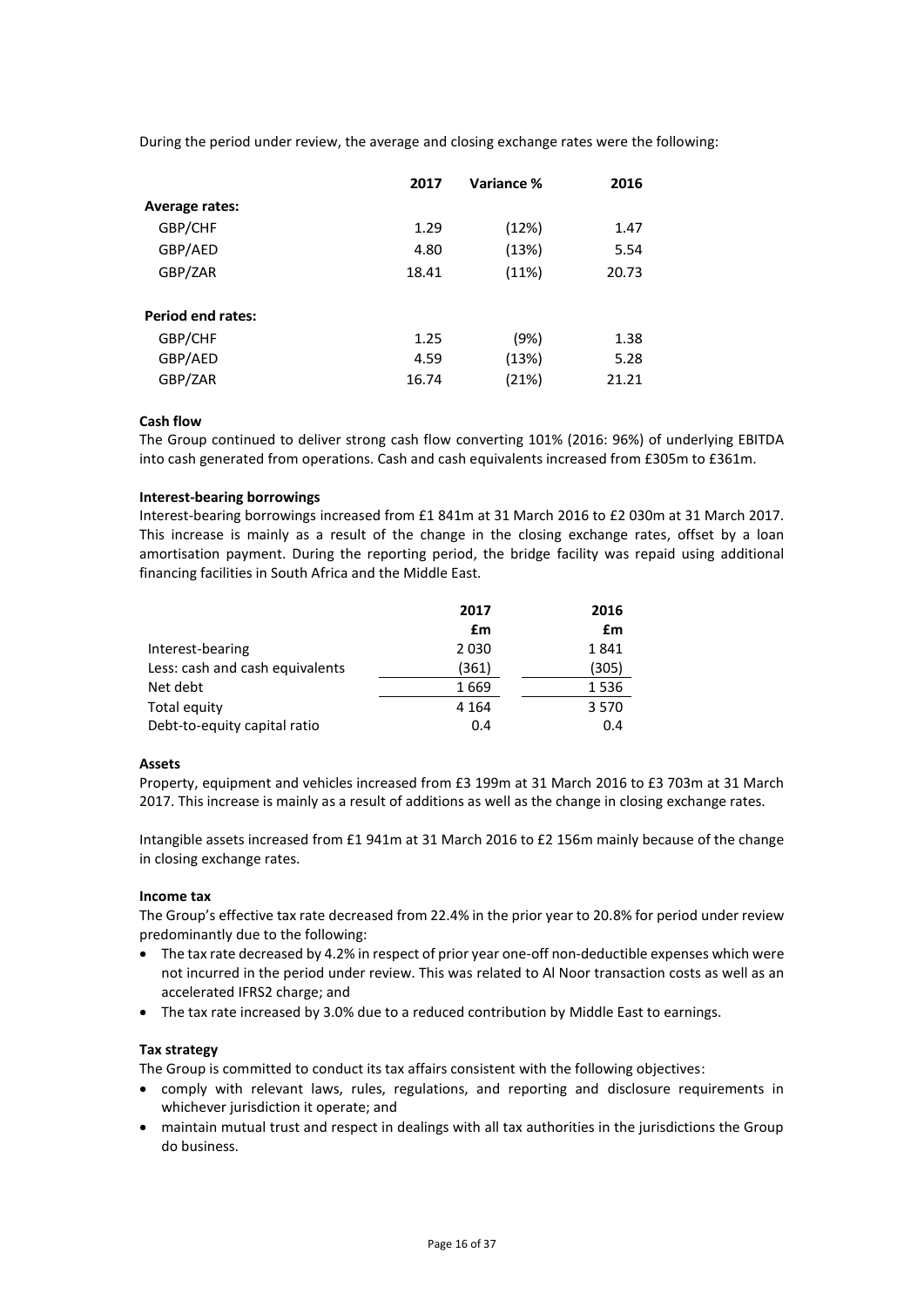Whilst the Group aims to maximise the tax efficiency of its business transactions, it does not use structures in its tax planning that are contrary to the intentions of the relevant legislature. The Group interprets relevant tax laws in a reasonable way and ensures that transactions are structured in a way that is consistent with a relationship of co-operative compliance with tax authorities. It also actively considers the implications of any planning for the Group's wider corporate reputation.

In order to meet these objectives, various procedures are implemented. The Audit and Risk Committee has reviewed the Group's tax strategy and related corporate tax matters.

## **DIVIDEND POLICY AND PROPOSED DIVIDEND**

The Group's dividend policy is to target a pay-out ratio of between 25% and 30% of underlying earnings. The Board may revise the policy at its discretion.

The Board proposes a final dividend of 4.70 pence per ordinary share for the year ended 31 March 2017 for approval by the Company's shareholders at the annual general meeting on Tuesday, 25 July 2017. Together with the interim dividend of 3.20 pence per ordinary share for the six months ended 30 September 2016 (paid on 12 December 2016), the total final proposed dividend reflects a 27% distribution of underlying Group earnings attributable to ordinary shareholders.

Shareholders on the South African register will be paid the ZAR cash equivalent of 80.60500 cents (64.48400 cents net of dividend withholding tax) per share. A dividend withholding tax of 20% will be applicable to all shareholders on the South African register who are not exempt therefrom. The ZAR cash equivalent has been calculated using the following exchange rate: £1: ZAR17.15, being the 5-day average ZAR/GBP exchange rate on Friday, 19 May 2017 at 3:00pm GMT Bloomberg.

The final dividend will be paid on Monday, 31 July 2017 to all ordinary shareholders who are on the register of members at the close of business on the record date of Friday, 23 June 2017.

The salient dates for the dividend will be as follows:

| Wednesday, 24 May 2017  |
|-------------------------|
| Tuesday, 20 June 2017   |
| Wednesday, 21 June 2017 |
| Thursday, 22 June 2017  |
| Friday, 23 June 2017    |
| Tuesday, 25 July 2017   |
| Monday, 31 July 2017    |
|                         |

Share certificates may not be dematerialised or rematerialised within Strate from Wednesday, 21 June 2017 to Friday, 23 June 2017, both dates inclusive. No transfers between the UK and SA registers may take place from Wednesday, 24 May 2017 to Friday, 23 June 2017, both days inclusive.

### **Tax treatment for shareholders on the South African register**

### *South African tax resident shareholders on the South African register:*

In terms of the Company's Dividend Access Trust structure, the following South African tax resident shareholders on the South African register will receive a component of the dividend from the Dividend Access Trust and therefore regarded as a local South African dividend, with the remaining component from the Company and therefore regarded as a foreign non-South African dividend. For purposes of South African dividend withholding tax, the entire dividend of 80.60500 cents per share is taxable at a rate of 20%, unless an applicable exemption applies:

1. in the case of shares held in certificated form, who are registered on the South African register with an address in South Africa (other than PLC Nominees Proprietary Limited (or any successor entity through which shares held in dematerialised form are held)); and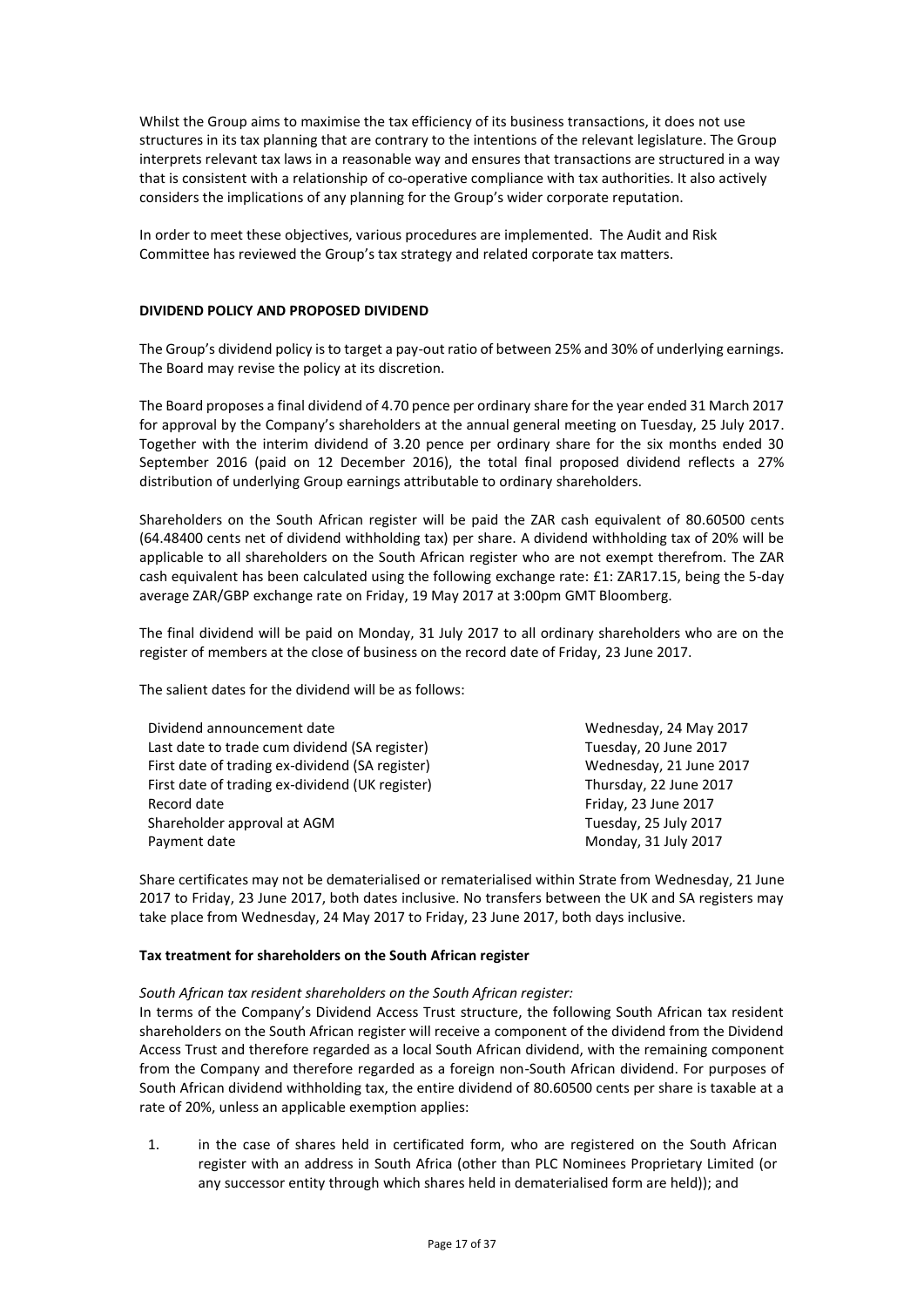2. in the case of shares held in dematerialised form, in respect of whom the South African transfer secretaries of the Company have determined, in good faith and by reference to the information provided to them by the eligible shareholders and/or their brokers and/or central securities depository participants, that such eligible shareholders are either (i) tax resident in South Africa or (ii) have an address in South Africa and have not expressly indicated that they are not tax resident in South Africa as at the dividend record date.

The component of the dividend payable by the Dividend Access Trust and by the Company will be announced on the JSE's Stock Exchange News Service and on the LSE's Regulatory News Service as soon as possible after the record date, 23 June 2017, of the dividend.

## *Non-South African tax resident shareholders on the South African register:*

Non-South African tax resident shareholders on the South African register will be paid the dividend by the Company in the usual way and not through the Dividend Access Trust. The entire dividend of 80.60500 cents per share payable to such shareholders will therefore be regarded as a foreign dividend and exempt from South African dividend withholding tax, provided that the relevant exemption forms have been completed and submitted as prescribed.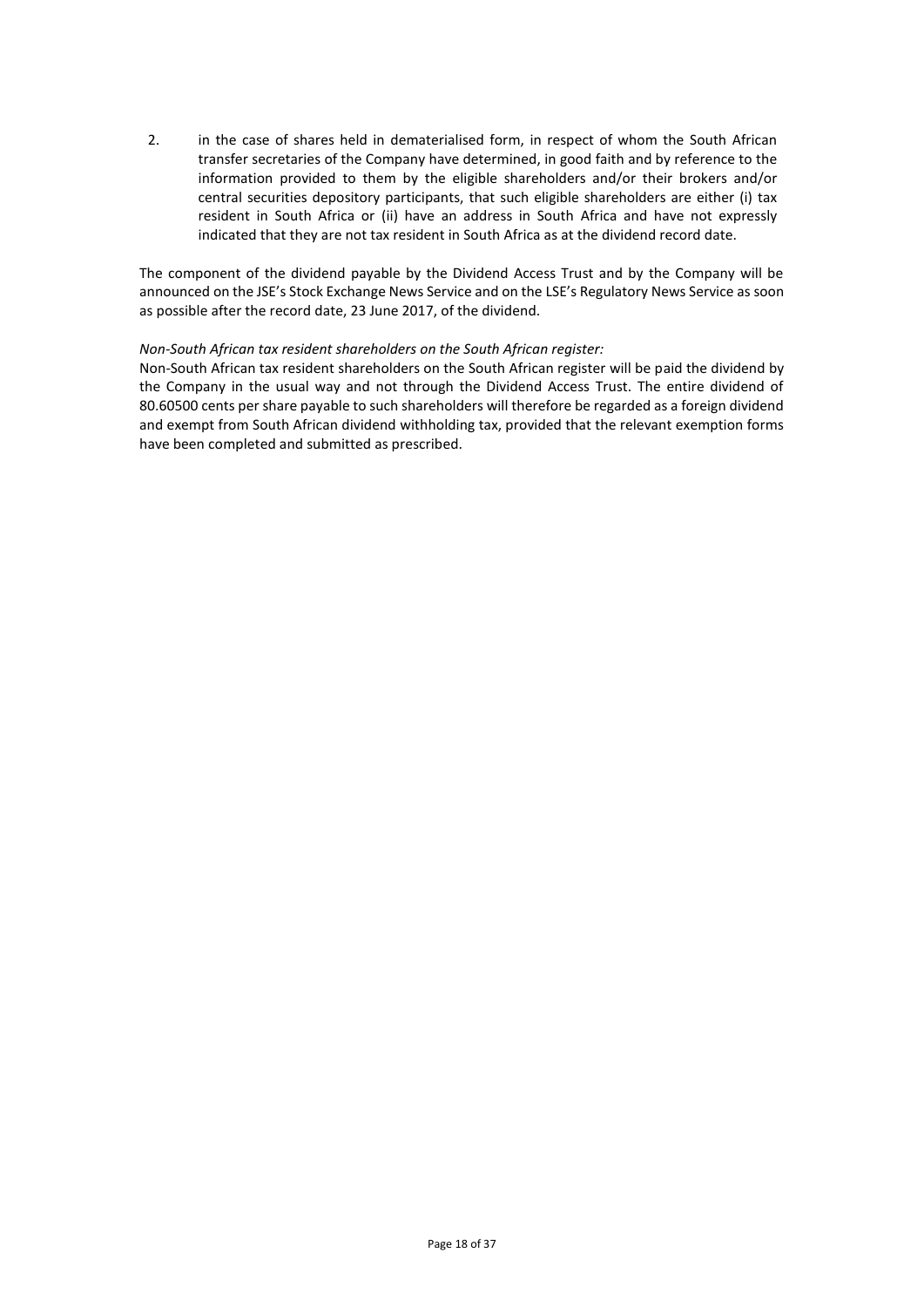### **BOARD CHANGES**

The following Board changes occurred during the reporting period, as announced on 11 May 2016 and 22 February 2017 respectively:

- Jurgens Myburgh was appointed as an executive director and Chief Financial Officer of the Company on 1 August 2016, following the resignation of Craig Tingle as the Chief Financial Officer on 15 June 2016.
- Desmond Smith, being an independent non-executive director of the Company, was appointed as the Senior Independent Director in the place of Ian Tyler who resigned as a director of the Company on 21 February 2017.

### **DIRECTORS' RESPONSIBILITIES STATEMENT**

Each of the Directors confirms that, to the best of their knowledge:

• the preliminary financial information, which has been prepared in accordance with International Financial Reporting Standards as adopted by the European Union ('IFRS'), give a true and fair view of the assets, liabilities, financial position and profit or loss of the Group; and

• the preliminary announcement includes a fair summary of the development and performance of the business and the position of the Group.

After making enquiries, the Directors considered it appropriate to adopt the going concern basis in preparing the financial statements.

The names and functions of the Company's directors are listed on the Company's website.

By order of the Board.

**Danie Meintjes Municipality descriptions of the United States Danie Myburgh** Chief Executive Officer Chief Financial Officer

23 May 2017

### **CAUTIONARY STATEMENT**

*This announcement contains certain forward-looking statements relating to the business of the Company and its subsidiaries (collectively, the "Group"), including with respect to the progress, timing and completion of the Group's development, the Group's ability to treat, attract, and retain patients and customers, its ability to engage consultants and general practitioners and to operate its business and increase referrals, the integration of prior acquisitions, the Group's estimates for future performance and its estimates regarding anticipated operating results, future revenue, capital requirements, shareholder structure and financing. In addition, even if the Group's actual results or development are consistent with the forward-looking statements contained in this preliminary announcement, those results or developments may not be indicative of the Group's results or developments in the future. In some cases, you can identify forward-looking statements by words such as "could," "should," "may," "expects," "aims," "targets," "anticipates," "believes," "intends," "estimates," or similar words. These forward-looking statements are based largely on the Group's current expectations as of the date of this preliminary announcement and are subject to a number of known and unknown risks and uncertainties and other factors that may cause actual results, performance or achievements to be materially different from any future results, performance or achievement expressed or implied by these forward-looking statements. In particular, the Group's*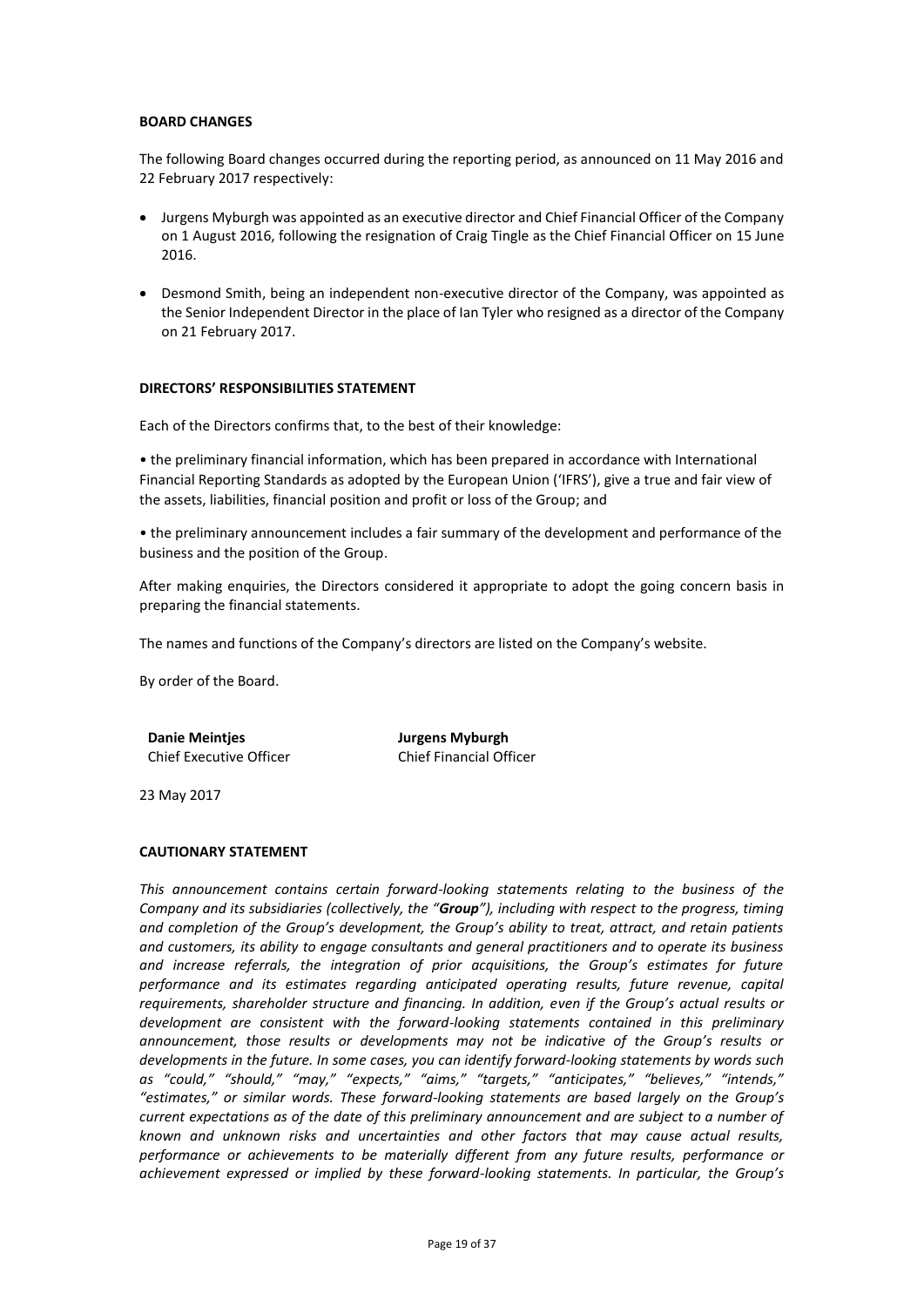*expectations could be affected by, among other things, uncertainties involved in the integration of acquisitions or new developments, changes in legislation or the regulatory regime governing healthcare in Switzerland, South Africa, Namibia and the UAE and poor performance by healthcare practitioners who practice at our facilities, unexpected regulatory actions or suspensions, competition in general, the impact of global economic changes, and the Group's ability to obtain or maintain accreditation or approval for its facilities or service lines. In light of these risks and uncertainties, there can be no assurance that the forward-looking statements made in this preliminary announcement will in fact be realised and no representation or warranty is given as to the completeness or accuracy of the forwardlooking statements contained in this preliminary announcement.*

*The Group is providing the information in this announcement as of this date, and we disclaim any intention or obligation to publicly update or revise any forward-looking statements, whether as a result of new information, future events or otherwise.*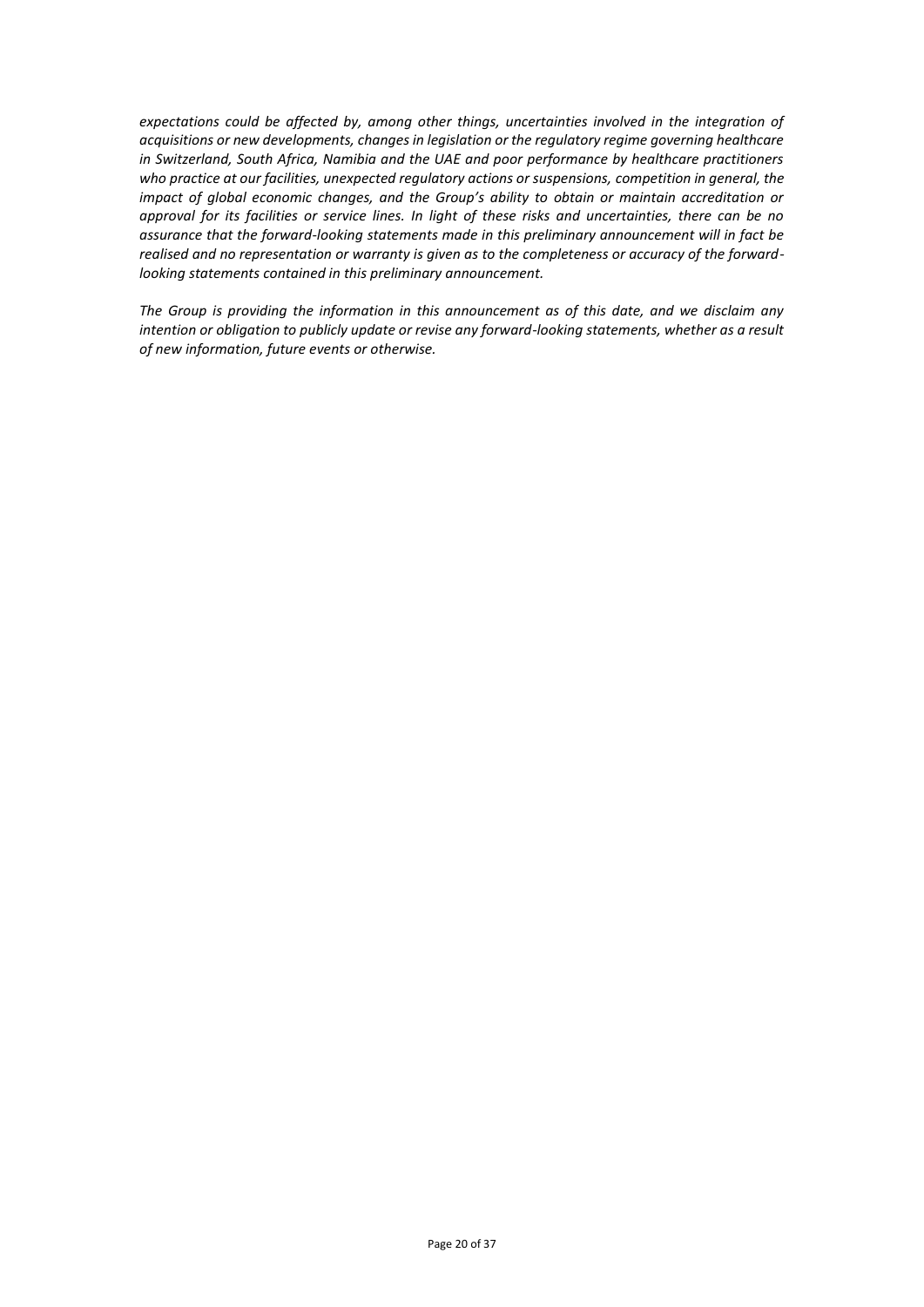# **CONDENSED CONSOLIDATED STATEMENT OF FINANCIAL POSITION**

as at 31 March 2017

|                                               |              | 2017           | 2016           |
|-----------------------------------------------|--------------|----------------|----------------|
|                                               | <b>Notes</b> | £m             | £m             |
| <b>ASSETS</b>                                 |              |                |                |
| <b>Non-current assets</b>                     |              | 6353           | 5618           |
| Property, equipment and vehicles              |              | 3703           | 3 1 9 9        |
| Intangible assets                             |              | 2 1 5 6        | 1941           |
| Equity accounted investments                  | 4            | 465            | 455            |
| Other investments and loans                   |              | 8              | 6              |
| Derivative financial instruments              |              |                | 1              |
| Deferred income tax assets                    |              | 21             | 16             |
| <b>Current assets</b>                         |              | 1069           | 931            |
| Inventories                                   |              | 90             | 75             |
| Trade and other receivables                   |              | 591            | 547            |
| Other investments and loans                   |              | 16             |                |
| Current income tax assets                     |              | 2              | 2              |
| Derivative financial instruments              |              |                | $\overline{2}$ |
| Cash and cash equivalents                     |              | 361            | 305            |
| Assets classified as held for sale            | 6            | 9              |                |
| <b>Total assets</b>                           |              | 7422           | 6549           |
| <b>EQUITY</b>                                 |              |                |                |
| Share capital                                 |              | 74             | 74             |
| Share premium reserve                         |              | 690            | 690            |
| Treasury shares                               |              | (2)            | (2)            |
| Retained earnings                             |              | 5 5 2 5        | 5 3 2 0        |
| Other reserves                                |              | (2 201)        | (2573)         |
| Attributable to equity holders of the Company |              | 4086           | 3509           |
| Non-controlling interests                     |              | 78             | 61             |
| <b>Total equity</b>                           |              | 4 1 6 4        | 3570           |
| <b>LIABILITIES</b>                            |              |                |                |
| <b>Non-current liabilities</b>                |              | 2668           | 2 1 9 2        |
| Borrowings                                    | 5            | 1961           | 1524           |
| Deferred income tax liabilities               |              | 527            | 446            |
| Retirement benefit obligations                |              | 154            | 179            |
| Provisions                                    |              | 23             | 24             |
| Derivative financial instruments              |              | $\overline{2}$ | 19             |
| Cash-settled share-based payment liability    |              | 1              |                |
| <b>Current liabilities</b>                    |              | 590            | 787            |
| Trade and other payables                      |              | 472            | 431            |
| <b>Borrowings</b>                             | 5            | 69             | 317            |
| Provisions                                    |              | 22             | 19             |
| Retirement benefit obligations                |              | 10             | 9              |
| Derivative financial instruments              |              | 7              | 1              |
| Current income tax liabilities                |              | 8              | 10             |
| Liabilities classified as held for sale       | 6            | $\overline{2}$ |                |
| <b>Total liabilities</b>                      |              | 3 2 5 8        | 2979           |
| <b>Total equity and liabilities</b>           |              | 7422           | 6549           |
|                                               |              |                |                |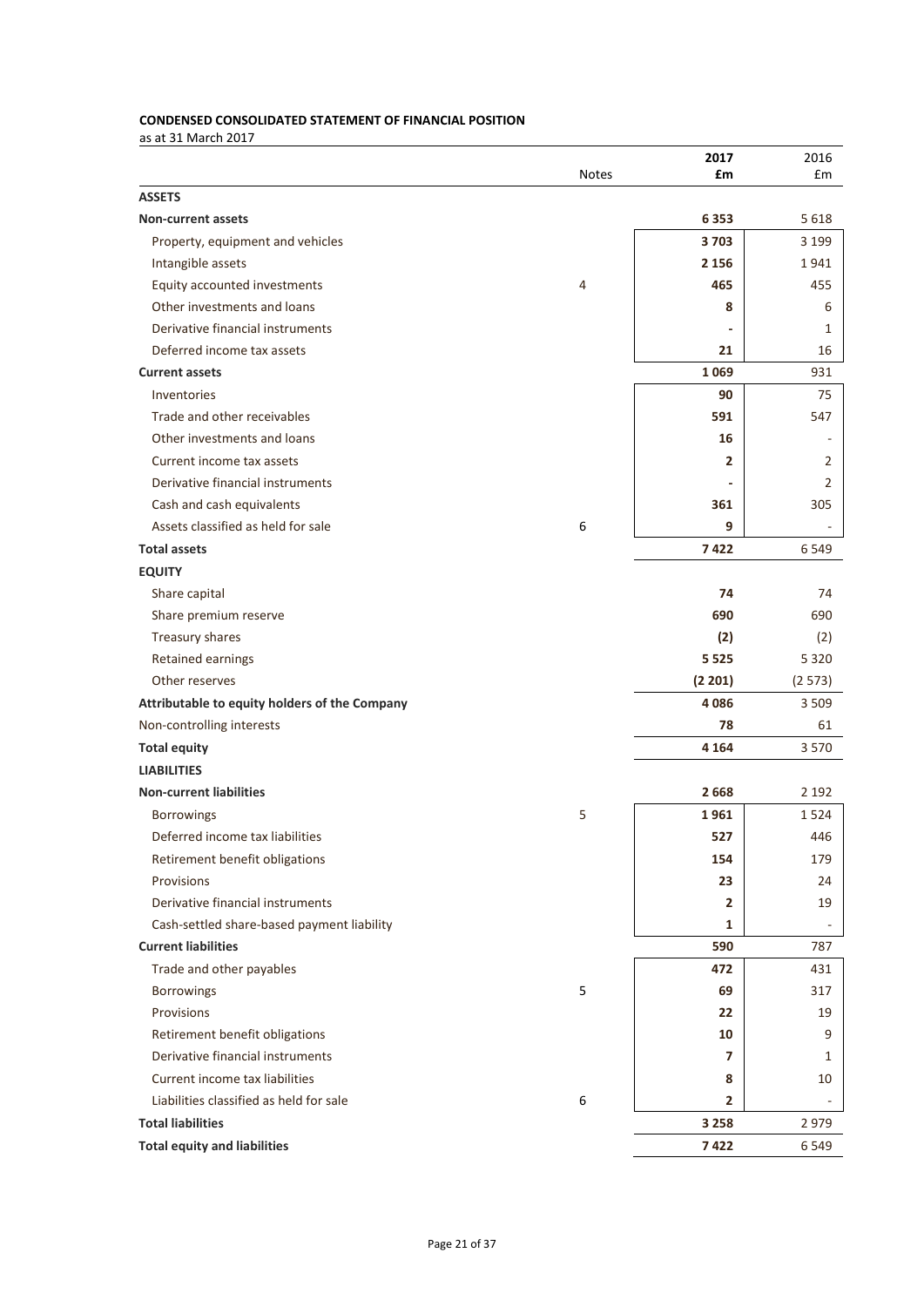# **CONDENSED CONSOLIDATED INCOME STATEMENT**

|                                                                                          |              | 2017   | 2016    |
|------------------------------------------------------------------------------------------|--------------|--------|---------|
|                                                                                          | <b>Notes</b> | £m     | £m      |
| Revenue                                                                                  |              | 2749   | 2 1 0 7 |
| Cost of sales                                                                            |              | (1696) | (1264)  |
| Administration and other operating expenses                                              |              | (689)  | (554)   |
| Other gains and losses                                                                   |              | (2)    | (1)     |
| <b>Operating profit</b>                                                                  |              | 362    | 288     |
| Finance income                                                                           |              | 7      | 9       |
| Finance cost                                                                             | 7            | (74)   | (58)    |
| Share of net profit of equity accounted investments                                      |              | 12     | 6       |
| Profit before tax                                                                        |              | 307    | 245     |
| Income tax expense                                                                       | 8            | (64)   | (55)    |
| Profit for the period                                                                    |              | 243    | 190     |
| <b>Attributable to:</b>                                                                  |              |        |         |
| Equity holders of the Company                                                            |              | 229    | 177     |
| Non-controlling interests                                                                |              | 14     | 13      |
|                                                                                          |              | 243    | 190     |
| Earnings per ordinary share attributable to the equity holders of the<br>Company - pence |              |        |         |
| <b>Basic</b>                                                                             | 9            | 31.0   | 29.6    |
| <b>Diluted</b>                                                                           | 9            | 31.0   | 29.5    |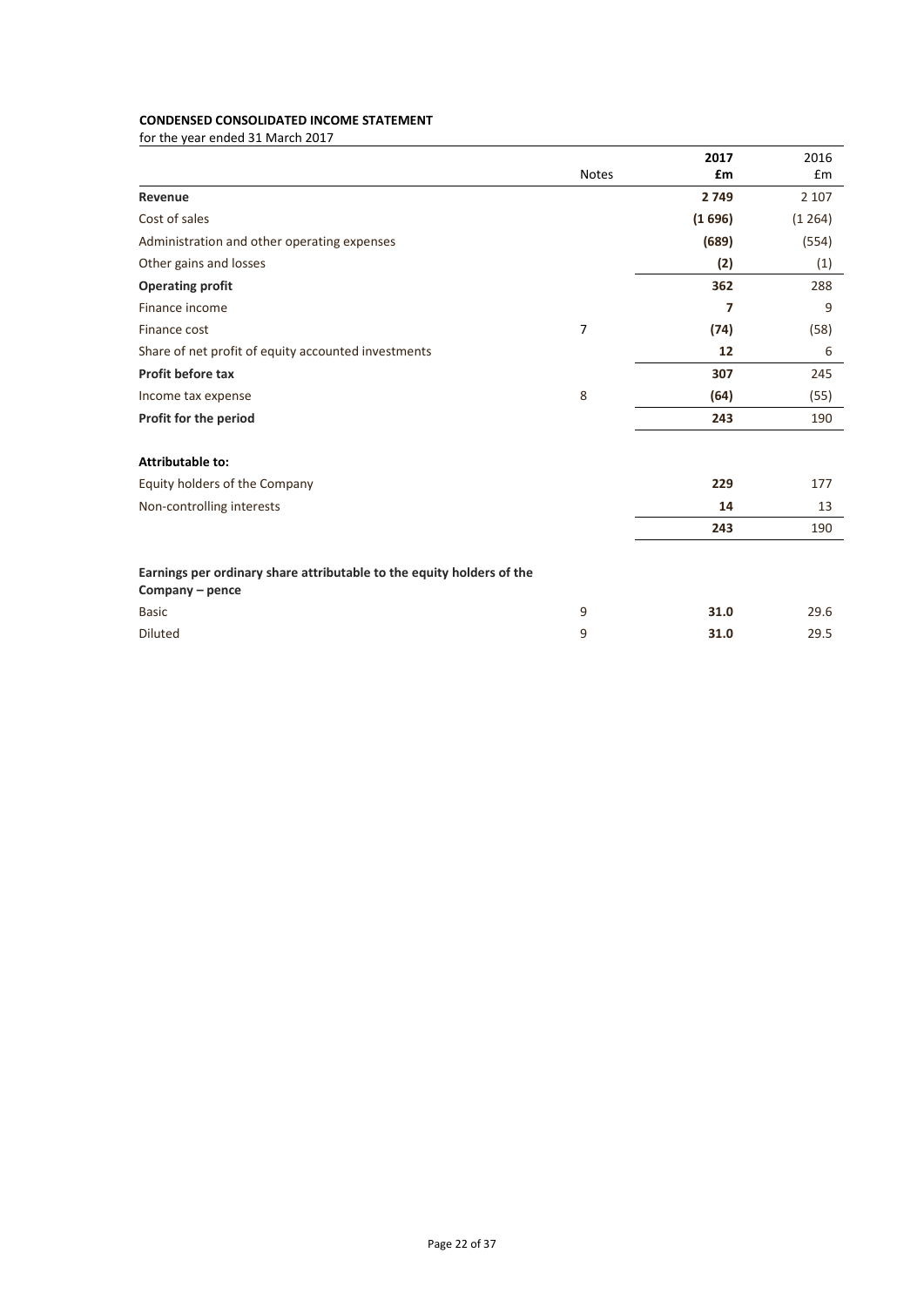# **CONDENSED CONSOLIDATED STATEMENT OF OTHER COMPREHENSIVE INCOME**

|                                                            | 2017<br>£m | 2016<br>Em |
|------------------------------------------------------------|------------|------------|
| Profit for the year                                        | 243        | 190        |
| Other comprehensive income                                 |            |            |
| Items that may be reclassified to the income statement     |            |            |
| Currency translation differences                           | 388        | 92         |
| Fair value adjustment - cash flow hedges                   |            | 2          |
|                                                            | 388        | 94         |
| Items that may not be reclassified to the income statement |            |            |
| Remeasurements of retirement benefit obligations           | 34         | (56)       |
| Other comprehensive income, net of tax                     | 422        | 38         |
|                                                            |            |            |
| Total comprehensive income for the year                    | 665        | 228        |
| <b>Attributable to:</b>                                    |            |            |
| Equity holders of the Company                              | 635        | 224        |
| Non-controlling interests                                  | 30         | 4          |
|                                                            | 665        | 228        |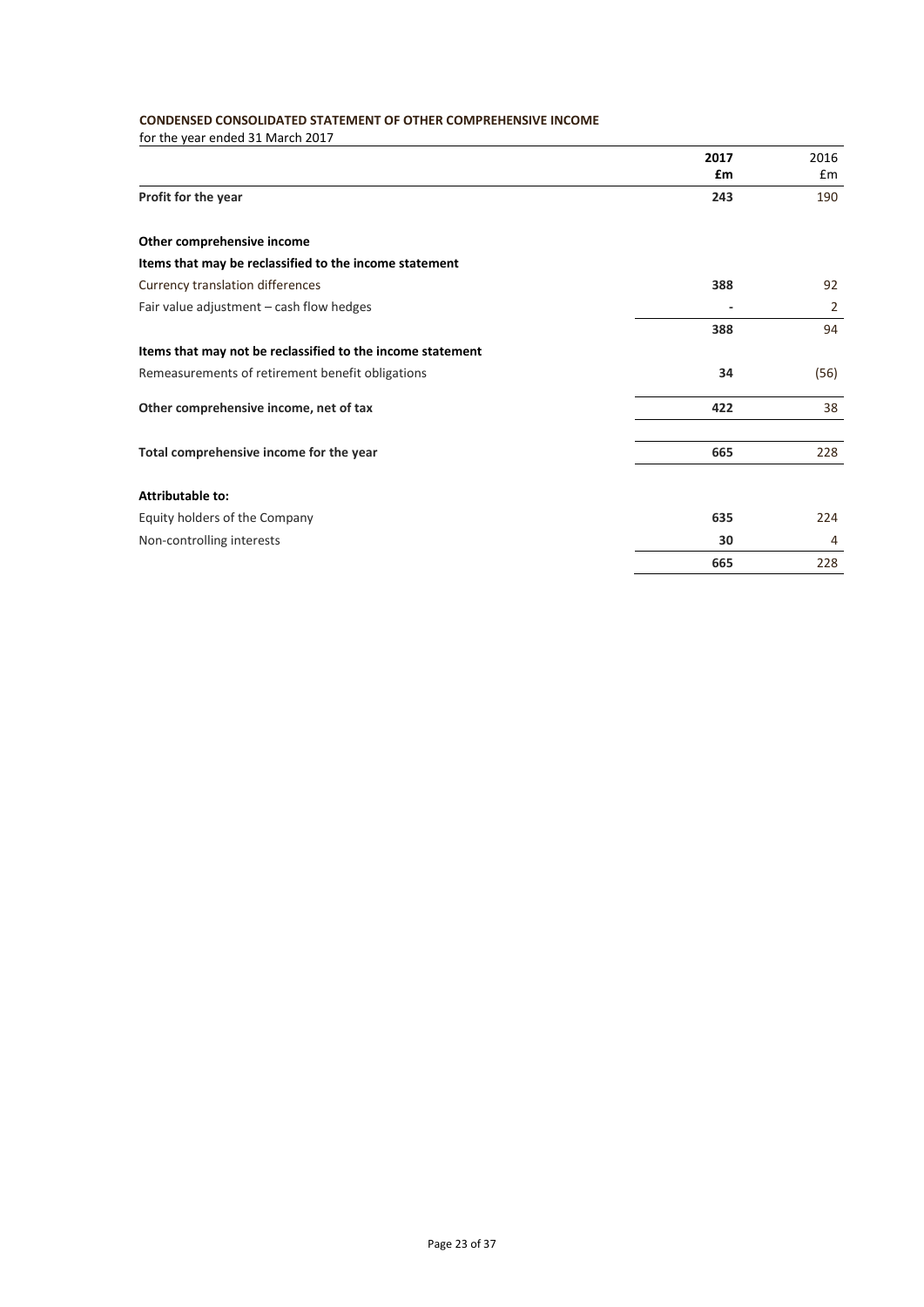# **CONDENSED CONSOLIDATED STATEMENT OF CHANGES IN EQUITY**

|                                                                | Share<br>£m | Capital<br>redemp-premium<br>capital reserve<br>£m | tion reserve<br>£m | Share Reverse<br>acqui-<br>reserve<br>£m | sition Treasury payment<br>£m | based<br>£m | Foreign<br>Share-currency<br>trans-<br>£m | lation Hedging Retained holders'<br>shares reserve reserve reserve earnings<br>£m | £m      | £m      | Non-<br>Share-control-<br>ling<br>equity interests<br>£m | Total<br>equity<br>£m |
|----------------------------------------------------------------|-------------|----------------------------------------------------|--------------------|------------------------------------------|-------------------------------|-------------|-------------------------------------------|-----------------------------------------------------------------------------------|---------|---------|----------------------------------------------------------|-----------------------|
| Balance at 1                                                   |             |                                                    |                    |                                          |                               |             |                                           |                                                                                   |         |         |                                                          |                       |
| April 2015                                                     | 994         |                                                    |                    | $\overline{a}$                           | (22)                          | 14          | 306                                       | 2                                                                                 | 485     | 1779    | 61                                                       | 1840                  |
| Profit for the<br>year                                         |             |                                                    |                    |                                          |                               |             |                                           |                                                                                   | 177     | 177     | 13                                                       | 190                   |
| Other<br>comprehensive<br>income/(loss)<br>for the year        |             |                                                    |                    |                                          |                               |             | 101                                       | 2                                                                                 | (56)    | 47      | (9)                                                      | 38                    |
| Total<br>comprehensive<br>income for the<br>year               |             |                                                    |                    |                                          |                               |             | 101                                       | 2                                                                                 | 121     | 224     | 4                                                        | 228                   |
| Shares issued<br>(August 2015)                                 | 479         |                                                    |                    |                                          |                               |             |                                           |                                                                                   |         | 479     |                                                          | 479                   |
| Share issue<br>costs (August<br>2015)                          | (4)         |                                                    |                    |                                          |                               |             |                                           |                                                                                   |         | (4)     |                                                          | (4)                   |
| Reverse<br>acquisition                                         | (1402)      | 6                                                  |                    | 4 862 (3 014)                            |                               |             |                                           |                                                                                   | (6)     | 446     |                                                          | 446                   |
| Share<br>subscription<br>(February<br>2016)                    | 7           |                                                    | 593                |                                          |                               |             |                                           |                                                                                   |         | 600     |                                                          | 600                   |
| Reduction of<br>share premium                                  |             |                                                    | $-$ (4 765)        |                                          |                               |             |                                           |                                                                                   | 4765    |         |                                                          |                       |
| Utilised by<br><b>Mpilo Trusts</b>                             |             |                                                    |                    |                                          | 21                            |             |                                           |                                                                                   |         | 21      |                                                          | 21                    |
| Treasury<br>shares<br>purchased<br>(Forfeitable<br>Share Plan) |             |                                                    |                    |                                          | (1)                           |             |                                           |                                                                                   |         | (1)     |                                                          | (1)                   |
| Share-based<br>payment<br>expense                              |             |                                                    |                    |                                          |                               | 10          |                                           |                                                                                   |         | 10      |                                                          | 10                    |
| Transactions<br>with non-<br>controlling                       |             |                                                    |                    |                                          |                               |             |                                           |                                                                                   |         |         |                                                          |                       |
| shareholders                                                   |             |                                                    |                    |                                          |                               |             |                                           |                                                                                   | 3       | 3       | 3                                                        | 6                     |
| Dividends paid                                                 |             |                                                    |                    |                                          |                               |             |                                           | ÷,                                                                                | (48)    | (48)    | (7)                                                      | (55)                  |
| Balance at 31<br>March 2016                                    | 74          | 6                                                  |                    | 690 (3 014)                              | (2)                           | 24          | 407                                       | 4                                                                                 | 5 3 2 0 | 3 5 0 9 | 61                                                       | 3570                  |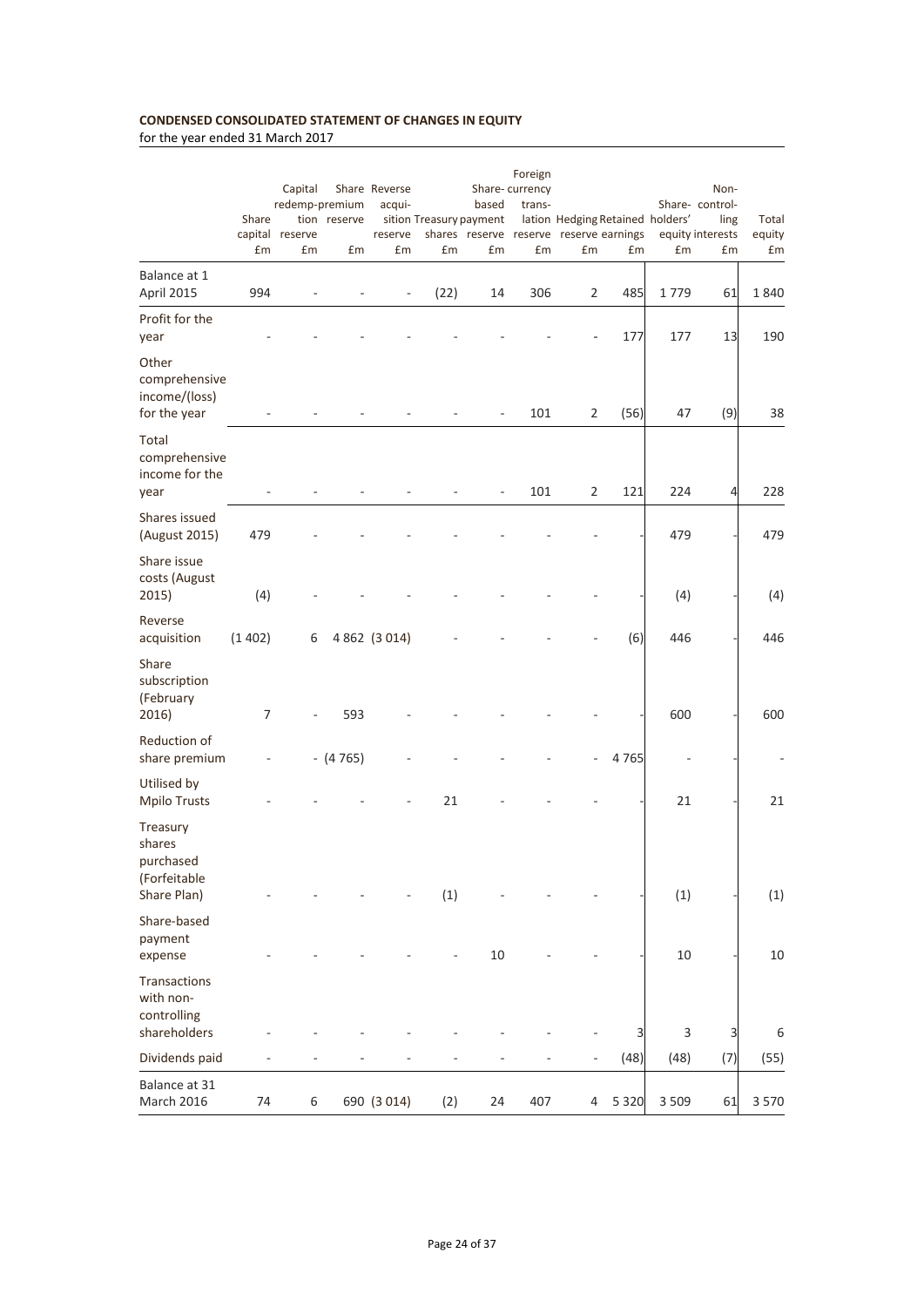# **CONDENSED CONSOLIDATED STATEMENT OF CHANGES IN EQUITY** (continued)

| <b>Balance at 31</b><br><b>March 2017</b>                       | 74          | 6                                                  |                    | 690 (3 014)                              | (2)                           | 24          | 779                                       | 4                                                                                 | 5 5 2 5 | 4086    | 78                                                       | 4 1 6 4               |
|-----------------------------------------------------------------|-------------|----------------------------------------------------|--------------------|------------------------------------------|-------------------------------|-------------|-------------------------------------------|-----------------------------------------------------------------------------------|---------|---------|----------------------------------------------------------|-----------------------|
| Dividends paid                                                  |             |                                                    |                    |                                          |                               |             |                                           |                                                                                   | (62)    | (62)    | (9)                                                      | (71)                  |
| <b>Transactions</b><br>with non-<br>controlling<br>shareholders |             |                                                    |                    |                                          |                               |             |                                           |                                                                                   |         | 4       | (4)                                                      |                       |
| Total<br>comprehensive<br>income for the<br>year                |             |                                                    |                    |                                          |                               |             | 372                                       |                                                                                   | 263     | 635     | 30                                                       | 665                   |
| Other<br>comprehensive<br>income for the<br>year                |             |                                                    |                    |                                          |                               |             | 372                                       |                                                                                   | 34      | 406     | 16                                                       | 422                   |
| Profit for the<br>year                                          |             |                                                    |                    |                                          |                               |             |                                           |                                                                                   | 229     | 229     | 14                                                       | 243                   |
| Balance at 1<br>April 2016                                      | 74          | 6                                                  |                    | 690 (3 014)                              | (2)                           | 24          | 407                                       | 4                                                                                 | 5 3 2 0 | 3 5 0 9 | 61                                                       | 3570                  |
|                                                                 | Share<br>£m | Capital<br>redemp-premium<br>capital reserve<br>£m | tion reserve<br>£m | Share Reverse<br>acqui-<br>reserve<br>£m | sition Treasury payment<br>£m | based<br>£m | Foreign<br>Share-currency<br>trans-<br>£m | lation Hedging Retained holders'<br>shares reserve reserve reserve earnings<br>£m | £m      | £m      | Non-<br>Share-control-<br>ling<br>equity interests<br>£m | Total<br>equity<br>£m |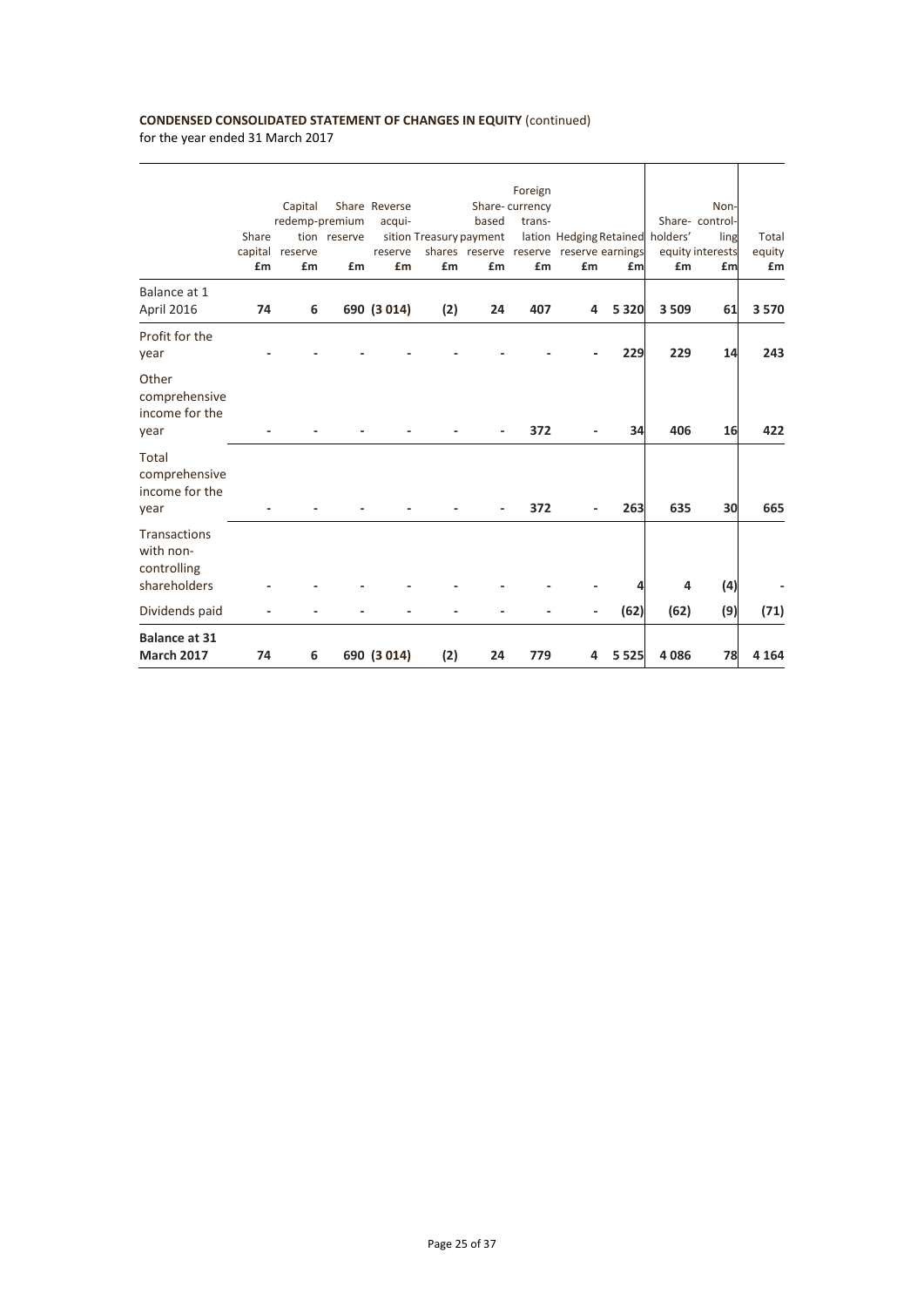# **CONDENSED CONSOLIDATED STATEMENT OF CASH FLOWS**

|                                                                       |              | 2017             | 2016             |
|-----------------------------------------------------------------------|--------------|------------------|------------------|
|                                                                       |              | £m               | £m               |
|                                                                       | <b>Notes</b> | Inflow/(Outflow) | Inflow/(Outflow) |
| Cash flow from operating activities                                   |              |                  |                  |
| Cash received from customers                                          |              | 2735             | 2078             |
| Cash paid to suppliers and employees                                  |              | (2 226)          | (1667)           |
| Cash generated from operations                                        |              | 509              | 411              |
| Interest received                                                     |              | 7                | 9                |
| Interest paid                                                         |              | (77)             | (55)             |
| Tax paid                                                              |              | (45)             | (45)             |
| Net cash generated from operating activities                          |              | 394              | 320              |
| <b>Cash flow from investment activities</b>                           |              | (218)            | (1549)           |
| Investment to maintain operations                                     |              | (109)            | (72)             |
| Investment to expand operations                                       |              | (140)            | (114)            |
| Business combinations - Al Noor acquisition                           |              |                  | (17)             |
| Al Noor Hospitals Group plc shares repurchased                        |              |                  | (530)            |
| Special dividend to existing Al Noor Hospitals Group plc shareholders |              |                  | (383)            |
| Proceeds on disposal of property, equipment and vehicles              |              |                  | 1                |
| Disposal of subsidiaries                                              | 10           | 44               |                  |
| Acquisition of investment in associate                                |              | (1)              | (446)            |
| Dividends received from equity accounted investment                   |              | 4                | 2                |
| Proceeds from money market fund                                       |              |                  | 10               |
| Acquisition of other investment and loans                             |              | (16)             |                  |
| Net cash generated / (utilised) before financing activities           |              | 176              | (1 229)          |
| Cash flow from financing activities                                   |              |                  | 1 2 4 2          |
|                                                                       |              | (169)            |                  |
| Proceeds of shares issued                                             |              | $\blacksquare$   | 479              |
| Share issue costs                                                     |              |                  | (4)              |
| Share subscription                                                    |              |                  | 600              |
| Distributions to non-controlling interests                            |              | (9)              | (7)              |
| Distributions to shareholders                                         |              | (62)             | (48)             |
| Proceeds from borrowings                                              |              | 247              | 302              |
| Repayment of borrowings                                               |              | (327)            | (85)             |
| Refinancing transaction costs                                         |              | (3)              | (6)              |
| Settlement of Al Noor Hospitals Group plc share options scheme        |              |                  | (2)              |
| Shares purchased (Forfeitable Share Plan)                             |              |                  | (1)              |
| Proceeds from disposal of treasury shares                             |              |                  | 12               |
| Acquisition of non-controlling interest                               |              | (15)             | (2)              |
| Proceeds on disposal of non-controlling interest                      |              |                  | 4                |
| Net increase in cash and cash equivalents                             |              | 7                | 13               |
| Opening balance of cash and cash equivalents                          |              | 305              | 265              |
| Exchange rate fluctuations on foreign cash                            |              | 49               | 27               |
| Closing balance of cash and cash equivalents                          |              | 361              | 305              |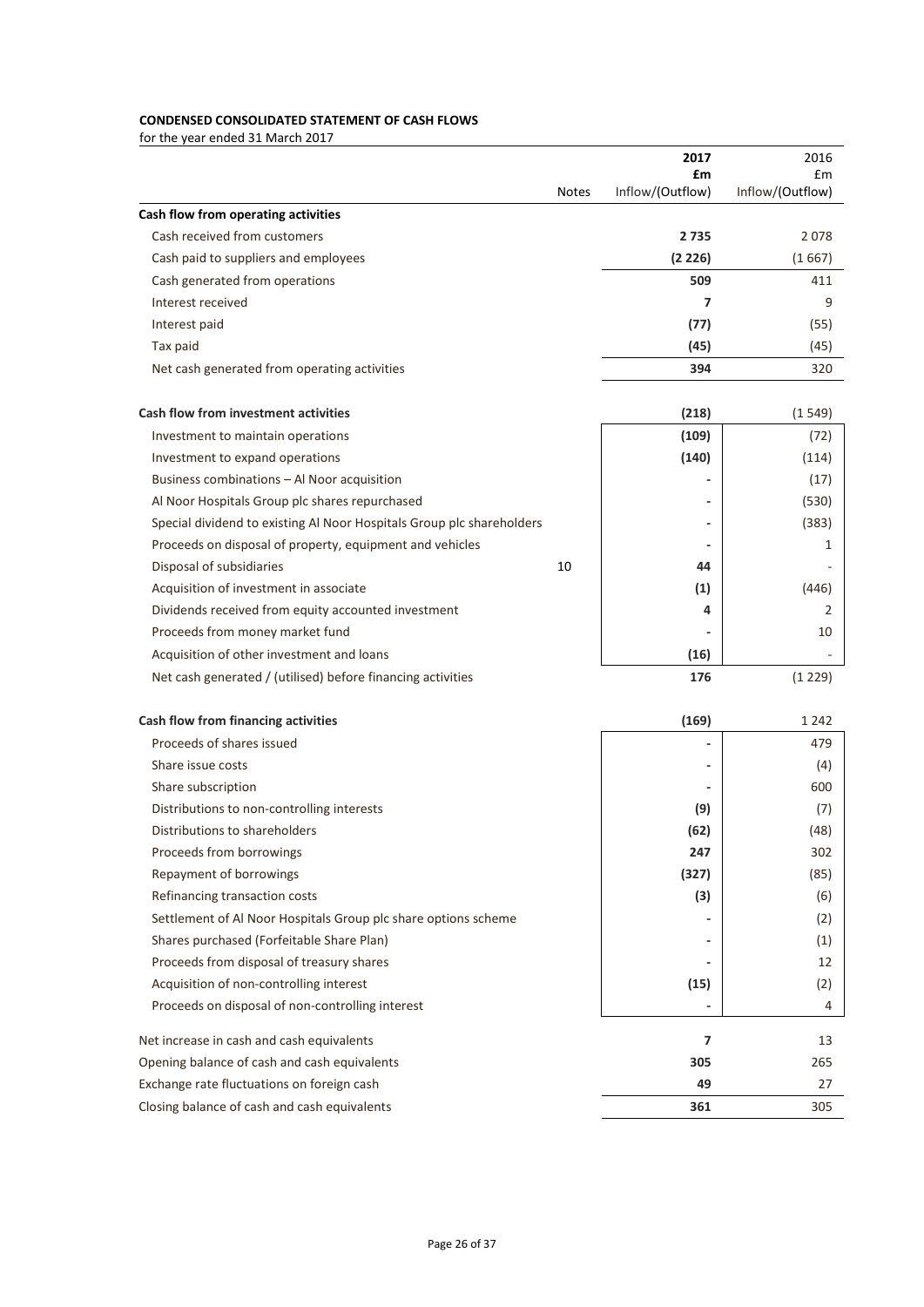### **1. GENERAL INFORMATION**

Mediclinic International plc is a private hospital group with operating platforms in Southern Africa (South Africa and Namibia), Switzerland and the United Arab Emirates with an equity investment in the UK. Its core purpose is to enhance the quality of life of patients by providing cost-effective acute care specialised hospital services.

The Company is a public limited company, with a primary listing on the London Stock Exchange and secondary listings on the Johannesburg Stock Exchange and the Namibian Stock Exchange and incorporated and domiciled in the UK (registered number: 08338604). The address of its registered office is 40 Dukes Place, London, EC3A 7NH, United Kingdom.

The condensed consolidated financial statements for the year ended 31 March 2017 was approved by the Board on 23 May 2017.

### **2. BASIS OF PREPARATION**

The condensed consolidated financial statements included in the results announcement for the year ended 31 March 2017 have been extracted from the full Annual Report which was approved by the Board of Directors on 23 May 2017. The condensed consolidated financial statements are prepared in accordance with International Financial Reporting Standards ('IFRS') as adopted by the European Union ('EU'), the Companies Act 2006 and Article 4 of the EU IAS Regulations.

The auditor's report on those consolidated financial statements was unqualified, did not draw attention to any matters by way of emphasis without qualifying their report, and did not contain statements under section 498(2) or 498(3) of the Companies Act 2006. This results announcement does not constitute statutory accounts of the Group within the meaning of sections 434(3) and 435(3) of the Companies Act 2006. The Annual Report for the year ended 31 March 2017 will be delivered to the Registrar of Companies following the Company's annual general meeting to be held on 25 July 2017.

The Group has prepared the condensed consolidated financial statements on a going concern basis. The condensed consolidated financial information has been prepared in accordance with the Disclosure Guidance and Transparency Rules of the Financial Conduct Authority and with IAS 34 Interim Financial Reporting, as adopted by the EU. They do not include all the information required for full annual financial statements and should be read in conjunction with information contained in the Group's Annual Report and Financial Statements for the year ended 31 March 2017.

The condensed consolidated financial statements included in this preliminary announcement do not itself contain sufficient information to comply with IFRS. The Company will publish full financial statements that comply with IFRS in June 2017.

This preliminary results announcement has been prepared applying consistent accounting policies to those applied by the Group in the comparative period. The Group has prepared the consolidated financial statements on a going concern basis.

#### **Functional and presentation currency**

The condensed consolidated financial statements are presented in pound, rounded to the nearest million. The functional currency of the majority of the Group's entities, and the currencies of the primary economic environments in which they operate, is the South African rand, Swiss franc and United Arab Emirates dirham. The United Arab Emirates dirham is pegged against the United States dollar at a rate of 3.6725 per US Dollar.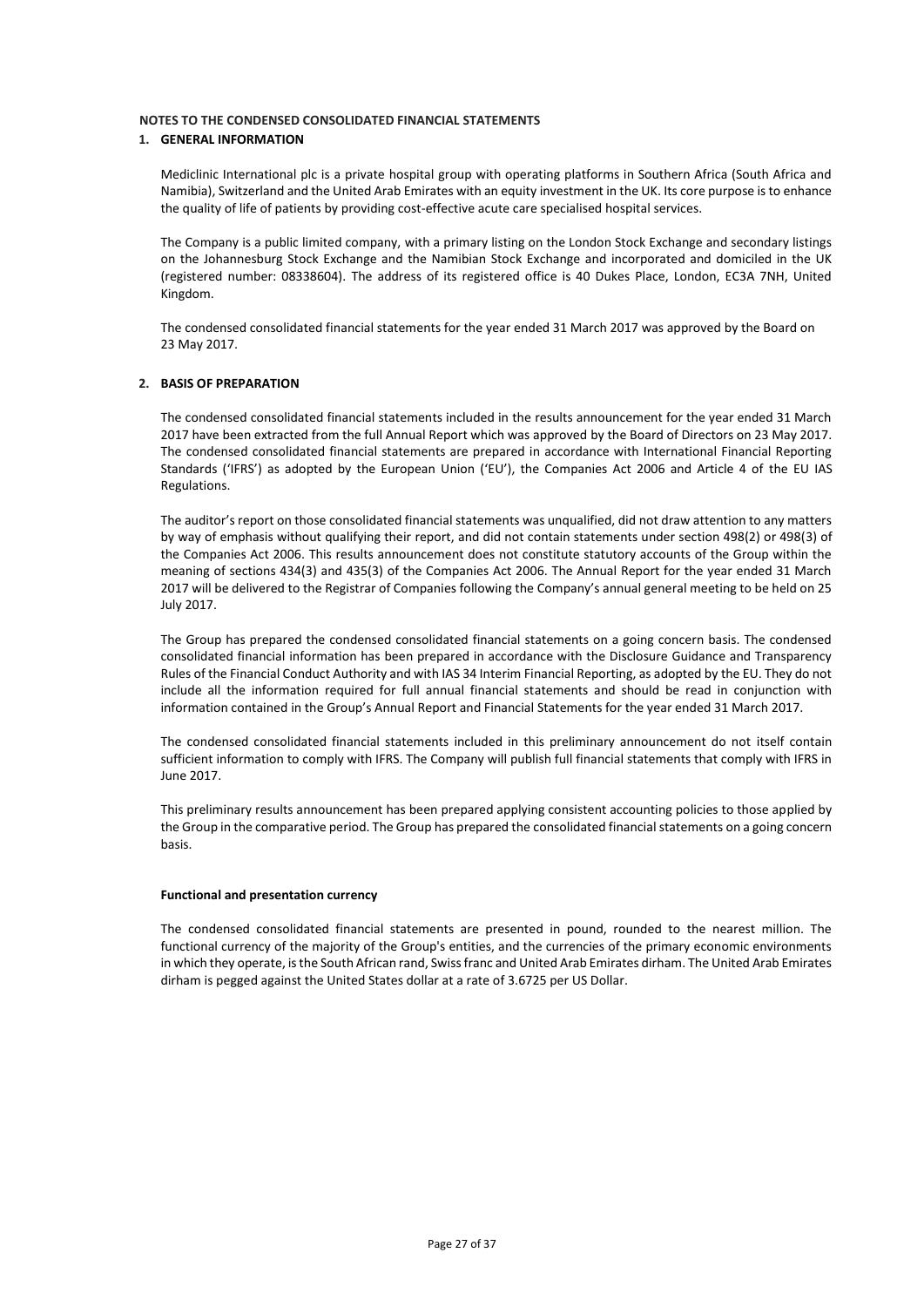# **3. SEGMENTAL REPORT**

The reportable operating segments are identified as follows: Mediclinic Switzerland, Mediclinic Southern Africa, Mediclinic Middle East and additional reporting segments are shown for the United Kingdom and Corporate.

|                                             |             | Southern       | <b>Middle</b> | <b>United</b>  |                          |         |
|---------------------------------------------|-------------|----------------|---------------|----------------|--------------------------|---------|
|                                             | Switzerland | Africa         | East          | Kingdom        | Corporate                | Total   |
| Year ended 31 March 2017                    | £m          | £m             | £m            | £m             | £m                       | £m      |
|                                             |             |                |               |                |                          |         |
| Revenue                                     | 1321        | 780            | 648           |                | $\overline{\phantom{a}}$ | 2749    |
| <b>EBITDA</b>                               | 277         | 165            | 71            |                | (4)                      | 509     |
|                                             |             |                |               |                |                          |         |
| EBITDA before management fee                | 279         | 170            | 74            |                | (14)                     | 509     |
| Management fees included in EBITDA          | (2)         | (5)            | (3)           |                | 10                       |         |
| Other gains and losses                      | ä,          | $\blacksquare$ | 1             | $\overline{a}$ | (3)                      | (2)     |
| Depreciation and amortisation               | (76)        | (25)           | (44)          | $\overline{a}$ |                          | (145)   |
| Operating profit                            | 201         | 140            | 28            | $\overline{a}$ | (7)                      | 362     |
| Income from associate                       |             |                |               | 12             |                          | 12      |
| Finance income                              |             | $\overline{7}$ |               |                |                          | 7       |
| Finance cost (excluding intersegment loan   |             |                |               |                |                          |         |
| interest)                                   | (28)        | (33)           | (7)           |                | (6)                      | (74)    |
| <b>Total finance cost</b>                   | (44)        | (33)           | (7)           | $\overline{a}$ | 10                       | (74)    |
| Elimination of intersegment loan interest   | 16          |                |               | -              | (16)                     |         |
| Taxation                                    | (32)        | (32)           |               | $\overline{a}$ | $\overline{a}$           | (64)    |
| Segment result                              | 141         | 82             | 21            | 12             | (13)                     | 243     |
|                                             |             |                |               |                |                          |         |
| At 31 March 2017                            |             |                |               |                |                          |         |
| Investments in associates                   | 2           |                |               | 459            |                          | 461     |
| Investments in joint venture                |             | 4              |               |                |                          | 4       |
| Capital expenditure                         | 128         | 70             | 51            |                |                          | 249     |
| <b>Total segment assets</b>                 | 4 2 5 8     | 676            | 1987          | 459            | 42                       | 7422    |
| <b>Total segment liabilities (excluding</b> |             |                |               |                |                          |         |
| intersegment loan)                          | 2 2 3 5     | 650            | 372           | -              | $\mathbf{1}$             | 3 2 5 8 |
| Total liabilities from reportable segment   | 3 1 4 0     | 650            | 372           | $\overline{a}$ | $\mathbf{1}$             | 4 1 6 3 |
| Elimination of intersegment loan            | (905)       |                |               |                |                          | (905)   |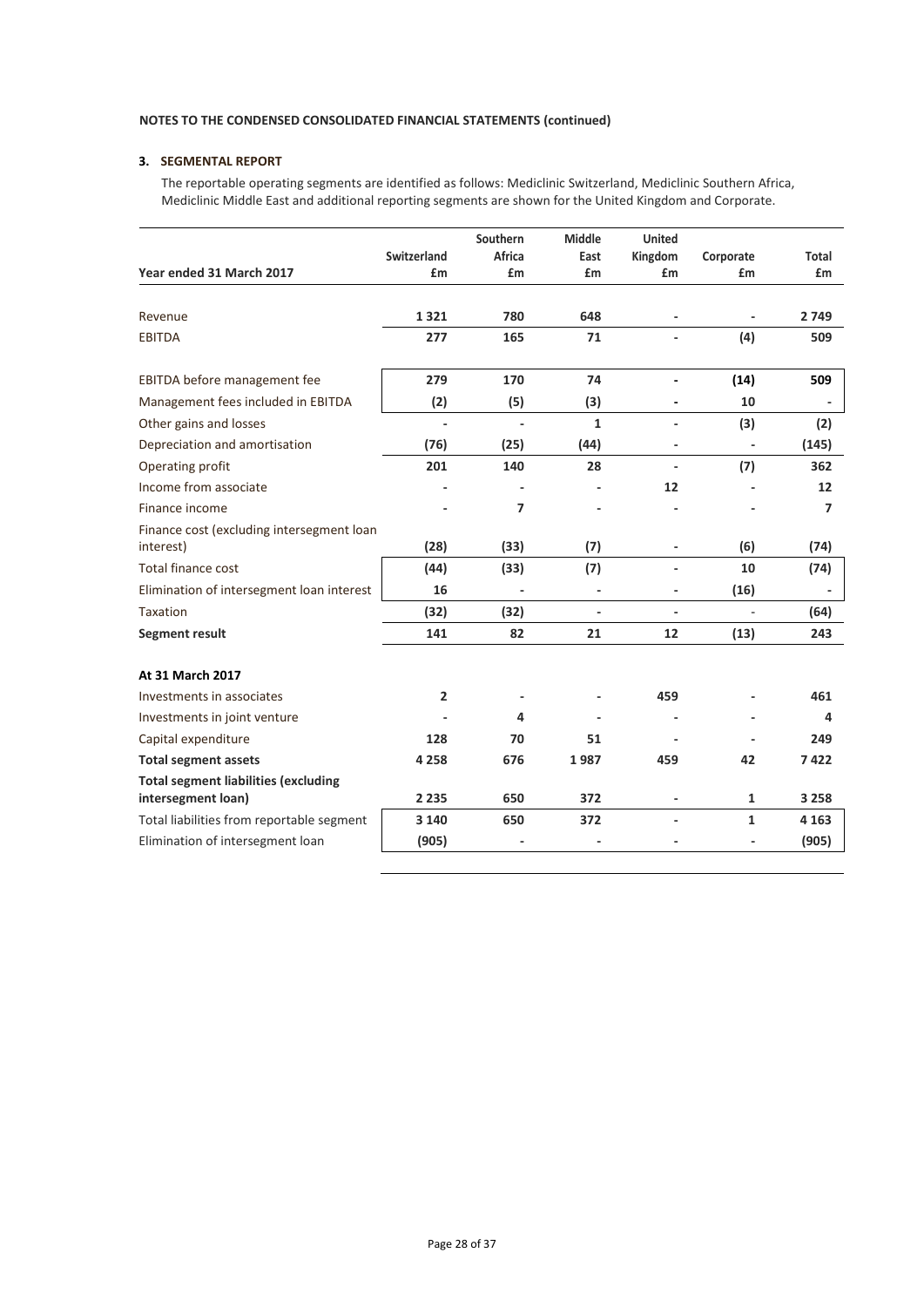# **3. SEGMENTAL REPORT** (continued)

|                                                        | <b>Switzerland</b> | Southern<br>Africa | Middle<br>East | <b>United</b><br>Kingdom | Corporate     | Total   |
|--------------------------------------------------------|--------------------|--------------------|----------------|--------------------------|---------------|---------|
| Year ended 31 March 2016                               | £m                 | £m                 | £m             | £m                       | £m            | £m      |
|                                                        |                    |                    |                |                          |               |         |
| Revenue                                                | 1 1 3 0            | 649                | 328            |                          |               | 2 1 0 7 |
| <b>EBITDA</b>                                          | 229                | 129                | 68             |                          | (44)          | 382     |
| EBITDA before management fee                           | 230                | 133                | 70             | ä,                       | (51)          | 382     |
| Management fees included in EBITDA                     | (1)                | (4)                | (2)            |                          | 7             |         |
| Other gains and losses                                 | ä,                 | $\sim$             | ä,             | $\overline{\phantom{a}}$ | (1)           | (1)     |
| Depreciation and amortisation                          | (63)               | (20)               | (10)           |                          | ÷,            | (93)    |
| Operating profit                                       | 166                | 109                | 58             | $\overline{\phantom{a}}$ | (45)          | 288     |
| Income from associate                                  |                    |                    |                | 6                        |               | 6       |
| Finance income                                         | 1                  | 8                  |                |                          |               | 9       |
| Finance cost (excluding intersegment loan<br>interest) | (29)               | (21)               | (2)            | $\overline{\phantom{a}}$ | (6)           | (58)    |
| Total finance cost                                     | (46)               | (21)               | (2)            | ä,                       | 11            | (58)    |
| Elimination of intersegment loan interest              | 17                 | L,                 | L.             | ä,                       | (17)          |         |
| Taxation                                               | (24)               | (31)               | ä,             | $\overline{\phantom{a}}$ | $\frac{1}{2}$ | (55)    |
| <b>Segment result</b>                                  | 114                | 65                 | 56             | 6                        | (51)          | 190     |
| At 31 March 2016                                       |                    |                    |                |                          |               |         |
| Investments in associates                              | 1                  |                    |                | 451                      |               | 452     |
| Investments in joint venture                           |                    | 3                  |                |                          |               | 3       |
| Capital expenditure                                    | 98                 | 52                 | 36             |                          | ä,            | 186     |
| <b>Total segment assets</b>                            | 3809               | 485                | 1800           | 451                      | 4             | 6549    |
| <b>Total segment liabilities (excluding</b>            |                    |                    |                |                          |               |         |
| intersegment loan)                                     | 2 0 9 4            | 370                | 243            |                          | 272           | 2979    |
| Total liabilities from reportable segment              | 2 9 4 0            | 370                | 243            | $\overline{\phantom{a}}$ | 272           | 3825    |
| Elimination of intersegment loan                       | (846)              |                    |                |                          |               | (846)   |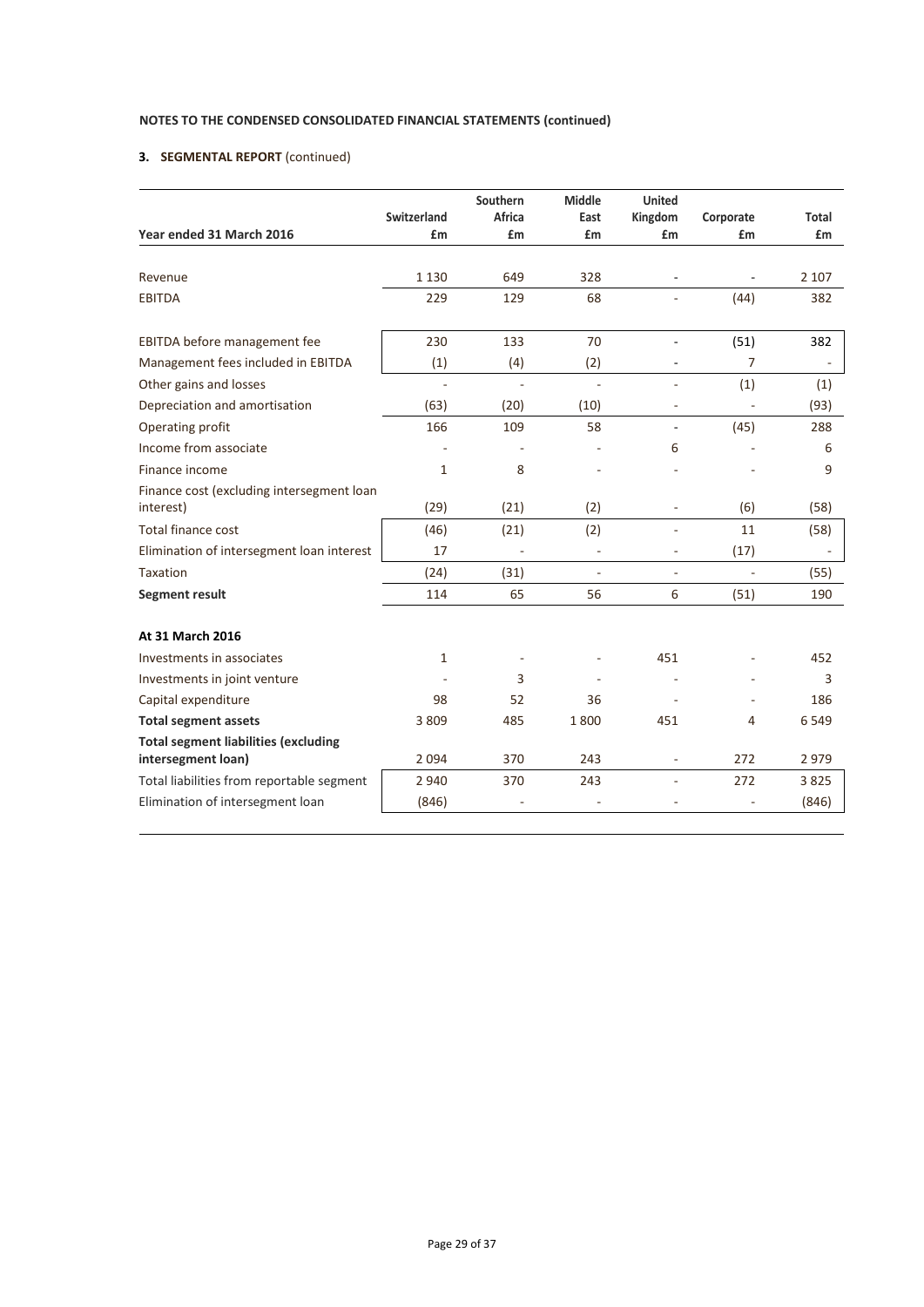### **4. EQUITY ACCOUNTED INVESTMENTS**

|                                  | 2017           | 2016          |
|----------------------------------|----------------|---------------|
|                                  | £m             | $\mathsf{fm}$ |
| Investment in associates         | 461            | 452           |
| Investment in joint venture      | 4              | 3             |
|                                  | 465            | 455           |
| <b>Investment in associates:</b> |                |               |
| Listed investments               | 459            | 451           |
| Unlisted investments             | $\overline{2}$ | 1             |
|                                  | 461            | 452           |

#### **Reconciliation of carrying value at the beginning and end of the period**

| 452                      |     |
|--------------------------|-----|
| $\overline{\phantom{a}}$ | 447 |
|                          |     |
| 12                       |     |
| (4)                      | (2) |
| 461                      | 452 |
|                          |     |

Set out below are details of the associate which is material to the Group:

| Name of entity             | Country of incorporation and place of business | % ownership |
|----------------------------|------------------------------------------------|-------------|
| Spire Healthcare Group plc | United Kingdom                                 | 29.9%       |

Spire Healthcare Group plc is listed on the London Stock Exchange. It does not issue publicly available quarterly financial information and has a December year-end. The associate was acquired on 24 August 2015. The investment in associate was equity accounted for the 12 months to 31 December 2016 (2016: 4 months to 31 December 2015). No significant events occurred since 1 January 2017 to the reporting date.

During the current year the notional purchase price allocation was finalised and non-contractual relationships with consultants (NCRC) was identified as the only significant intangible asset. The fair value of the NCRC was determined as £225m and the remaining useful life was assessed as 22 years. The Group's 29.9% portion therefore amounts to £68m. The NCRC intangible asset will be amortised over its useful life and the carrying value is included within the purchase adjustment figure. The amortisation charge for the current period is £4m (2016: £nil).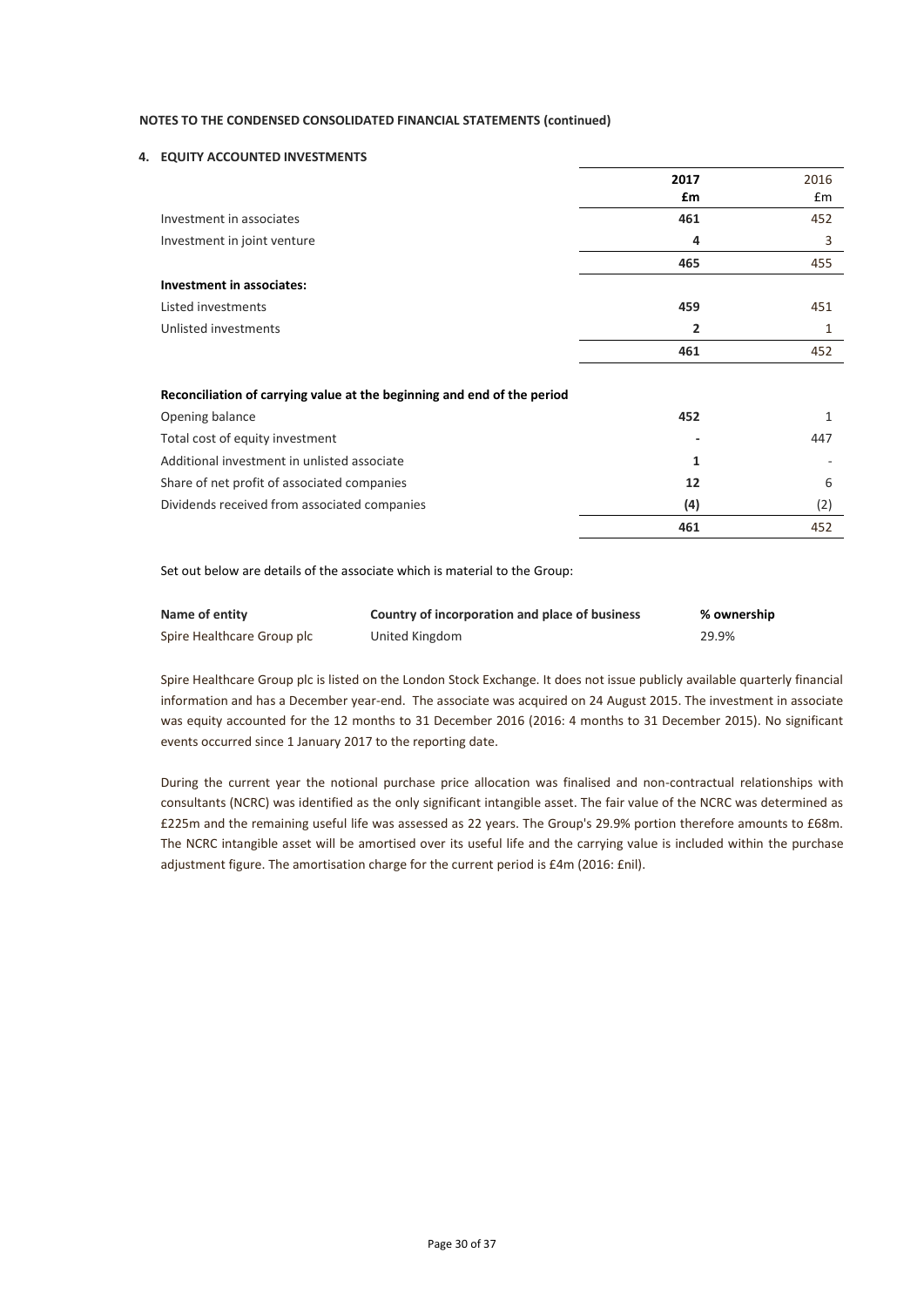## **5. BORROWINGS**

|                            |                                                                                                                                                                                                                                       |            |                | 2017       | 2016           |
|----------------------------|---------------------------------------------------------------------------------------------------------------------------------------------------------------------------------------------------------------------------------------|------------|----------------|------------|----------------|
|                            |                                                                                                                                                                                                                                       |            |                | £m         | £m             |
| <b>Bank loans</b>          |                                                                                                                                                                                                                                       |            |                | 1642       | 1581           |
| Preference shares          |                                                                                                                                                                                                                                       |            |                | 199        | 90             |
| Listed bonds               |                                                                                                                                                                                                                                       |            |                | 189        | 170            |
|                            |                                                                                                                                                                                                                                       |            |                | 2030       | 1841           |
|                            |                                                                                                                                                                                                                                       |            |                |            |                |
| Non-current borrowings     |                                                                                                                                                                                                                                       |            |                | 1961       | 1524           |
| <b>Current borrowings</b>  |                                                                                                                                                                                                                                       |            |                | 69         | 317            |
| <b>Total borrowings</b>    |                                                                                                                                                                                                                                       |            |                | 2030       | 1841           |
|                            |                                                                                                                                                                                                                                       | 2017       | 2017           | 2016       | 2016           |
|                            |                                                                                                                                                                                                                                       | <b>Non</b> | <b>Current</b> | <b>Non</b> | <b>Current</b> |
|                            |                                                                                                                                                                                                                                       | current    | £m             | current    | £m             |
|                            |                                                                                                                                                                                                                                       | £m         |                | £m         |                |
| Secured bank<br>loan one   | Southern Africa operations (denominated in South African Rand)<br>The loan bears interest at the 3 month<br>JIBAR variable rate plus a margin of<br>1.51% (2016: 1.51%) compounded<br>quarterly, and is repayable on 3 June<br>2019.  | 176        | 1              | 139        | 1              |
| Secured bank<br>loan two*  | The loan bears interest at the 3 month<br>JIBAR variable rate plus a margin of<br>1.69% and is repayable on 3 June 2019.                                                                                                              | 72         |                |            |                |
| Secured bank<br>loan three | The loan bears interest at the 3 month<br>JIBAR variable rate plus a margin of<br>1.06% (2016: 1.06%) compounded<br>quarterly. £7m was repaid on 1<br>September 2016 and the remaining<br>amount will be repaid on 9 October<br>2017. |            | 7              | 5          | 5              |
| Secured bank<br>loan four  | The loan bears interest at the 3 month<br>JIBAR variable rate plus a margin of<br>1.51% (2016: 1.51%) compounded<br>quarterly, and is repayable on 3 June<br>2019.                                                                    | 30         |                | 9          |                |
| Secured bank<br>loan five  | These loans bear interest at variable<br>rates linked to the prime overdraft rate<br>and are repayable in periods ranging<br>between one and twelve years.                                                                            | 4          | 1              | 4          | $\mathbf{1}$   |
| Preference<br>shares       | Dividends are payable monthly at a<br>rate of 69% of prime interest rate<br>(10.5%) (2016: 10.5%). £6m shares was<br>redeemed on 1 September 2016 and<br>the balance will be redeemed on 3<br>June 2019.                              | 108        | 1              | 85         | 5              |
| Preference<br>shares*      | Dividends are payable semi-annually at<br>a rate of 73% of the prime interest rate<br>(10.5%) (2016: 10.5%). The amount is<br>repayable on 29 June 2020.                                                                              | 90         |                |            |                |
|                            |                                                                                                                                                                                                                                       |            |                |            |                |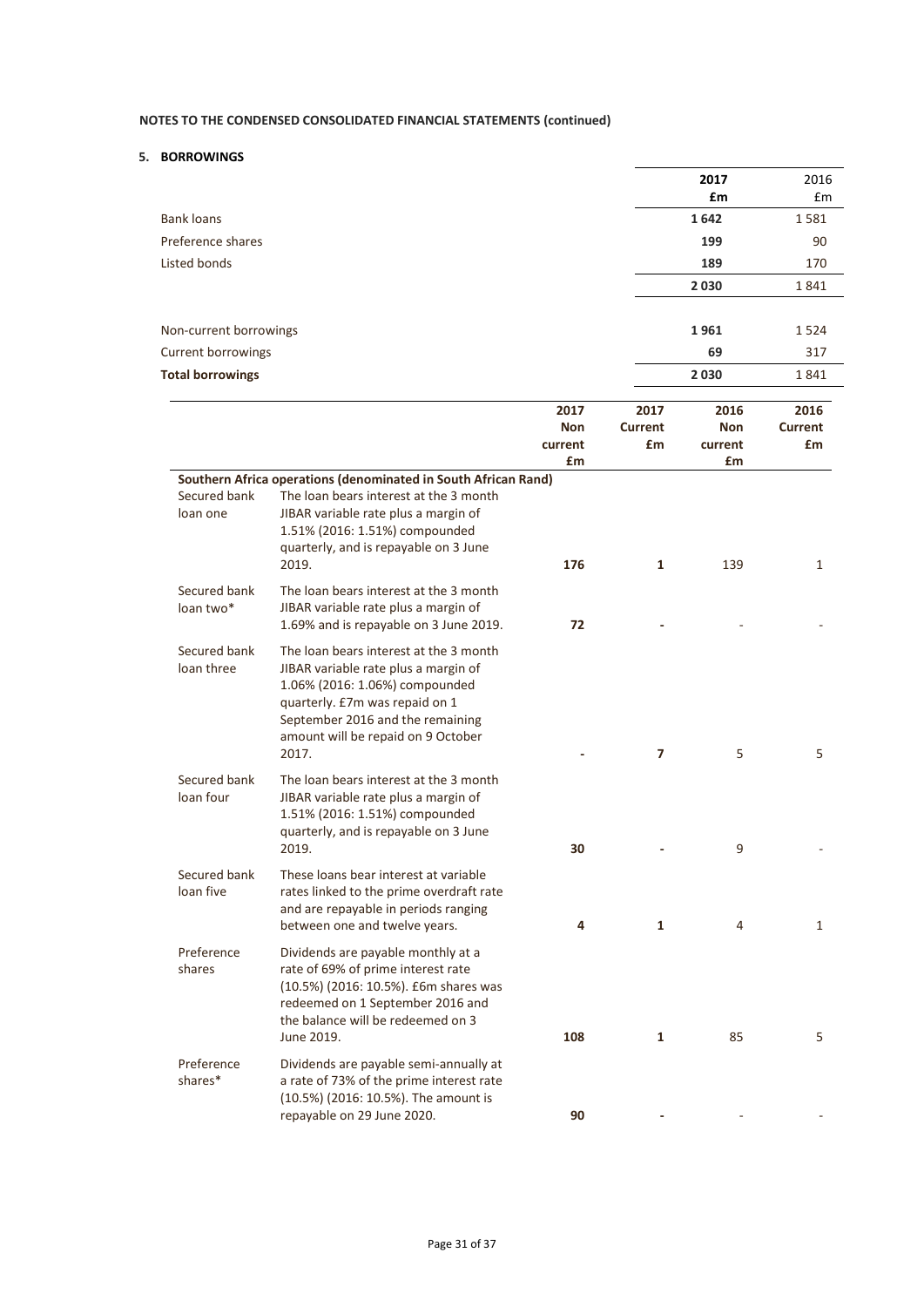#### **Middle East operations (denominated in UAE dirham)**

| Secured bank<br>loan one* | The loan bears interest at variable<br>rates linked to the 3M LIBOR and a<br>margin of 2.75% (2016: 2%) with<br>respective 4-year and 5-year<br>amortising terms, expiring in June 2020<br>and May 2021.                                                          | 154     | 19 | 50      | 3   |
|---------------------------|-------------------------------------------------------------------------------------------------------------------------------------------------------------------------------------------------------------------------------------------------------------------|---------|----|---------|-----|
|                           | Swiss operations (denominated in Swiss franc)                                                                                                                                                                                                                     |         |    |         |     |
| Secured bank<br>loan one  | These loans bear interest at variable<br>rates linked to the 3M LIBOR plus 1.5%<br>and 2.85% (2016: 3M LIBOR plus 1.5%<br>and 2.85%) and is repayable by 31 July<br>2020. The non-current portion includes<br>capitalised financing costs of £22m<br>(2016:£26m). | 1 1 3 8 | 40 | 1 0 6 2 | 36  |
| Listed bonds              | The listed bonds consist of CHF145m<br>1.625% and CHF90m 2% Swiss franc<br>bonds. The bonds are repayable on 25<br>February 2021 and 25 February 2025<br>respectively.                                                                                            | 189     |    | 170     |     |
|                           | United Kingdom operations (denominated in pound)                                                                                                                                                                                                                  |         |    |         |     |
| Secured bank<br>loan one* | The loan bears interest at variable<br>rates linked to LIBOR with a minimum<br>base rate of 1% plus 3.75%.                                                                                                                                                        |         |    |         | 266 |
|                           |                                                                                                                                                                                                                                                                   | 1961    | 69 | 1524    | 317 |

\* During the period, the bridge facility of £266m in the United Kingdom was repaid. In South Africa, the Group entered a new long term bank loan of £71m (ZAR1.2 billion) and issued redeemable preference shares of £90m (ZAR1.5 billion) which are classified as a financial liability. In the Middle East, the Group entered a new long term bank loan of £181m (AED831m). Other than these transactions and foreign currency movements on translation of local currency borrowings to pound, there is no significant change in the Group's borrowings.

#### **6. DISPOSAL GROUP HELD FOR SALE**

Before the end of the financial year, management decided to sell the following clinics within the Mediclinic Middle East segment: Mediclinic Beach Road Clinic, Mediclinic Corniche Medical Centre, Lookwow Oneday Surgery and Pharmacy, Al Noor Sanaiya Clinic and Pharmacy, Al Noor ICAD Clinic and Pharmacy, Al Noor International Medical Centre (Sharjah), Al Noor Hamdan Street Pharmacy, Al Madar Ajman Clinic and Pharmacy and Al Madar Diagnostic Centre-Al Ain. Accordingly, assets and liabilities of these are disclosed as held for sale, as the classification requirements of IFRS5 have been met at 31 March 2017.

| Property, equipment and vehicles | 8   |
|----------------------------------|-----|
| Inventories                      |     |
| <b>Assets</b>                    | q   |
|                                  |     |
| Trade and other payables         | (1) |
| Retirement benefit obligations   | (1) |
| <b>Liabilities</b>               | (2) |
|                                  |     |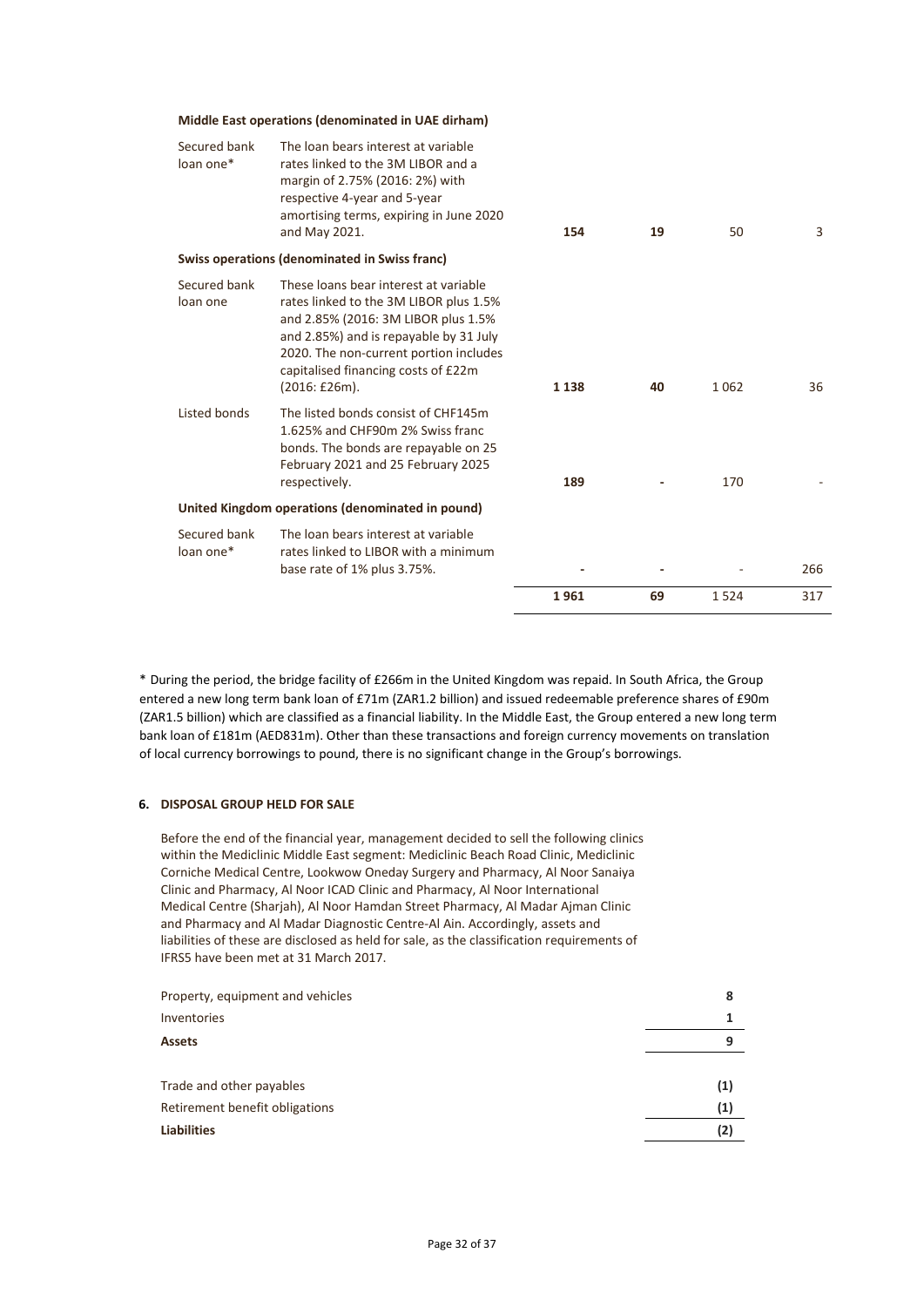#### **7. FINANCE COST**

|                                                         | 2017           | 2016   |
|---------------------------------------------------------|----------------|--------|
|                                                         | £m             | £m     |
| Interest expense                                        | 58             | 44     |
| Interest rate swaps                                     | 11             | 11     |
| Amortisation of capitalised financing costs             | $\overline{7}$ | 5      |
| Fair value gains on ineffective cash flow hedges        | (13)           | (8)    |
| Preference share dividend                               | 12             | 6      |
| Less: amounts included in the cost of qualifying assets | (1)            |        |
|                                                         | 74             | 58     |
| 8. INCOME TAX EXPENSE                                   |                |        |
| Current tax                                             |                |        |
| Current year                                            | 46             | 41     |
| Previous year                                           | (3)            | 1      |
| Deferred tax                                            | 21             | 13     |
| Taxation per income statement                           | 64             | 55     |
| Composition                                             |                |        |
| UK tax                                                  |                |        |
| Foreign tax                                             | 64             | 55     |
|                                                         | 64             | 55     |
| Reconciliation of rate of taxation:                     |                |        |
| UK statutory rate of taxation                           | 20%            | 20%    |
| Adjusted for:                                           |                |        |
| Capital gains taxed at different rates                  |                | 0.1%   |
| Benefits of tax incentives                              | (0.2)%         | (0.2%  |
| Share of net profit of equity accounted investments     | (0.8)%         | (0.5%) |
| Non-deductible expenses*                                | 1.8%           | 5.6%   |
| Non-controlling interests' share of profit before tax   | (0.3)%         | (0.3)% |
| Effect of different tax rates**                         | 0.7%           | (3.9)% |
| Income tax rate changes                                 |                | (0.2)% |
| Non-recognition of tax losses in current year           | 0.9%           | 1.8%   |
| Recognition of tax losses relating to prior years***    | (0.5)%         | (0.4)% |
| Prior year adjustment                                   | (0.8)%         | 0.4%   |
| Effective tax rate                                      | 20.8%          | 22.4%  |
|                                                         |                |        |

\*The impact of the following non-deductible expenses on the tax rate in the prior year was an increase of 4.2% (£10m): - Transaction costs in relation to the Al Noor transaction were not deductible for tax purposes as these costs were

 capital in nature. The tax effect of this amounted £8m which resulted in an increase in the effective tax rate. - Non-deductible accelerated IFRS 2 charges increased the tax charge by £2m.

\*\*The effect of different tax rates is mainly because of profit earned from South Africa which is subject to an income tax rate of 28%, reduced by profit earned from the UAE which is not subject to income tax. Compared to the comparative period, the effect of different tax rates increased mainly due the proportional higher contribution by the Southern Africa operating segment and lower proportional contribution from the UAE.

\*\*\*A deferred tax asset of approximately £3m was recognised in respect of previously unrecognised assessed tax losses in South Africa due to improvements in local profitability.

The income tax liability includes an amount of approximately £3m (2016: £8m) relating to unresolved tax matters. The range of possible outcomes relating to this liability is not considered to be material.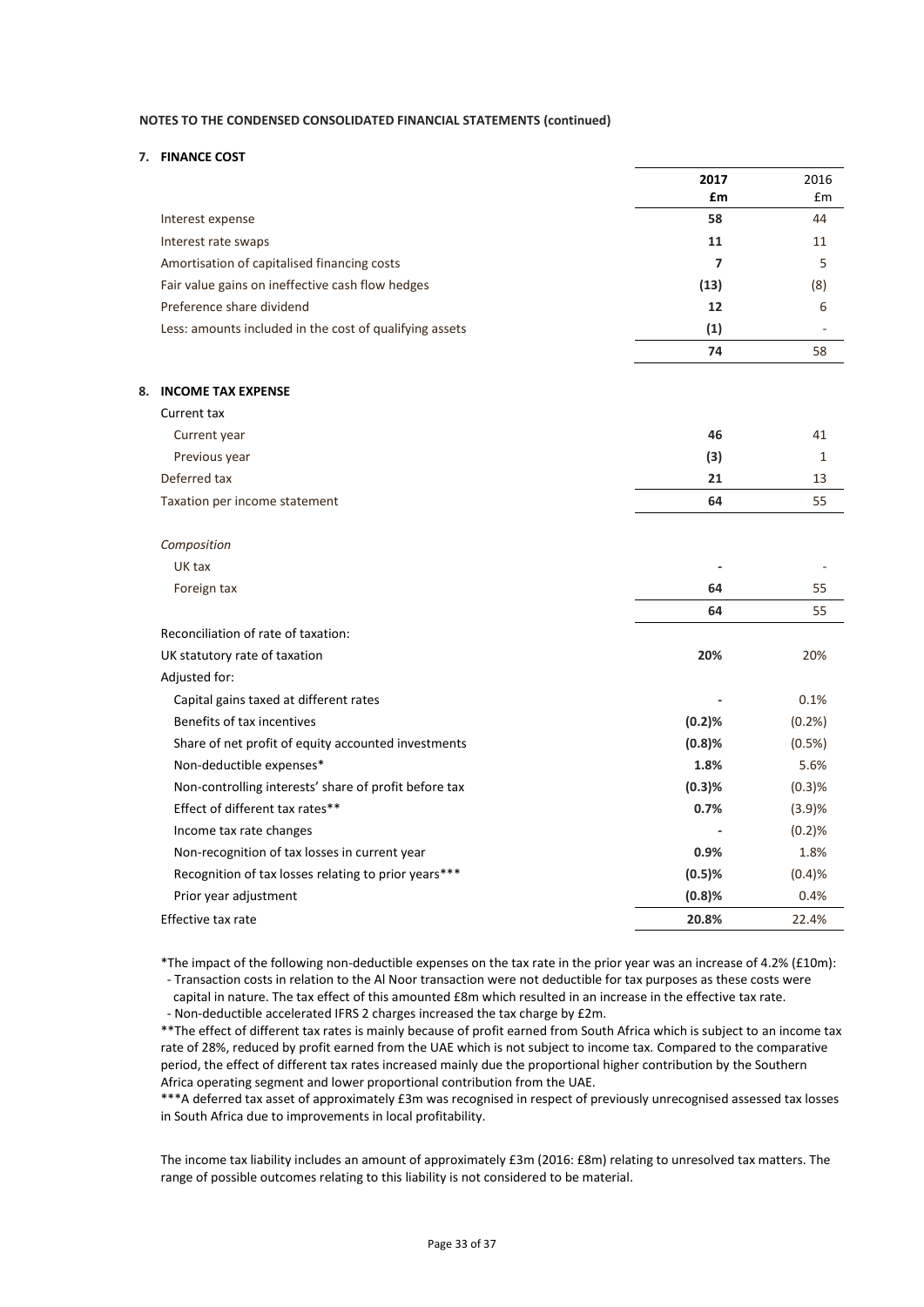## **9. EARNINGS PER ORDINARY SHARE**

|                                                                                       | 2017          | 2016        |
|---------------------------------------------------------------------------------------|---------------|-------------|
|                                                                                       | £m            | Em          |
| Earnings per ordinary share (pence)                                                   |               |             |
| Basic (pence)                                                                         | 31.0          | 29.6        |
| Diluted (pence)                                                                       | 31.0          | 29.5        |
|                                                                                       |               |             |
|                                                                                       | 2017          | 2016        |
|                                                                                       | <b>Number</b> | Number      |
| Weighted average number of ordinary shares in issue for basic<br>earnings per share   |               |             |
| Number of ordinary shares in issue at the beginning of the year                       | 737 243 810   | 542 473 328 |
| Al Noor Hospitals Group plc shares prior to reverse acquisition                       |               | 14 688 077  |
| Al Noor Hospitals Group plc shares repurchased                                        |               | (8000842)   |
| Weighted average number of ordinary shares issued during the year<br>(August 2015)    |               | 41 742 562  |
| Weighted average number of ordinary shares issued during the year<br>(February 2016)  |               | 9 0 63 6 34 |
| Adjustment for equity raising - Rights Offer (August 2015)<br>(IAS 33 para 26)        |               | 5 239 773   |
| Weighted average number of treasury shares                                            | (303656)      | (6764447)   |
| <b>BEE</b> shareholder                                                                | (31 238)      | (521142)    |
| <b>Mpilo Trusts</b>                                                                   | (33 128)      | (5995653)   |
| Forfeitable Share Plan                                                                | (239 290)     | (247652)    |
|                                                                                       | 736 940 154   | 598 442 085 |
| Weighted average number of ordinary shares in issue for diluted earnings per<br>share |               |             |
| Weighted average number of ordinary shares in issue                                   | 736 940 154   | 598 442 085 |

| Weighted average number of treasury shares not yet released from |             |             |
|------------------------------------------------------------------|-------------|-------------|
| treasury stock                                                   | 303 656     | 768 793     |
| <b>BEE</b> shareholder                                           | 31 238      | 521 141     |
| Mpilo Trusts                                                     | 33 1 28     |             |
| Forfeitable Share Plan                                           | 239 290     | 247 652     |
|                                                                  | 737 243 810 | 599 210 878 |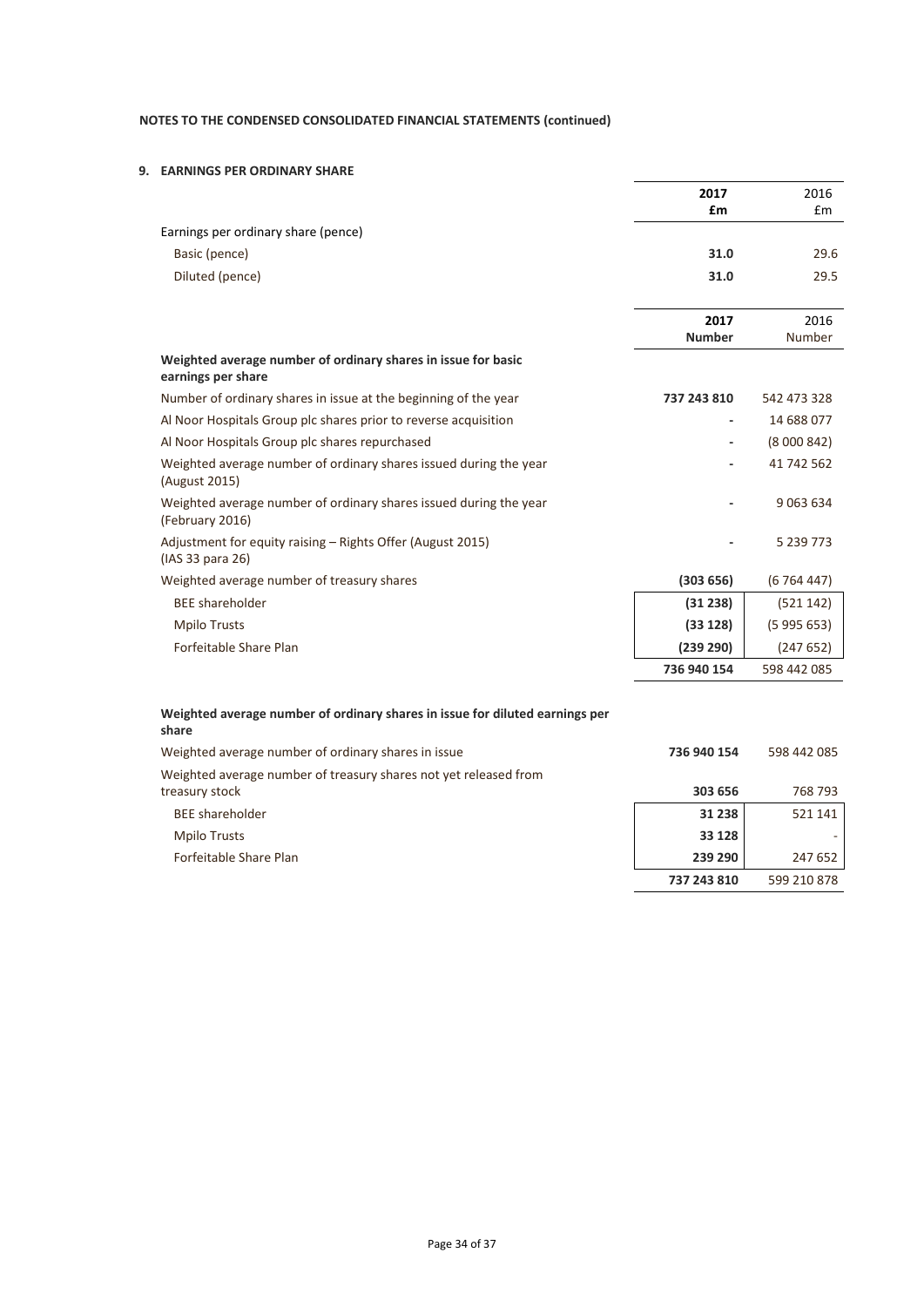#### **9. EARNINGS PER ORDINARY SHARE** (continued)

#### **Headline earnings per ordinary share**

The Group is required to calculate headline earnings per share (HEPS) in accordance with the JSE Limited (JSE) Listing Requirements, determined by reference to the South African Institute of Chartered Accountants' circular 2/2015 (Revised) 'Headline Earnings'. The table below sets out a reconciliation of basic EPS and HEPS in accordance with that circular. Disclosure of HEPS is not a requirement of IFRS, but it is a commonly used measure of earnings in South Africa. The table below reconciles the profit for the financial year attributable to equity holders of the parent to headline earnings and summarises the calculation of basic HEPS:

|                                                                              | 2017                     | 2016 |
|------------------------------------------------------------------------------|--------------------------|------|
|                                                                              | £m                       | £m   |
| Profit for the financial period attributable to equity holders of the parent | 229                      | 177  |
| Adjustments*                                                                 | $\overline{\phantom{a}}$ |      |
| Headline earnings                                                            | 229                      | 177  |
| *Adjustments to headline earnings are less than £1m.                         |                          |      |
| Headline earnings per share (pence)                                          | 31.0                     | 29.6 |
| Diluted headline earnings per share (pence)                                  | 31.0                     | 29.5 |

#### **10. CASH FLOW ON DISPOSAL OF SUBSIDIARY**

The Group disposed of the following companies that were part of the Middle East segment: Rochester Wellness LLC, Emirates American Company for Medical Services LLC, Abu Dhabi Medical Services LLC and National Medical Services LLC.

|                                                                 | 2017<br>£m               |
|-----------------------------------------------------------------|--------------------------|
|                                                                 | Cash flow on<br>disposal |
| Analysis of assets and liabilities over which control was lost: |                          |
| Property, equipment and vehicles                                | 10                       |
| Goodwill                                                        | 33                       |
| Trade and other receivables                                     | 10                       |
| Cash and cash equivalents                                       | 3                        |
| Retirement benefit obligations                                  | (1)                      |
| Trade and other payables                                        | (4)                      |
| <b>Net assets and liabilities</b>                               | 51                       |
| Consideration received in cash                                  | 47                       |
| Consideration receivable                                        | 1                        |
| Other non-cash items                                            | 3                        |
| <b>Total consideration</b>                                      | 51                       |
| Net gain / (loss)                                               |                          |
| Net cash inflow                                                 | 44                       |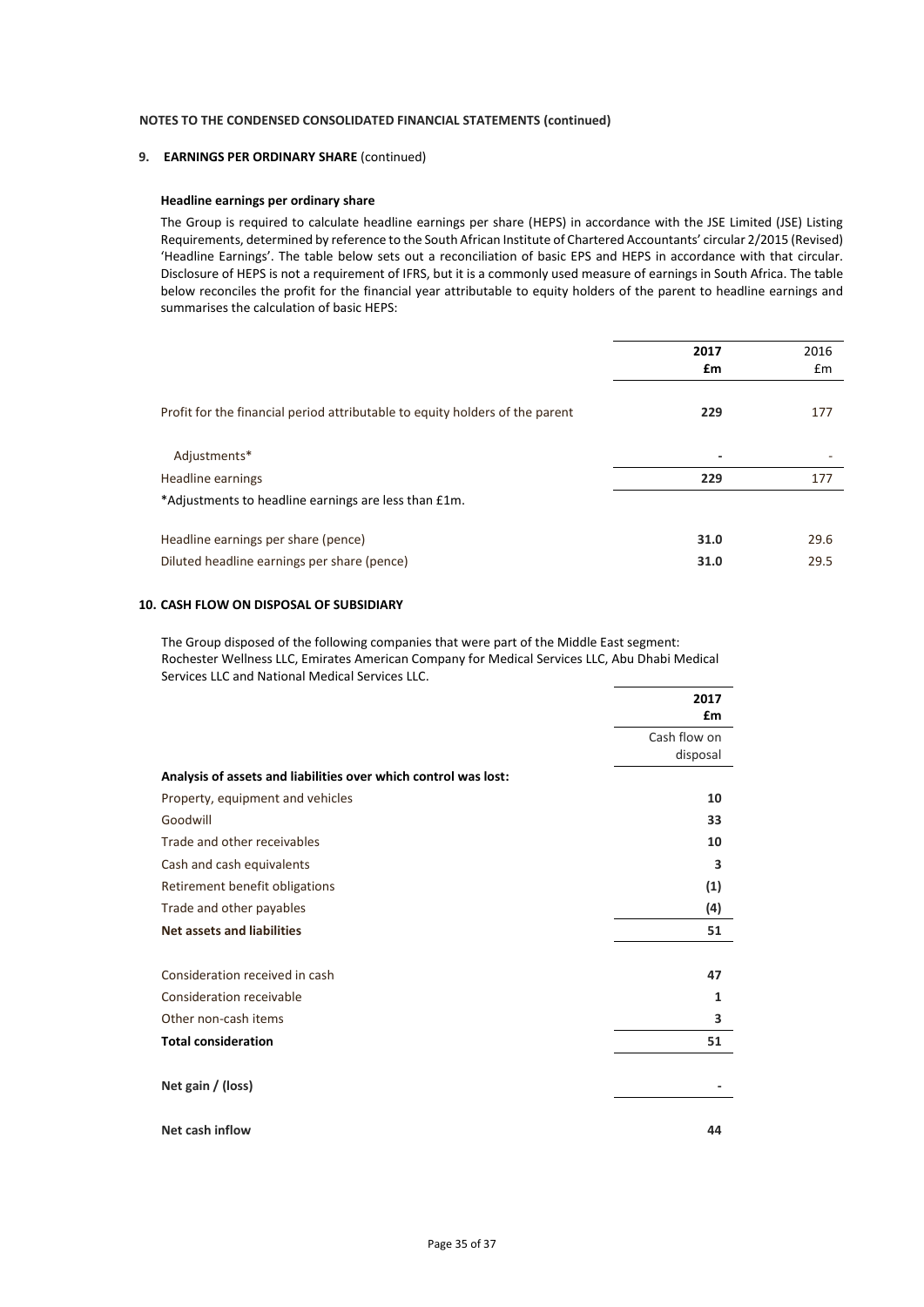### **11. FINANCIAL INSTRUMENTS**

Financial instruments that are measured at fair value in the statement of financial position, are classified using a fair value hierarchy that reflects the significance of the inputs used in the valuation. The fair value hierarchy has the following levels:

- Level 1 Quoted prices (unadjusted) in active markets for identical assets and liabilities
- Level 2 Input (other than quoted prices included within Level 1) that is observable for the asset or liability, either directly (as prices) or indirectly (derived from prices)
- Level 3 Input for the asset or liability that is not based on observable market data (unobservable input).

Derivative financial instruments comprise interest rate swaps and are measured at the present value of future cash flows estimated and discounted based on the applicable yield curves derived from quoted interest rates. Based on the degree to which the fair values are observable, the interest rate swaps are grouped as Level 2.

The fair value for available-for-sale assets (part of other investments and loans) is based on appropriate valuation methodologies being discounted cash flow or actual net asset value of the investment. These assets are grouped as Level 2.

## **12. RELATED PARTIES**

There are no significant changes to the related party transactions other than those disclosed in note 33 of the Group's annual financial statements for the year ended 31 March 2017.

#### **13. EVENTS AFTER THE REPORTING DATE**

The directors are not aware of any matter or circumstance arising since the end of the financial year that would significantly affect the operations of the Group or the results of its operations.